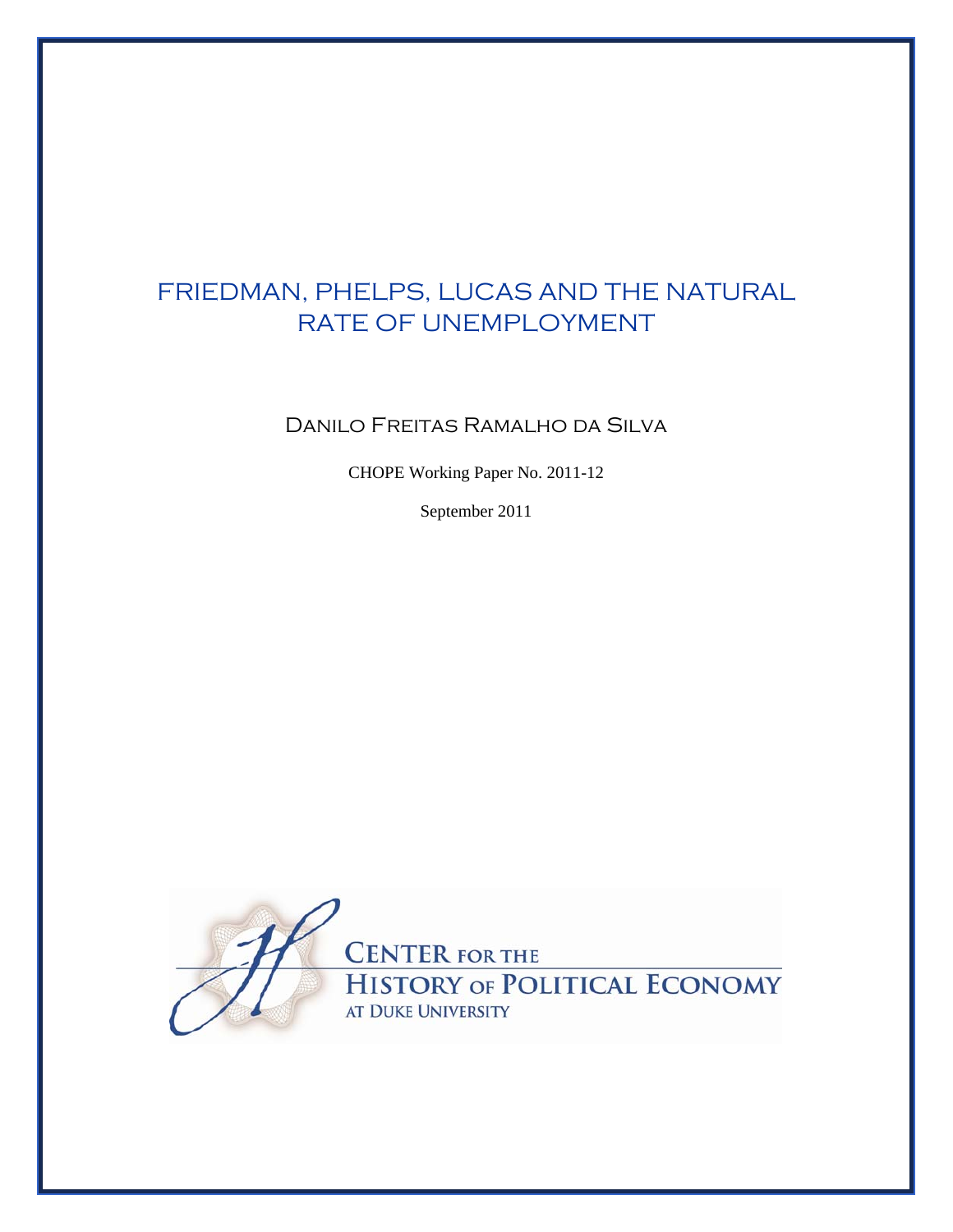*This is an early version of the paper, mostly developed in the Fall of 2011, during my visit to the HOPE Center at Duke University. Please, do not quote from or cite this paper without the author's permission.*

## **Friedman, Phelps, Lucas and the Natural Rate of Unemployment**

Danilo Freitas Ramalho da Silva

University of São Paulo

Brazil

September, 2011.

E-mail: danilofrs@gmail.com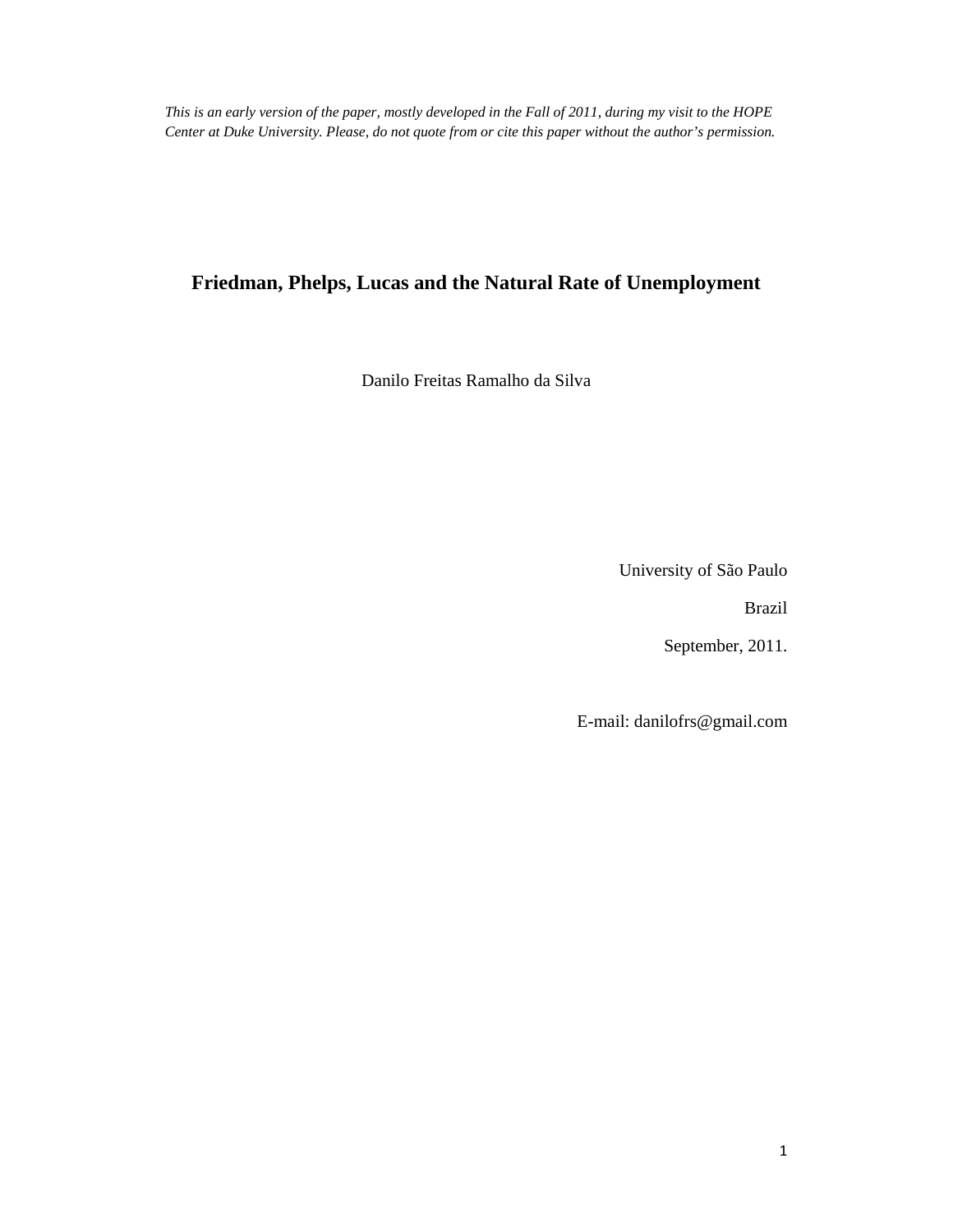## **1. Introduction**

 This paper attempts to build a narrative on the developments of macroeconomics in the postwar period through the debates about the so called "natural rate of unemployment". The definitions of the concept in the seminal papers of Milton Friedman (1968a) and Edmund Phelps (1967, 1968) and its origins in their previous works will be presented. It will be shown that this concept is a new interpretation of the ineffectiveness of the economic policy in determining the rate of unemployment of the economy, in which expectations about future prices play a fundamental role. The specific theoretical background in which this concept was built will be presented, paying special attention to the debates about the tradeoff between inflation and unemployment in the American academy and politics, in the 1960's. Emphasis will be given to the further development and stabilization<sup>1</sup> of the concept by Robert Lucas, especially to his interaction with Edmund Phelps. This paper will argue that Lucas's research on the topic was personally and theoretically connected to the research of Phelps, who was his true interlocutor in the subject, in spite of Lucas's recurring references to Friedman.

 In his presidential lecture to the American Economic Association, in Washington, D.C., on December 29th, 1967, while discussing the role of the monetary policy and, specifically, its limitations, Milton Friedman (1968a) used the term "natural rate of unemployment" in order to express the idea that the level of unemployment in a society could not be pegged by monetary policy, once it was a result of real economic forces only. In his own words, follows the definition of the "natural rate of unemployment" and the description of the real forces related to it:

 $1$  In the sense given by Weintraub (1991).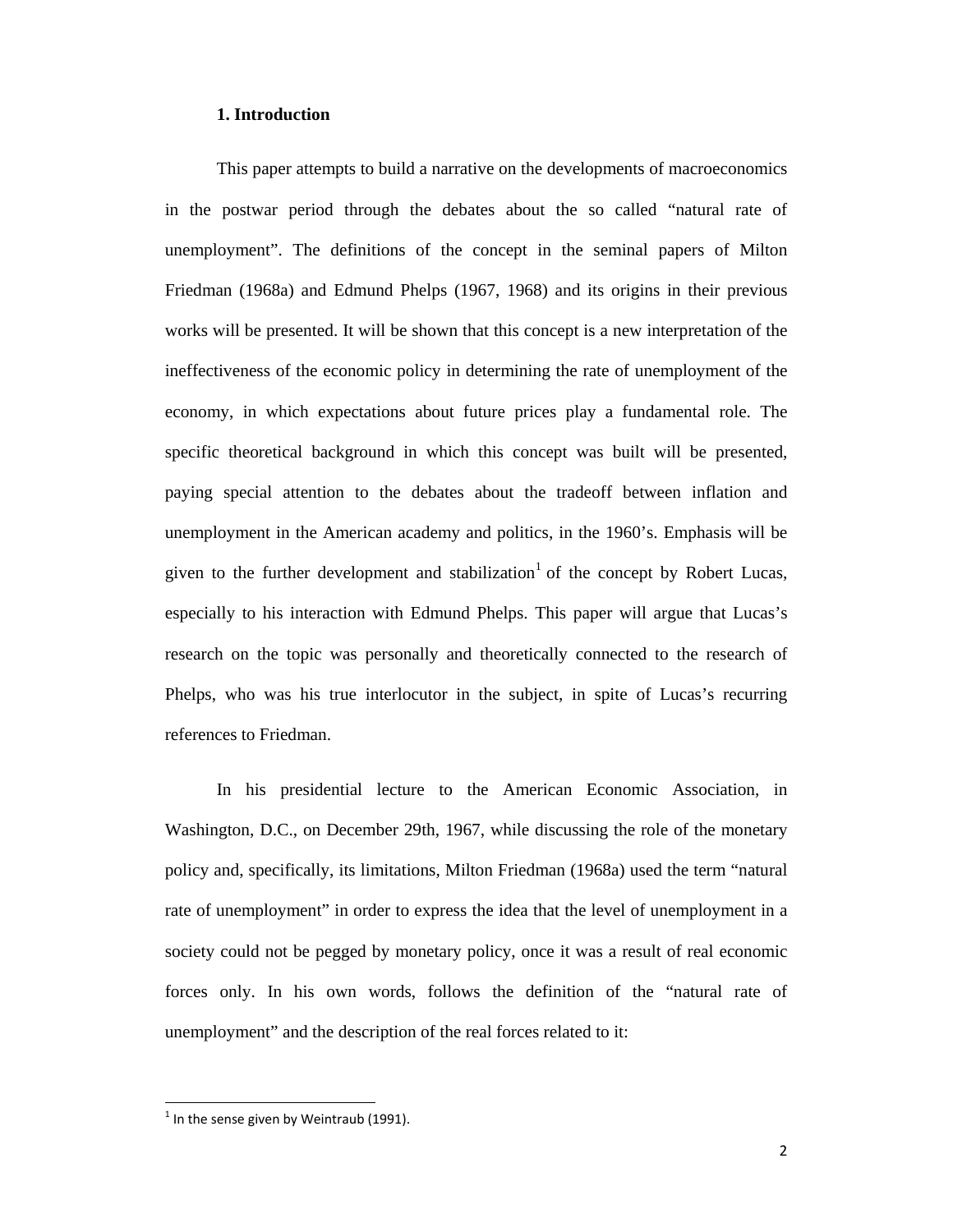"The 'natural rate of unemployment', in other words, is the level that would be ground out by the Walrasian system of general equilibrium equations, provided there is embedded in them the actual structural characteristics of the labor and commodity markets, including market imperfections, stochastic variability in demands and supplies, the cost of gathering information about job vacancies and labor availabilities, the costs of mobility and so on" [Friedman, 1968a:8].

 We could interpret Friedman's (1968a: 8) natural rate of unemployment as if it was the outcome of imperfections, frictions and rigidities either in the labor or in the commodity market that prevented a Walrasian general equilibrium in the economy. As a consequence of this interpretation, unemployment would be nothing else but a nonmarket-clearing position in the labor market. However, it must be already noted that Friedman was not a Walrasian (Hoover, 1988: 218; De Vroey, 2001: 130), what may suggest that his definition of the natural rate of unemployment - placed in a Walrasian system of general equations – was a rhetorical instrument of exposition applied to the American Economic Association audience.<sup>2</sup>

 Milton Friedman was not the only one working on the idea of a natural rate of unemployment, in the period. The same concept, without the "natural rate of unemployment" label was being developed, simultaneously and independently, by Edmund Phelps (1967, 1968). The basic idea of both authors, as mentioned before for Friedman (1968a), was that economic policy could not be used to peg the rate of unemployment of the economy, at least not in the long run. Surely, it was an old idea in the American academy,<sup>3</sup> but it was also an out of fashion guide for economic policy in the U.S., at the time. In the 1960's, unemployment was mainly diagnosed as an aggregate demand problem, not as an outcome of imperfections in the labor or

 $2$  The question of why Friedman (1968a) places the natural rate of unemployment in a Walrasian general equilibrium framework, despite his Marshallian approach to economics, will not be addressed in this study. Further discussion can be found in De Vroey (2001).<br><sup>3</sup> See, for example, Simons (1936: 15).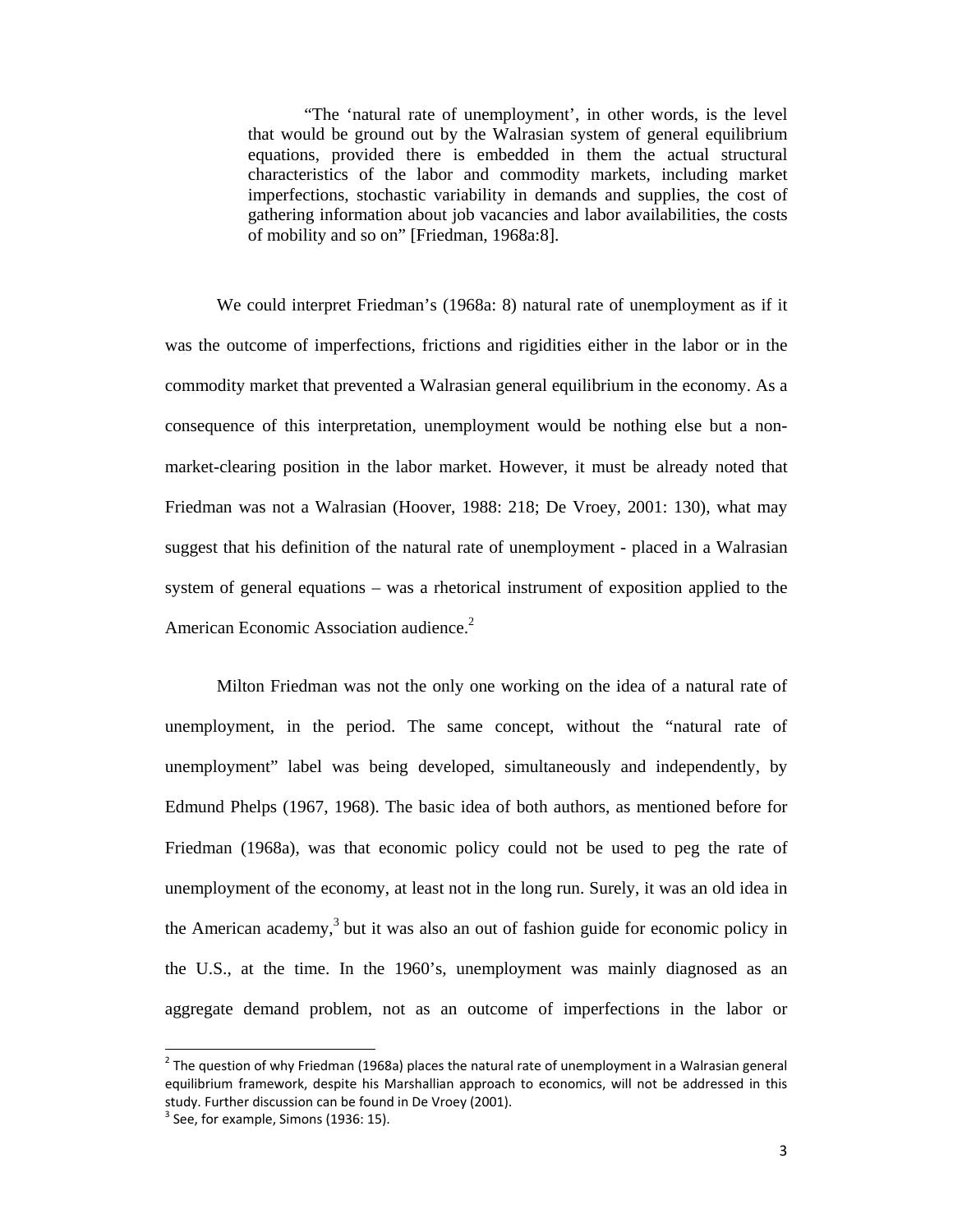commodity markets,<sup>4</sup> and policy-makers – some o them with strait connections to the academy - were relying on demand-oriented prescriptions in order to mitigate it (Sloan, 1985: 90).

One of the empirical economic relations that backed up these demand-oriented policies at that time was the Phillips curve, due to Phillips (1958), which established a tradeoff between the rate of unemployment and the rate of change in money wage rates. Later, Samuelson and Solow (1960) modified this tradeoff to be between the rate of unemployment and the rate of inflation, and this version became standard in the economics literature afterwards, as an addition to the IS-LM model of the neoclassical synthesis.<sup>5</sup> Samuelson and Solow's (1960) Phillips curve backed up fine-tuning policies that aimed at exploiting this tradeoff, as if the scatter diagram relating unemployment and inflation was a menu of combinations available for policy makers to choose. It is important to notice that this was not the original intention of Phillips (1958), which was embedded in the broader context of the discussion over the distinction between demandpull and cost-push post-war inflation in the U.K. (Wulwick, 1987: 838-9).<sup>6</sup>

Meanwhile, in the political-economic scenario, the inflation of the late 1960's and, later, the stagflation of the 1970's, in the U.S., contributed to raise serious doubts about the suitability of the demand-oriented policy prescriptions to deal with

 $4$  According to the Economic Report of March 6, 1961, "Some have attributed the growth of unemployment in recent years to changing characteristics of the labor force rather than to deficiencies in total demand…Measures to improve the mobility of labor to jobs and jobs to labor…are and should be high on the agenda for economic policy. **But they are no substitute for fiscal, monetary and credit**

<sup>&</sup>lt;sup>2</sup> According to Pearce and Hoover (1995: 205), the Phillips curve was promptly incorporated into Samuelson's textbook *Economics,* in the appendix of its fifth edition (1961), as if it was a menu from which society should choose the ideal relation between inflation and unemployment. The first time it appeared in the main text of the book was in its eighth edition (1970), being kept in the appendix in the sixth (1964) and in the seventh (1967) editions.<br>  $\frac{1}{6}$  An additional comment must be made. According to Laidler (2001), Phillips's research agenda was

focused on macrodynamics and his 1958 piece cannot be considered an important part of this agenda. On the contrary, it was a marginal product of his research.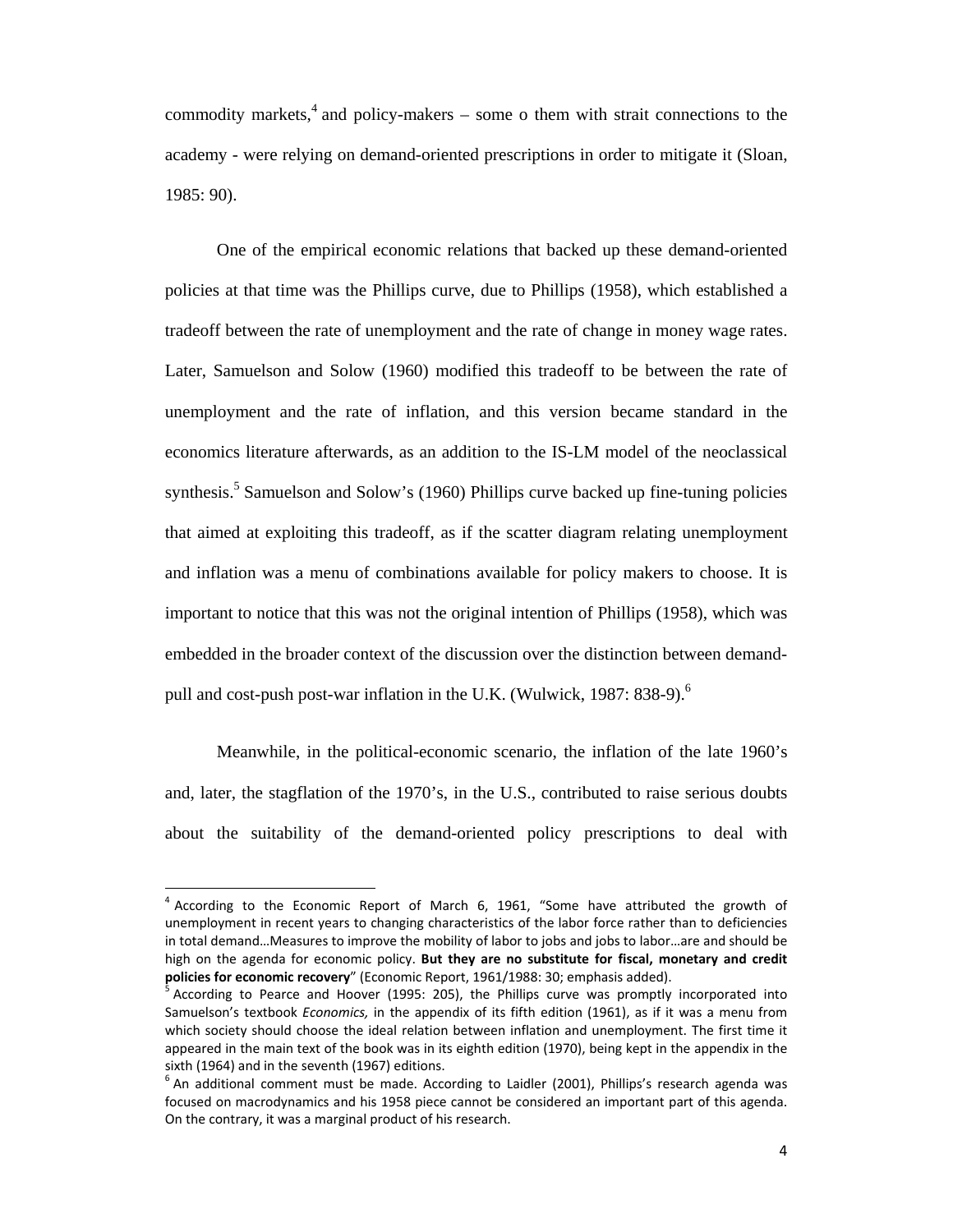unemployment and inflation, making room for alternative economic approaches and, specifically, creating a favorable environment for the adoption of the natural rate of unemployment hypothesis in the academy. For instance, in 1969, a study of the American labor market made by Lucas and Rapping (1969a) was published, in which Friedman's (1968a) concept of the natural rate of employment was put in the center of the analysis and, according to Hoover (1988: 27), was the first paper that deserved the "new classical" label.

 The point that I want to make in this paper is that Robert Lucas is the third protagonist in the story of the natural rate of unemployment, and his research in the late 1960's and early 1970's – which, of course, includes Lucas and Rapping (1969a) and culminates with Lucas (1972a) – was responsible for the stabilization of the concept in the economic literature. More than this, I want to show through Lucas's correspondence with Phelps, as well as through the analysis of Lucas's published and unpublished papers, that Phelps was his true interlocutor in the natural rate of unemployment matter, instead of Friedman.

The next section of this paper is devoted to the search of the origins of the natural rate of unemployment concept in Friedman (1968a) and Phelps (1967, 1968), and also in their previous works. The third section deals with the academic background behind Friedman (1968a) and Phelps (1967, 1968), namely, the Phillips curve and the tradeoff between inflation and unemployment. The following section presents the political-economic environment in which this theoretical debate was embedded. The fifth section reconstructs Lucas's research on the natural rate of unemployment, stressing his close interaction with Phelps. The last section concludes the paper.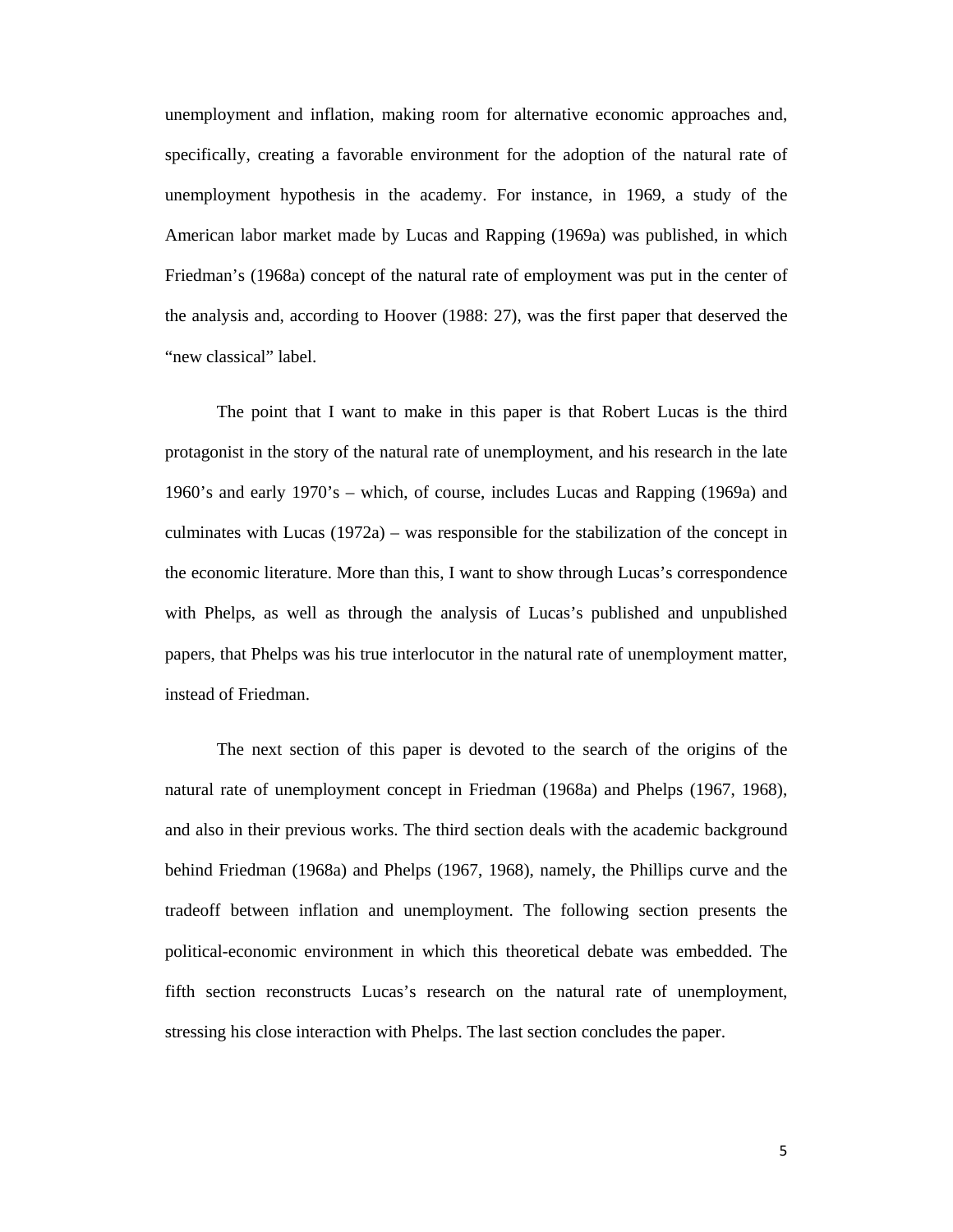## **2. Origins of the Natural Rate of Unemployment**

## **2.1. Friedman**

 Milton Friedman (1968a) can be considered responsible for the baptism of the "natural rate of unemployment", as claimed by himself, ten years later, in his Nobel Prize lecture.<sup>7</sup> But before its baptism, the idea of a natural rate of unemployment was already present in Friedman's work and can surely be found in his papers, books and speeches prior to his famous conference in December of 1967. In April of 1966, for instance, Friedman (1966b: 60) referred to a "natural level of unemployment" while discussing wage-price guideposts with Robert Solow, in a conference held at the University of Chicago. The idea still seemed incipient, but, definitely, was the same from the natural rate, regarding its independence from the monetary forces of the economy:

> "In my opinion, there is what might be termed a "natural" level of unemployment in any society you can think of […] for any given labor market structure, there is some natural level of unemployment at which *real*  wages would have a tendency to behave in accordance with productivity [...] If you try, through monetary measures, to keep unemployment below this natural level, you are committed to a path of perpetual inflation at an ever-increasing rate" [Friedman, 1966b: 60-61].

Just after this conference, on October 17th, 1966, the *Newsweek* magazine published an article in which Friedman (1966c/1975: 60-1) makes a prediction about the inflationary recession that would take place in the American economy in the following year. There, we can find his idea of the non-existence of a long run tradeoff between

 $7$  "The 'natural rate of unemployment', a term I introduced to parallel Knut Wicksell's 'natural rate of interest', is not a numerical constant but depends on 'real' as opposed to monetary factors ‐ the effectiveness of the labor market, the extent of competition or monopoly, the barriers or encouragements to working in various occupations, and so on" [Friedman, 1977: 458].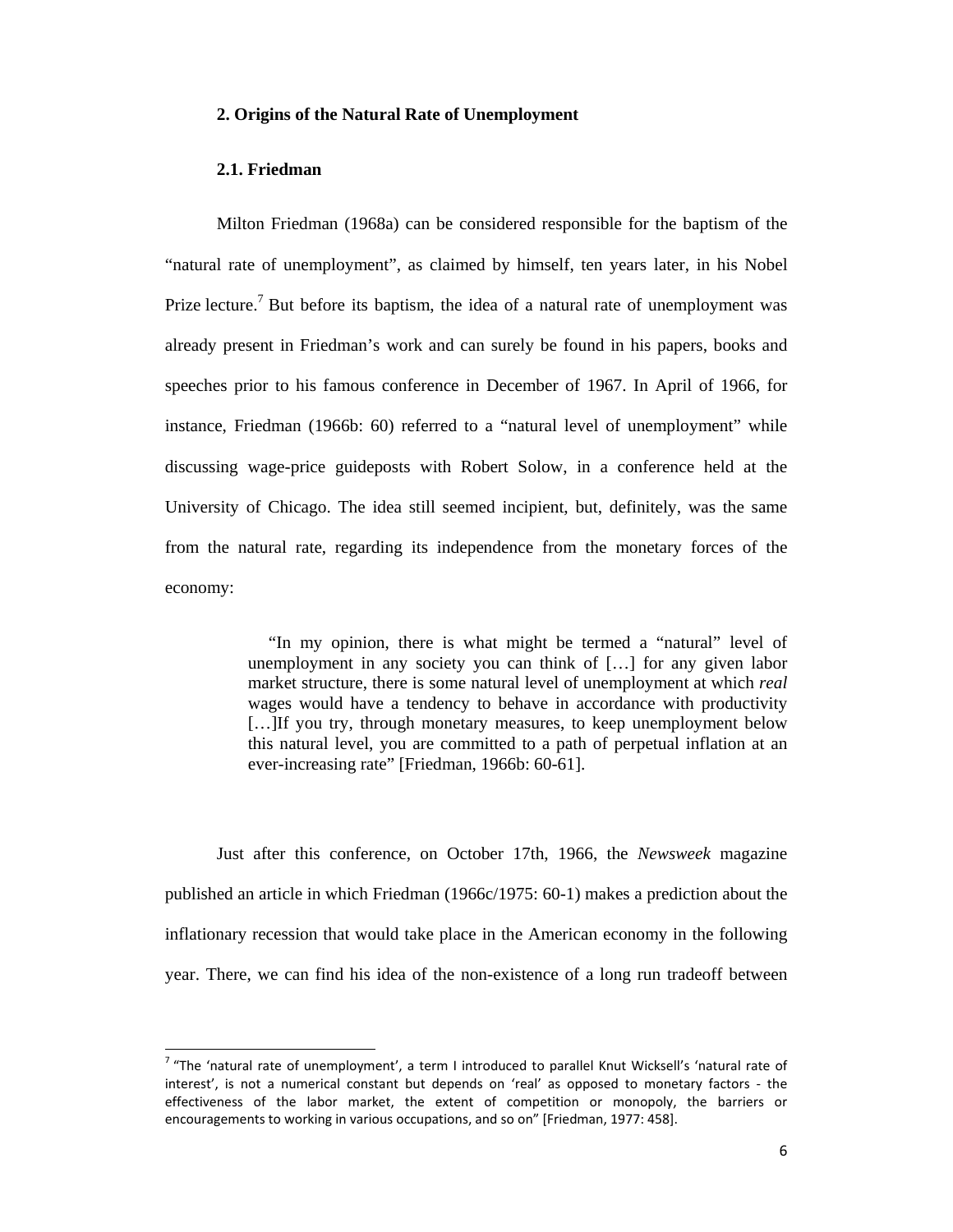inflation and unemployment. Later, it would be part of Friedman's (1968a) argumentation about the existence of a natural rate of unemployment:

> "Our record economic expansion will probably end sometime in the next year. If it does, prices will continue to rise while unemployment mounts. *There will be an inflationary recession.* Many will regard this prediction as a contradiction in terms, since it is widely believed that rising prices always go with expansion and falling prices with recession. Usually they do, but not always" [Friedman, 1975:60-61].

We could go back in time and find the idea of the ineffectiveness of the monetary policy in pegging the rate of unemployment in a critique made by Friedman (1963/1968b), in a conference in India, in 1963, about the causes and consequences of inflation. This critique would also be part of his later (Friedman, 1968a) argumentation about the existence of a natural rate of unemployment:

> "I did not say that full employment led to inflation. I said that a full employment *policy* led to inflation. That is quite a different thing. A full employment policy is likely to mean that you do not have full employment, because a full employment policy tends to be an open invitation to everybody to try to push up wage rates here, there, and elsewhere. The rises in wage rates lead to unemployment. In trying to counter the unemployment, the Government is likely to increase the money supply and this tends to produce inflation" [Friedman, 1968b: 39].

Despite these previous manifestations, Friedman (1968a) only introduces the term "natural rate of unemployment", in fact, in December of 1967, in his argumentation about the ineffectiveness of the monetary policy to peg the rate of unemployment for long periods, as said before. In this famous conference, Friedman makes an analogy between his "natural rate of unemployment" and Wicksell's "natural rate of interest", saying that in the same way that monetary policy could not peg the rate of interest of an economy, it could not peg the rate of unemployment, too. We can see,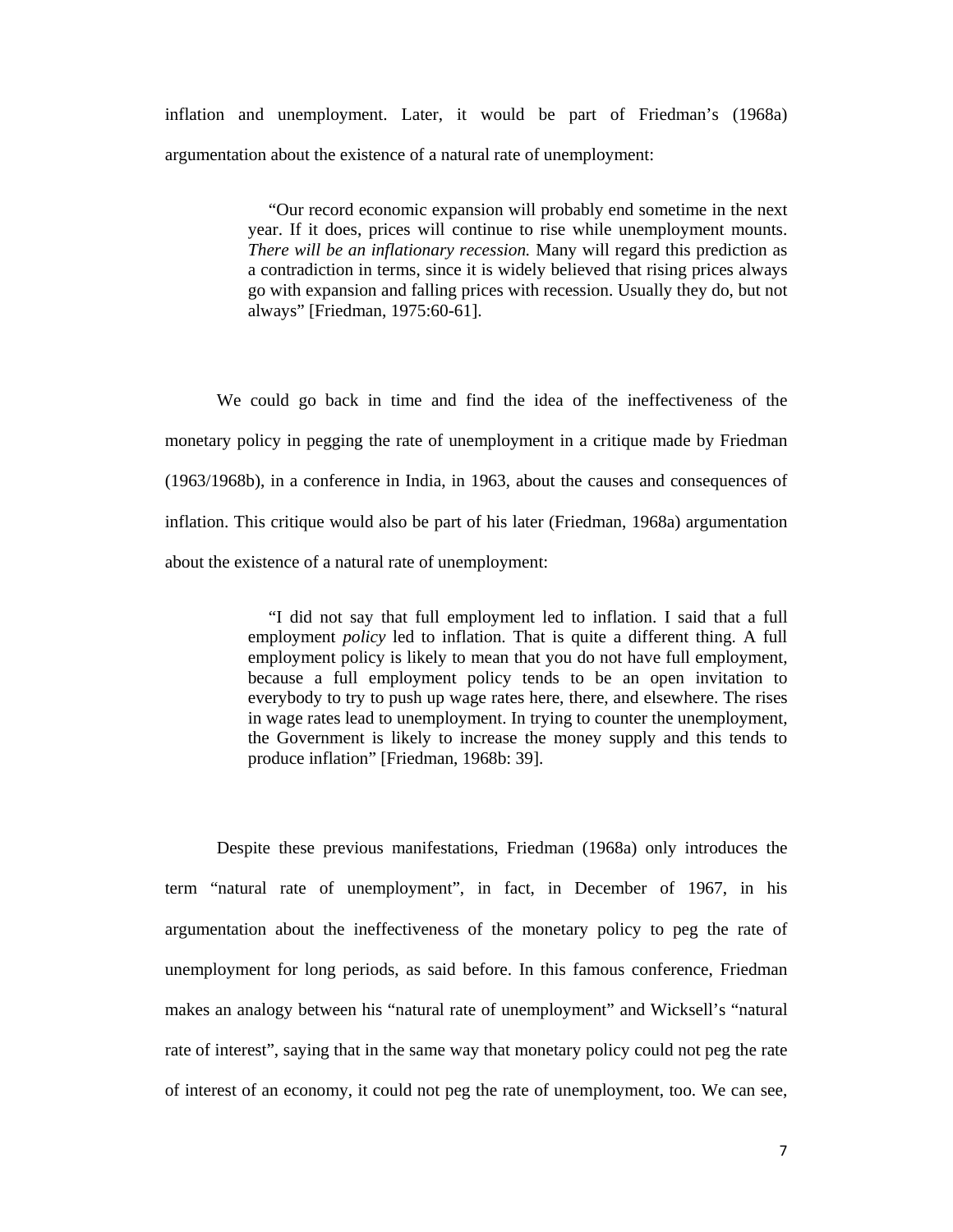by the use of the word "natural", that Friedman (1968a) treated frictions in the labor and commodity markets - which are, eventually, the only responsible for the positive rate of unemployment - as phenomena that could not be remediated by nominal measures. Thus, Friedman (1968a) naturalizes unemployment and, consequently, market imperfections.

Friedman (1968a: 8) presents the natural rate of interest and the "normal" real wage as being, respectively, the long run prices of capital and labor. So, in the same way as the natural rate of interest in the capital market, the "normal" real wage should be compatible with a situation of no excess of demand (or supply) in goods' and labor's markets. If, for example, the monetary authority tried to peg the rate of unemployment below its natural rate, by increasing the rate of monetary growth, it would be just temporarily successful, until price and wage expectations by firms and workers adjusted to the new rate of monetary growth, the real wage came back to its long run equilibrium value and unemployment to its natural rate.<sup>8</sup>

It is interesting to notice that Friedman (1968a: 8) calls attention to the resemblance between his idea of the natural rate of unemployment and the Phillips curve, regarding the fact that both imply that changes in wages reflect pressures in the labor market. But Friedman (1968a: 8) criticizes Phillips (1958) for relating, mistakenly, these pressures to changes in nominal wages instead of in real wages.<sup>9</sup> According to Friedman (1968a: 8), this was the same mistake made by Wicksell when analyzing the behavior of the interest rate, namely, do not distinguish nominal forces from real forces in the economy. And this is the strong argument used by Friedman

<sup>&</sup>lt;sup>8</sup> For a more detailed interpretation of Friedman's (1968a) analysis, see De Vroey (2001).<br><sup>9</sup> Forder (2010) argues that although Phillips (1958) did not treat the nominal/real wage question properly, his followers were aware of the problem and immediately corrected it through the addition of the change in the price index as an explanatory variable of the change in the nominal wages.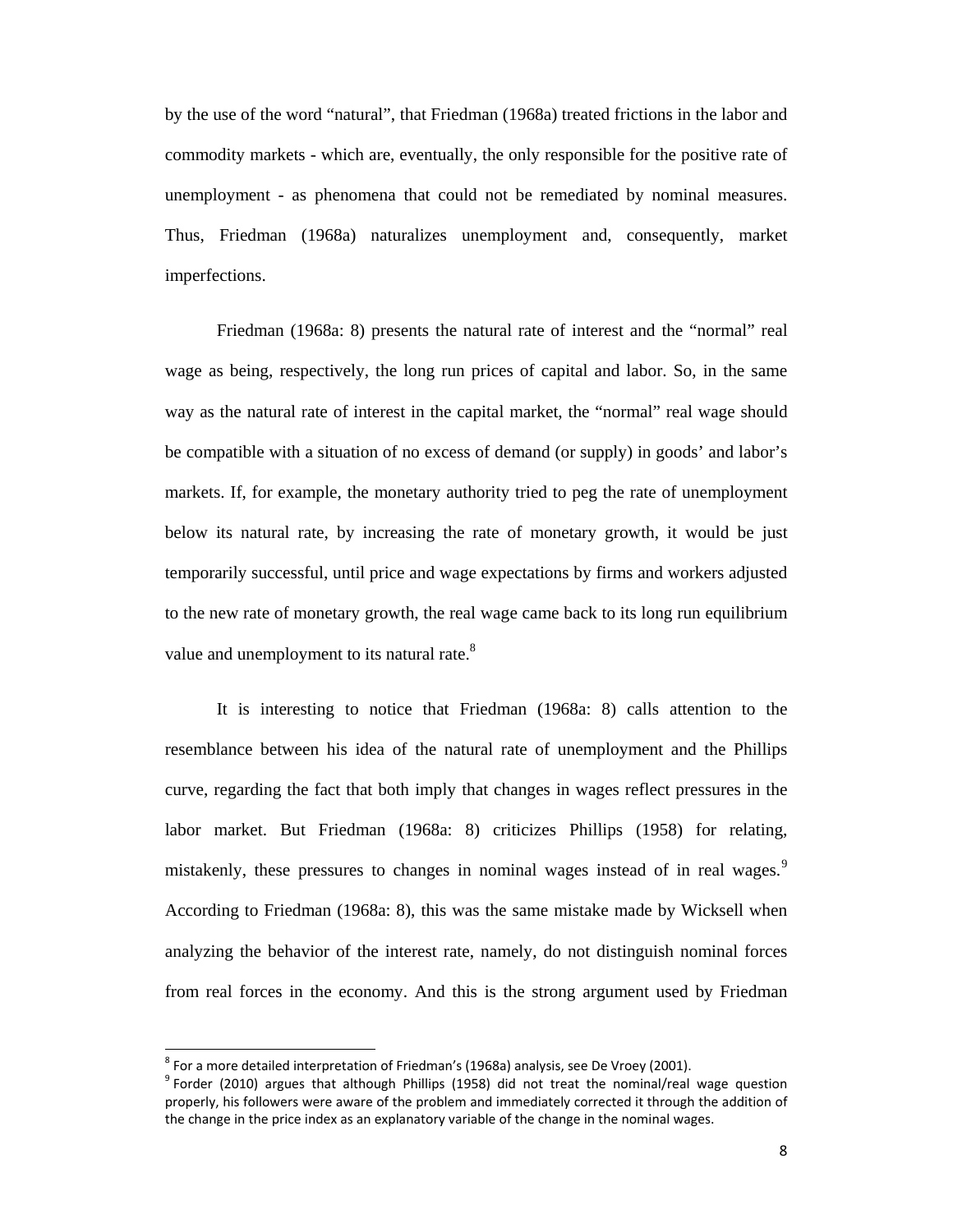(1968a) to justify the ineffectiveness of the monetary policy to peg the rate of unemployment: monetary policy deals with nominal forces while the rate of unemployment is a real phenomenon and is determined, thus, by real forces, such as minimum wage, unions and incomplete information in the labor market. Following this line of argumentation and going against the tradeoff exploitation idea suggested by the Phillips curve, Friedman (1968a: 11) states that a temporary tradeoff between inflation and unemployment would always exist, due to unexpected inflation – what would imply, eventually, a continuous growth of the inflation rate for the monetary policy to be effective -, but a permanent tradeoff would not exist, even under high rates of inflation.

To sum up, based on Friedman's (1968a) argumentation about the existence of a natural rate of unemployment, we can say that he considers unemployment as an outcome of real imperfections of an economy that tends to a general equilibrium position. This equilibrium can only be disturbed by monetary policy in the short run, when there is, indeed, a tradeoff between inflation and unemployment that can be exploited, because agents fail to anticipate prices correctly.

## **2.2. Phelps**

Together with Milton Friedman, Edmund Phelps is responsible for elaborating the concept of the natural rate of unemployment, in the end of the 1960's, although they have worked independently in their respective elaborations. Phelps (1967) presents a macrodynamic model from which an optimal path of the employment level of the economy is derived, through the maximization of a dynamic social utility function by the fiscal authority. The model contains a Phillips curve representing the tradeoff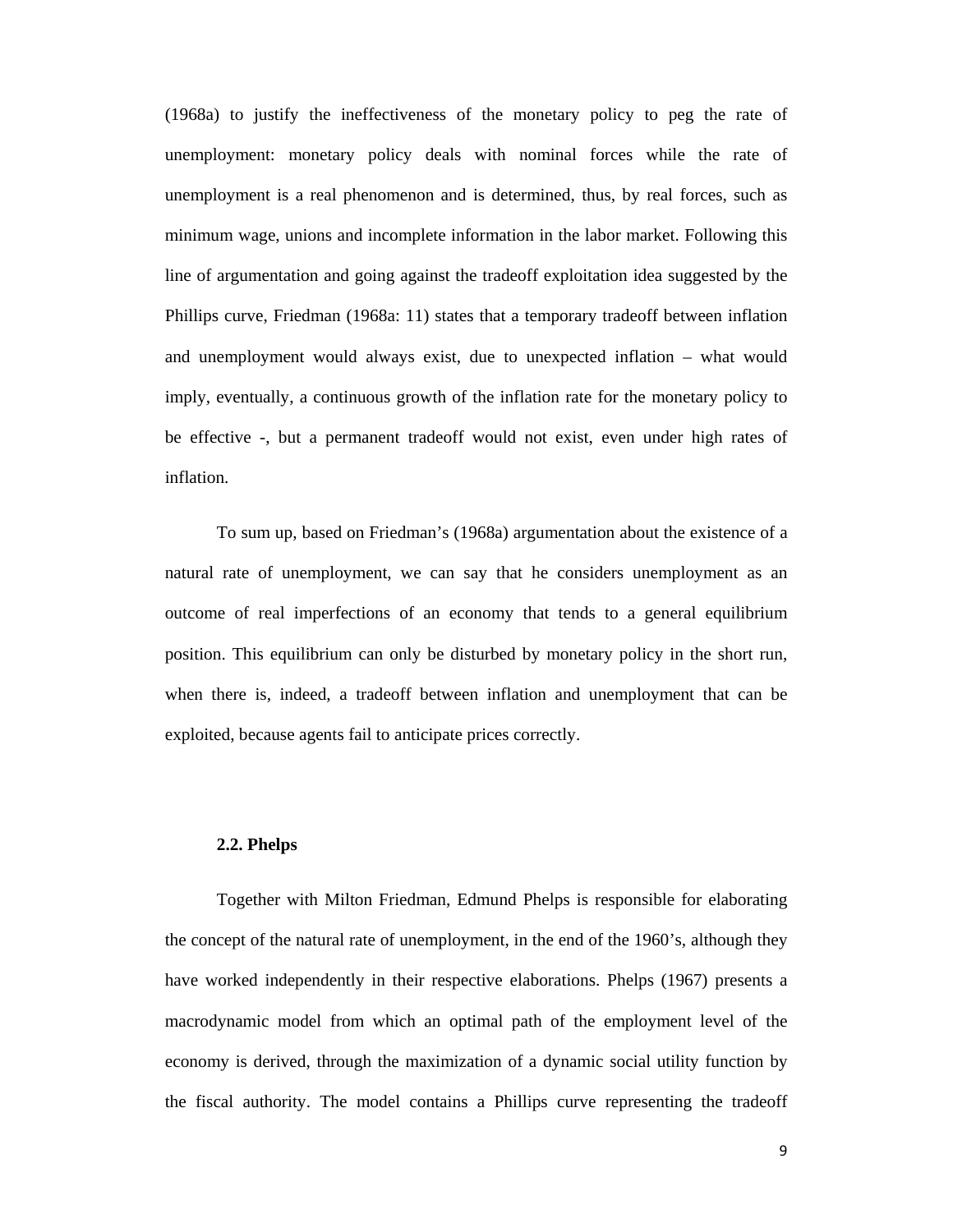between inflation and unemployment, but it does not mean that the fiscal authority can freely choose the level of employment through the management of the aggregate demand. On the contrary, the tradeoff represented by the Phillips curve would be just a static relationship, in a specific point in time, and in a dynamic model the actual rate of unemployment would converge to an equilibrium rate of unemployment, to be reached when the actual rate of inflation equalized the expected rate of inflation, through an adaptive mechanism. If, for example, the fiscal authority tried to peg a rate of unemployment that was lower than the equilibrium one, through expansionary policy, it would be effective only in the present. But by raising the inflation expectation it would move the economy to a new path, in which the equilibrium (equality between actual and expected inflation) would be reached with a higher actual rate of inflation and with the same equilibrium rate of unemployment. Thus, in the same way proposed by Friedman (1968a), aggregate demand stimulus would only generate a higher rate of inflation, in the long run, with no permanent effects in the rate of unemployment:

> "The quantity *u\** measures the "equilibrium" unemployment ratio, for it is the unemployment rate at which the actual rate of inflation equals the expected rate of inflation so that the expected inflation rate remains unchanged […] The dynamical approach recognizes that any optimal timepath of the unemployment ratio must approach the steady-state equilibrium level, *u\**; perpetual maintenance of the unemployment ratio below that level (perpetual over-employment) would spell eventual hyper-inflation […] The policy trade-off is not a timeless one between permanently high unemployment and permanently high inflation, but a dynamic one: a more inflationary policy permits a transitory increase of the employment level *in the present* at the expense of a (permanently) higher inflation and higher interest rates in the *future* steady-state" [Phelps, 1967: 255-6].

 Two aspects of Phelps's (1967) model must be taken into account if we intend to trace the origins of this idea of an "equilibrium" unemployment ratio (or, without loss of meaning, a natural rate of unemployment). The first is the dynamic optimization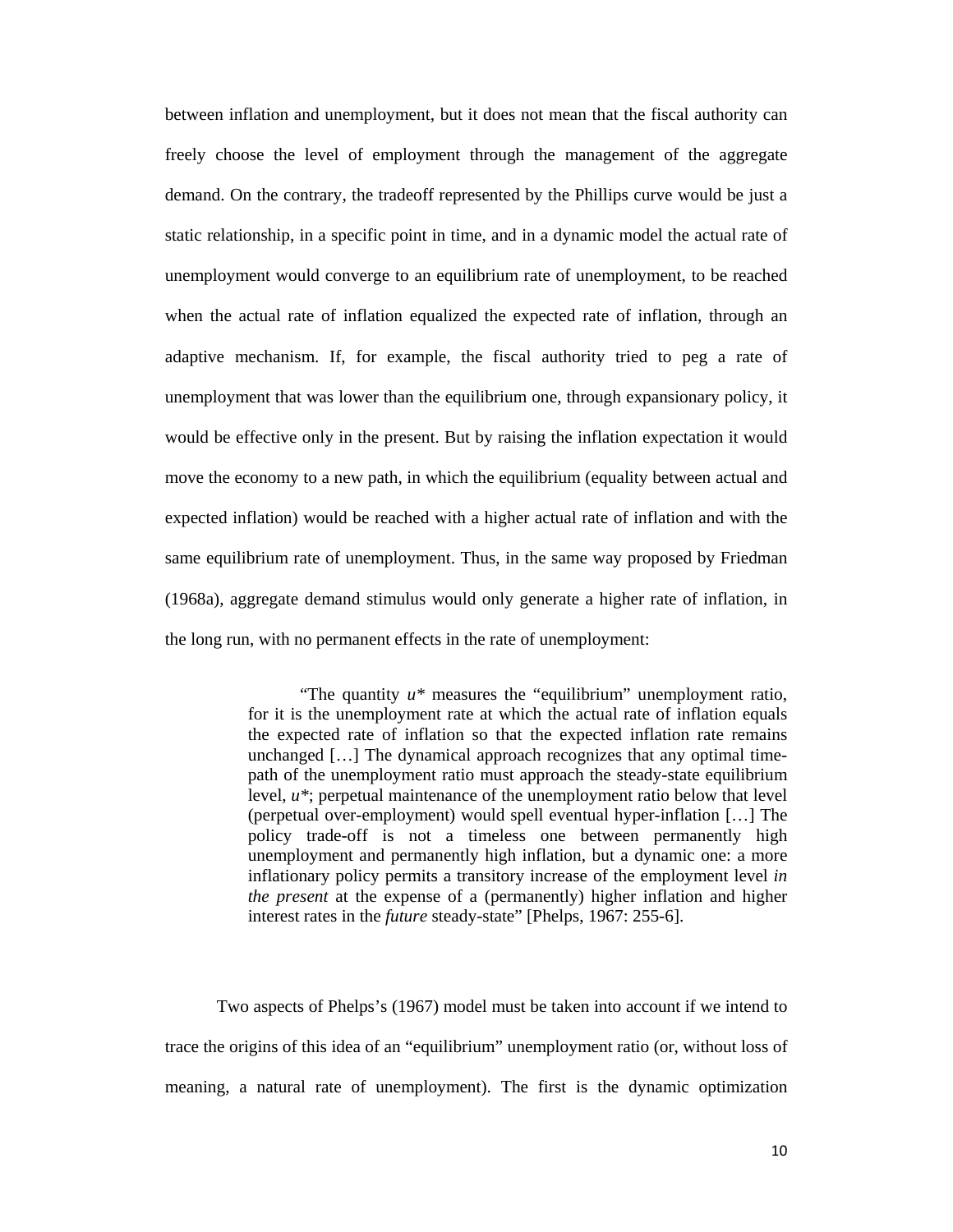approach present in his analysis and the second is his concept of equilibrium as being the equality between the actual and expected rates of inflation. The two aspects combined imply the ineffectiveness of the economic policy to peg the rate of unemployment in the long run and, thus, the existence of an equilibrium rate of unemployment (natural rate of unemployment).

 Roots of the dynamic optimization approach of Phelps's analysis can be found in his early works, specifically about fiscal policy and economic growth, in the 1960's (Phelps, 1961, 1965). Phelps (1965) can be considered as part of the literature on economic growth that was established in the 1960's and applied the mathematical tools used by Ramsey (1928) in trying to combine agents that maximize utility with aggregate control of the economy (Duarte, 2009: 164).<sup>10</sup> Phelps (1967: 264) gets inspired by Ramsey's (1928) model to build his social utility function and, thus, to reach the conclusion that the choice between inflation and unemployment would be a dynamic one to be faced by society, given the intertemporal utility maximization criteria. In this context, the relative weights given to the present and to the future – and expressed by the intertemporal discount rate - would play a fundamental role in the agents' choices.

 With respect to the equilibrium approach, Phelps (1995: 16) gives credit to Abba Lerner (1949) and William Fellner (1959) for introducing the idea of the neutrality of the inflation to the unemployment equilibrium path. Abba Lerner's (1949) work deals, basically, with the inflationary process itself, specifically with its definition, the harms associated with it, its origins and possible remedies. According to Lerner (1949), the inflationary process could do harm to the economy by disturbing the price system and, thus, the efficiency of the resources allocation. However, if inflation could be

 $10$  It must be noticed, however, that the model known as "Ramsey-Cass-Koopmans", which emerged in the post-war period, was different from the original Ramsey (1928) model (Duarte, 2009: 177).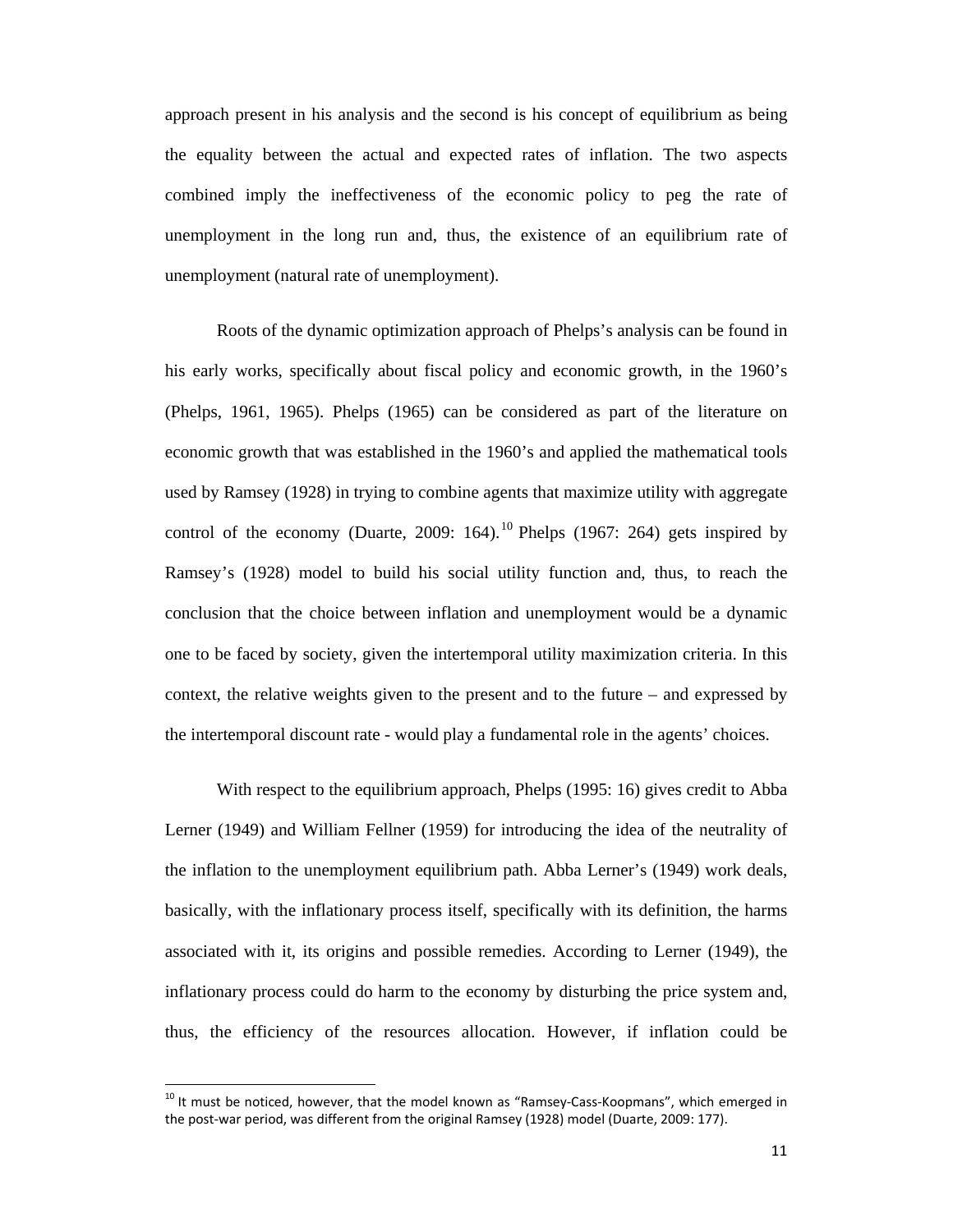anticipated by the agents, in a way to equalize the actual and the expected inflation rates, there would not be any disturbance in the price system at all and, so, we could say that an efficient equilibrium position would be reached by the economy (Lerner, 1949, 194).

 William Fellner (1959) formalizes the concepts of demand inflation and cost inflation and investigates the role played by collective bargaining in the inflationary process. The author relates the existence of the cost inflation to the monopoly power of firms and unions, which exert some kind of control over prices and wages. On the other hand, in a competitive environment, demand inflation could emerge, without impact, however, in the resource utilization level (Fellner, 1959: 227).

It is interesting to notice that one year after the publication of his paper (Phelps, 1967) on the "equilibrium" rate of unemployment, Phelps (1968) introduces a slightly different idea about the subject, by switching the focus from the ineffectiveness of the monetary policy to peg the equilibrium unemployment rate to the peculiarities of the labor market that would make this unemployment rate to be positive. In his 1968 paper, Phelps studies the wages dynamics in a labor market that is out of long run equilibrium. The model contains heterogeneous workers and heterogeneous job vacancies; firms and workers incur in search costs in the labor market because they do not have perfect information about it. This friction avoids the unemployment rate to be led to an equilibrium value that would be typical of a Walrasian auction. However, there is, indeed, a "steady-state" unemployment rate (u\*) that implies no demand excess in the labor market ( $\dot{u}^* = 0$ ). Thus, any attempt to reach a lower rate of unemployment, through expansionary policies, triggers a nominal wages and prices hyperinflationary process, fed by the recurrent underestimation of the expected rate of inflation by the adaptive mechanism. The labor market equilibrium requires, as in Phelps (1967),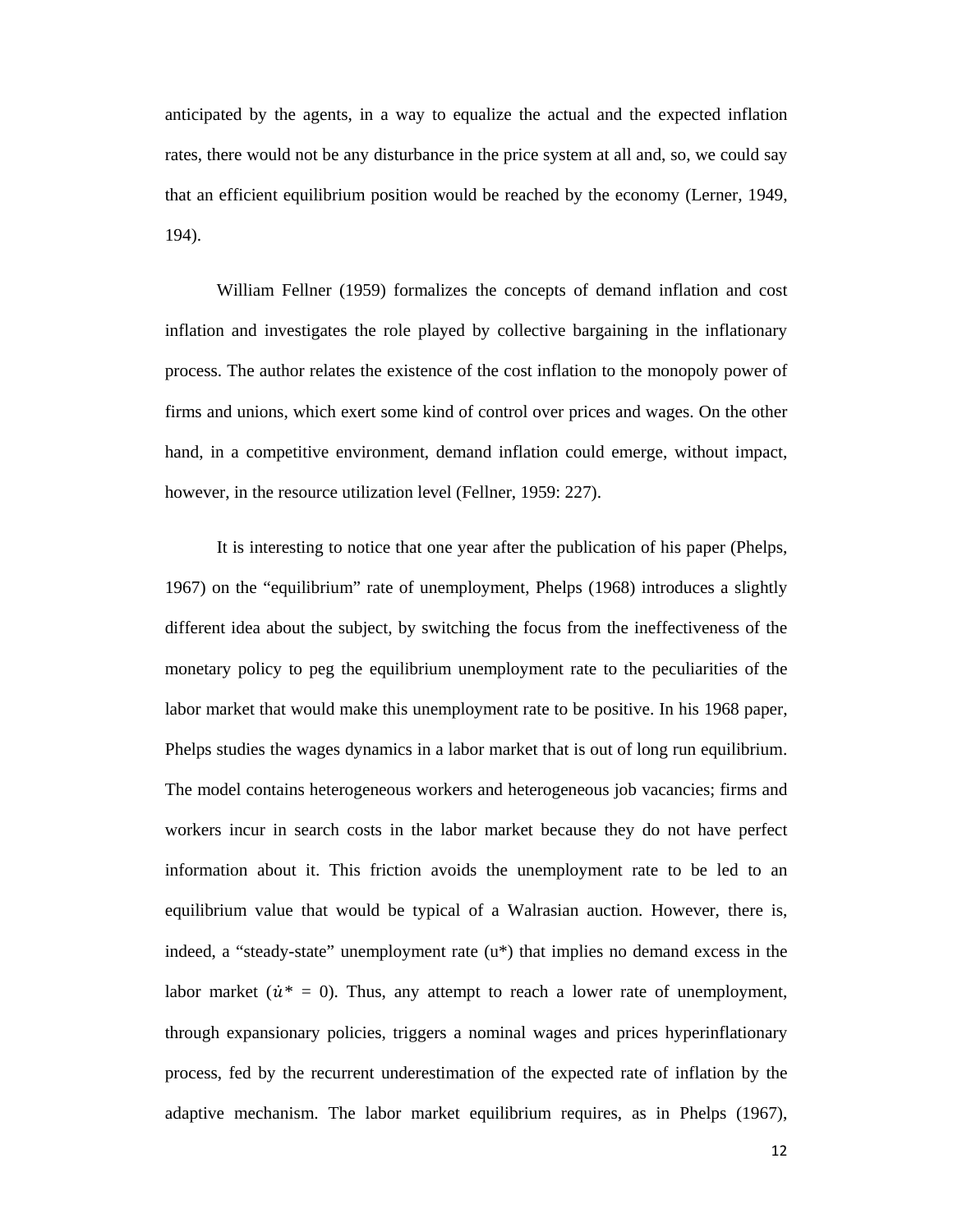equality between nominal wages' actual and expected rates of inflation. Recollecting on the differences and similarities between his ideas on the natural rate of unemployment and those from Friedman (1968a), Phelps (1995: 15) states that:

> "Modeling the natural rate idea led to two propositions. One of these was a conclusion from the model sketched in my 1968 paper (Phelps, 1968, part 2). Management of monetary demand cannot engineer an arbitrary unemployment rate other than the natural level without sooner or later generating a continuing disequilibrium manifested by rising inflation or mounting deflation - then collapse. […] The other proposition was implied by my 1967 paper (Phelps, 1967) and rather a similar thesis was forcefully argued by Milton Friedman in his 1968 paper (Friedman, 1968). Monetary policy can make a permanent difference only to nominal variables: a policy to generate a finite increase or decrease in the inflation rate will generate only a transient dip of the actual unemployment rate relative to the path it would otherwise have taken. In particular, the actual unemployment rate, though occasionally hit by such shocks, is constantly homing in on the natural rate. This last part – equilibration – makes this the stronger proposition of the two, as we could believe the former without having much faith in the homing in" [Phelps, 1995:15].

## **3. Phillips curve and the menu of choices**

To better put Friedman's (1968a) and Phelps's (1967, 1968) formulations of the natural rate of unemployment hypothesis into the academic context, it is important to know in which debate they were inserted. We can promptly say that the authors were discussing both the validity of the Phillips curve – as conceived in the original Phillips's (1958) paper – and the validity of its later transformation into an instrument of economic policy.<sup>11</sup> As said before, the debate over the validity of the Phillips curve

 $11$  Friedman (1968a: 8): "Phillips' analysis of the relation between unemployment and wage change is deservedly celebrated as an important and original contribution. But, unfortunately, it contains a basic defect‐the failure to distinguish between nominal wages and real wages‐just as Wicksell's analysis failed to distinguish between nominal interest rates and real interest rates."

Phelps (1967: 256): "Of course, my criticism is founded also upon the postulated "instability" of the Phillips Curve. In fact, a situation of sustained "over-employment"-more precisely unemployment less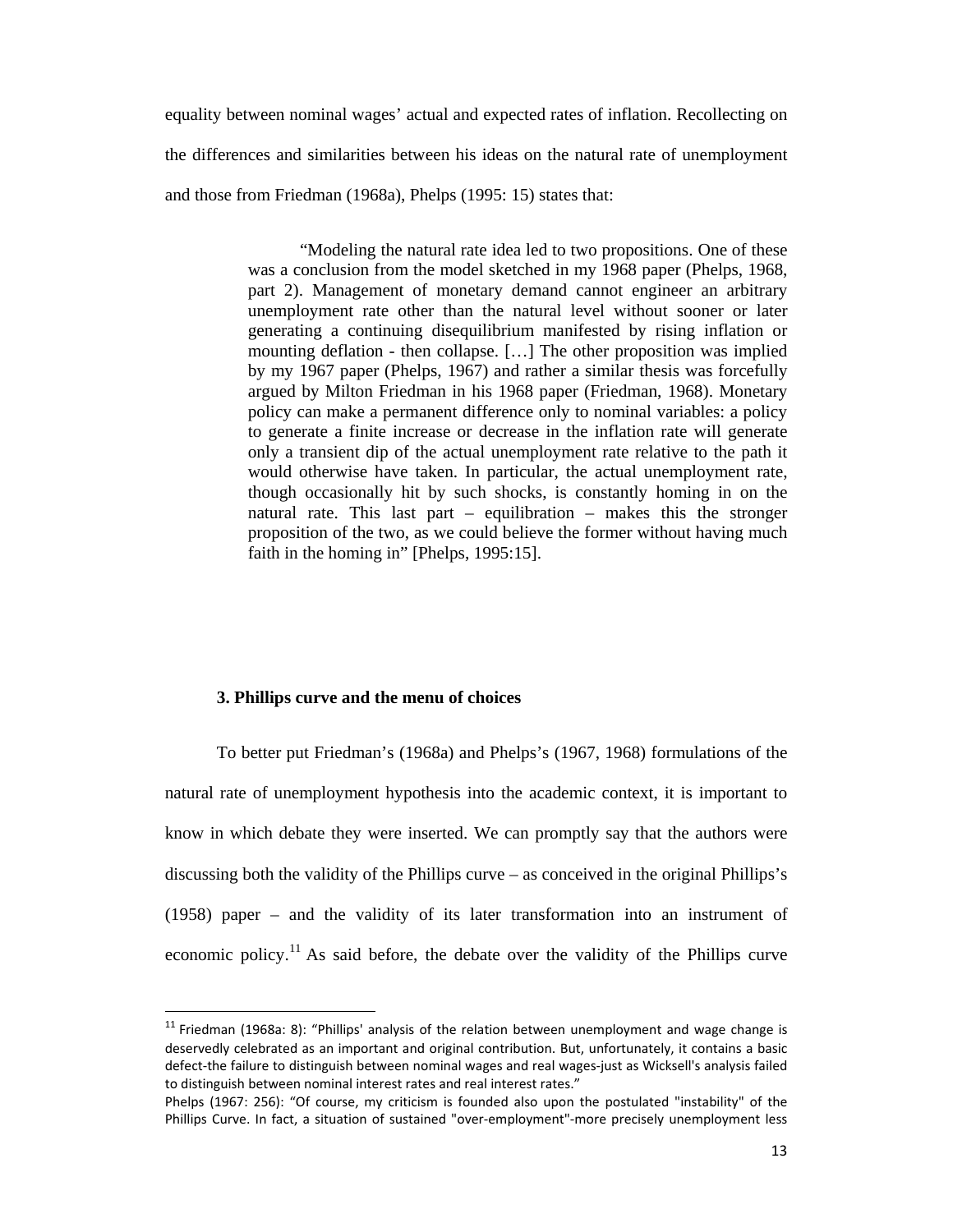must be interpreted as a derivation of a broader debate, in which Phillips (1958) was actually inserted, namely, about the causes of the post-war inflation, in the 1940's and 1950's; more precisely, whether post-war inflation was the outcome of demand or supply pressure (Wulwick, 1987: 838-9). It is based on this context that we should analyze Phillips (1958) and, only then, interpret Samuelson and Solow's (1960) proposal to transform the Phillips curve into a menu of choice for policy makers.

 Phillips's (1958) original work was an effort to explain the rate of change in money wage rates through the level of unemployment and through the rate of change of unemployment, in the U.K., between 1861 and 1957. The author specifies three different determinants to the rate of change of money wage rates: the excess demand for labor, the rate of change of the demand for labor and the rate of change of retail prices. He analyzes the effect of the two first into the rate of change of money wage rates, controlling for the third and, thus, isolating demand effects from supply effects (rise in costs). The results give support to the hypothesis that demand effects (level of unemployment and rate of change of unemployment) determine the rate of change of money wage rates. To conclude, Phillips (1958: 299) suggests that different levels of aggregate demand could determine different combinations of unemployment rates and rates of change of money wage rates, calling attention to the fact that this conclusion is just tentative.

 Following Phillips (1958), Lipsey (1960) develops the results and conclusions of the former, (i) testing his hypothesis on the role of the rate of unemployment and its rate of change in the determination of the rate of change in money wage rates, (ii) building a

<u> La componenta de la componenta de la componenta de la componenta de la componenta de la componenta de la com</u>

than u\* by a non-vanishing amount- has been supposed to produce an explosive spiral through its effects upon the Phillips Curve. On my assumptions, the only steady‐state Phillips Curve is a vertical line intersecting the horizontal axis at u\*."

Phelps (1968: 682): "But is the Phillips trade‐off real, serious, and not misleading? I shall discuss briefly two challenges to the Phillips curve to which this paper is relevant."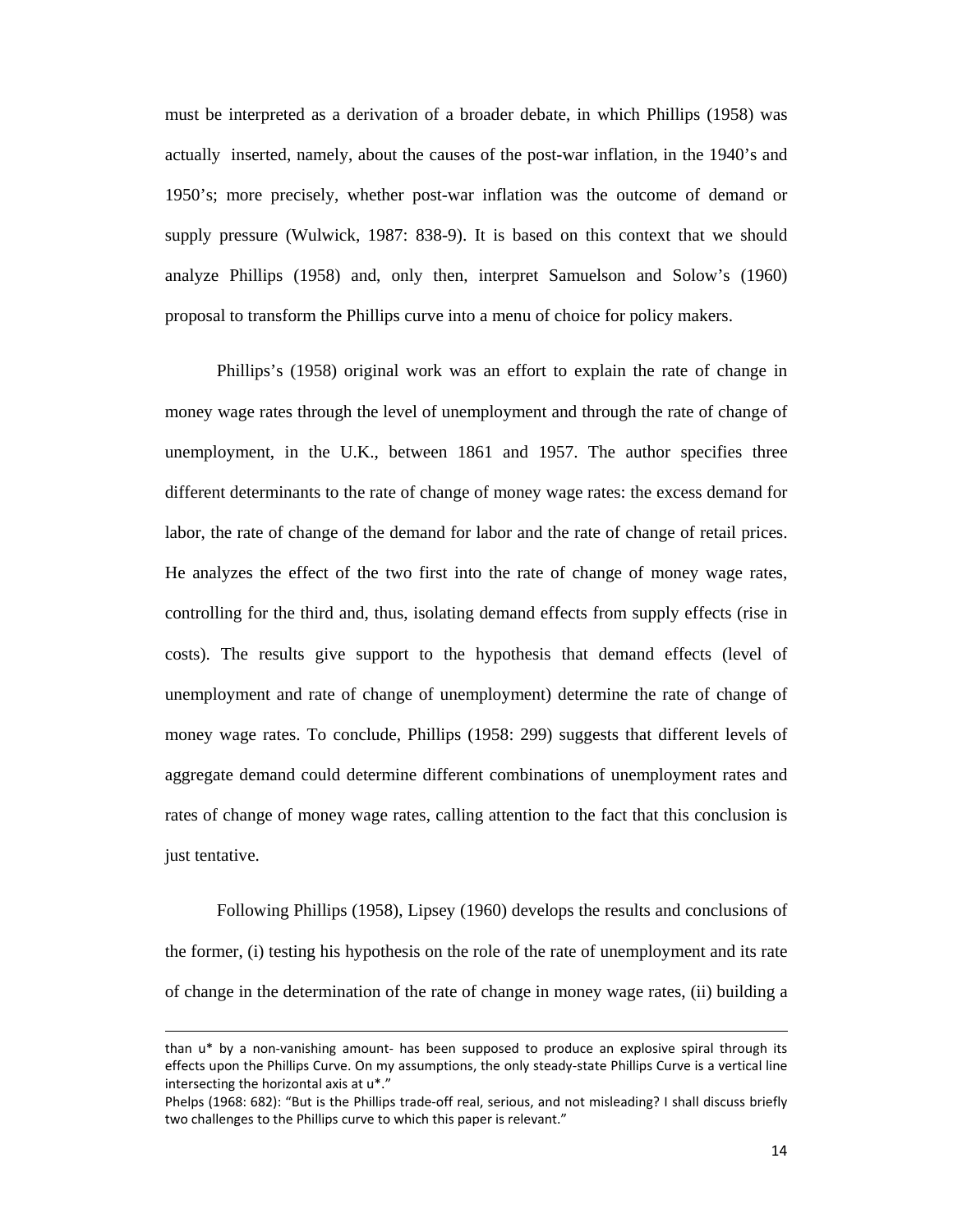theoretical model to the behavior of these variables in a market with only one good and, after that, expanding to the whole economy and (iii) analyzing specifically the post-1918 period, in the U.K.. The results of the tests show that there is, indeed, a significant relation between the rate of change of money wage rates and the level and the rate of change of unemployment, as proposed by Phillips (1958). On the other hand, the model proposed by Lipsey (1960) shows the existence of problems regarding the inverse relation between the rate of change of money wage rates and the level of unemployment if the last is maintained constant for a long period.<sup>12</sup> Finally, the author calls attention to the absence of theoretical explanation and of independence tests to understand the high correlation between the movements in money wages  $(\dot{W})$  and in price level  $(\dot{P})$ (Lipsey, 1960: 30-1).

 This warning is made necessary because there was an increase in the importance of the movement in the price level  $(\dot{P})$  as an explanatory variable to the changes in money wages  $(\dot{W})$  in 1923-39 and 1948-59 compared to the period before World War I (Lipsey, 1960: 26). At the same time, the unemployment rate (*U*) lost its importance in the determination of changes in money wages $(\dot{W})$ , in the same period. These results lead the author to conclude that the data and the model are compatible with the cost inflation hypothesis, although Phillips (1958) had used the same results as evidence in favor of the demand inflation hypothesis. Bearing this in mind, Lipsey (1960: 31) finishes the paper saying that these results were more important to economic theory than to economic policy.

 One can say that the American version of the Phillips curve, which was developed by Samuelson and Solow (1960), was not strictly cautious about this last

<sup>&</sup>lt;sup>12</sup> Desai (1975: 2) highlights the under identification problem in the estimation of Lipsey's (1960) model.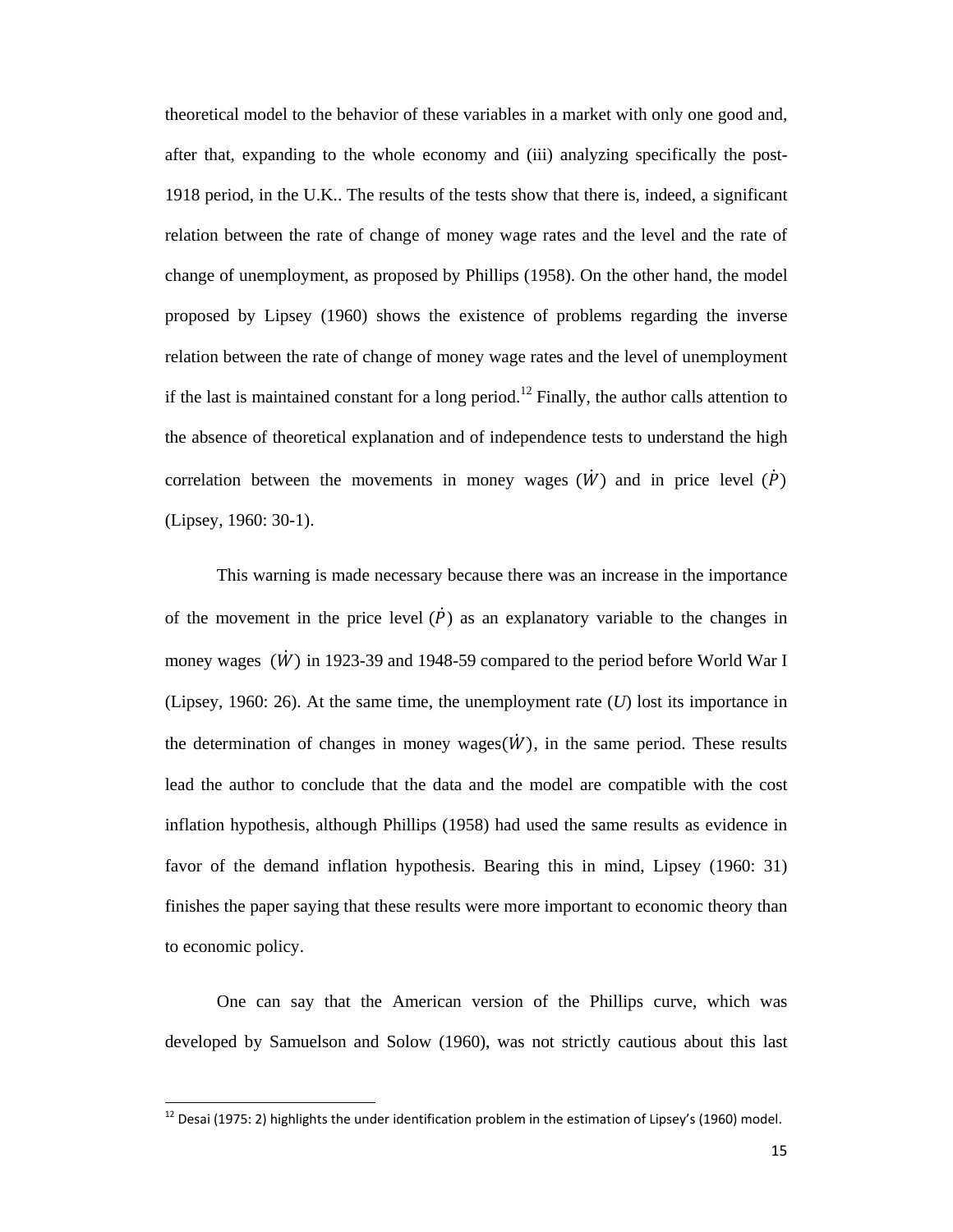point made by Lipsey (1960), namely, the extrapolation of the analysis to economic policy. Samuelson and Solow (1960) relate, in the first place – as Phillips (1958) and Lipsey (1960) did -, the rate of unemployment to the rate of change of money wage rates and, after that, modify the original curve to relate the rate of unemployment to the rate of inflation. This procedure is understandable if we think that the authors were deliberately interested in deriving anti-inflation policies from the debate over cost-push and demand-pull inflations. Samuelson and Solow (1960) found an inverse relation between the rate of unemployment and the rate of change of money wage rates, in the U.S. that was very similar to the relation found by Phillips (1958) to the U.K... The next step was the modification of the original curve, graphically representing the rate of unemployment against the annual rate of inflation and, also, presenting this negative relation as if it was a menu of choice between rates of unemployment and rates of inflation from which the policy makers could choose.<sup>13</sup>

## **4. The Political-economic environment**

The circumstances surrounding the advocacy of the Phillips curve as an instrument of economic policy, presented in Samuelson and Solow (1960), are examined by Leeson (1997). The American elections of 1960, the dispute between John F. Kennedy and Richard M. Nixon and the debate over unemployment and inflation shape the context in which this advocacy is embedded. According to Leeson (1997: 129), Samuelson and Solow (1960) made explicit use of the Phillips curve as a weapon in the battle over economic policy in the elections of 1960, in the U.S.. More than this, they used it to show that a rate of inflation of 4% to 5% would be necessary to keep

 $13$  According to Laidler (1997: 93-4), Samuelson e Solow (1960) do not give any information about the sources of their data, nor even how the estimations are made.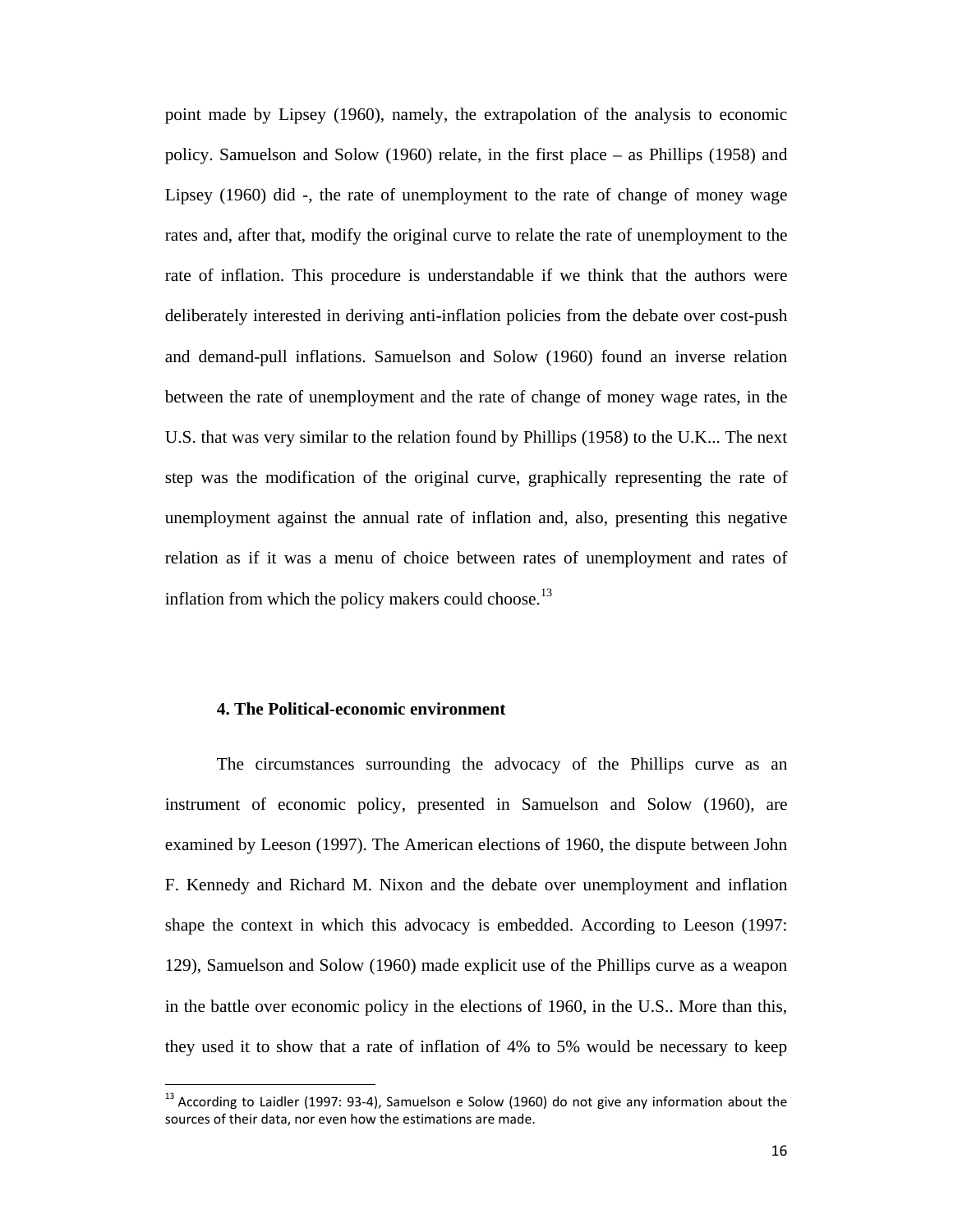high levels of employment and output in the following years. This battle was being engaged against the anti-inflationary policy of the republicans and, also, against the left Keynesianism of Galbraith and the structuralists, who claimed for explicit price controls.

 Recollecting about the first years of the Kennedy administration, Solow and Tobin (1988) explain the predominant view of the Council of Economic Advisers regarding the tradeoff between inflation and unemployment that was presented in the Economic Reports:<sup>14</sup>

> "The intellectual framework that led the Council in this direction is clear in retrospect and was quite clear then. We believed we were trying to shift favorably the *level* of the Phillips curve, by talking it down in the first instance and by informal intervention if necessary. Phillips curves appeared on the backs of our envelopes [...]. Since then there has been much debate about the meaning and validity of a 'trade-off between unemployment and inflation.' The use made of this notion in the 1962 Economic Report has sometime been characterized as naive. We do not think it was; but we may have banked too heavily on the stability of the Phillips curve indicated by postwar data through 1961.

> The Council's estimate in 1961 was that 4 percent unemployment was a reasonably safe 'interim target". We meant to state our belief that expansion of aggregate demand could return the economy to an unemployment rate of 4 percent – last achieved in 1957 – without much danger of wage-induced inflation. Since then, much research effort has gone into estimation of the 'natural rate of unemployment', a closely related but much more theory-laden concept. Some of that research suggests that 4 percent was too low a target unemployment rate in 1961, and some suggests that it was close to being right. We observe that the unemployment rate did indeed get down to 4 percent at the very end of 1965 without signs of labormarket strain and with negligible acceleration of inflation. It took the clear

 $14$  The first Economic Reports of the Kennedy administration contain the following texts, which can be found in Solow and Tobin (1988):

<sup>1)</sup> The American Economy in 1961: Problems and Policies, Statement of the Council of Economic Advisers (Walter W. Heller, Chairman; Kermit Gordon; James Tobin) before the Joint Economic Committee, Monday, March 6, 1961.

<sup>2)</sup> Economic Report of the President, January, 1962

<sup>3)</sup> The Annual Report of the Council of Economic Advisers, 1962.

It is interesting to notice that Solow and Tobin (1988: 15) talk about a "natural rate of unemployment" when referring to the rate of unemployment that would be compatible with a "negligible acceleration of inflation". As said before, this term was not used in the beginning of the 1960's, but, apparently, it was so well diffused in the late 1980's that the authors chose it in spite of any other term.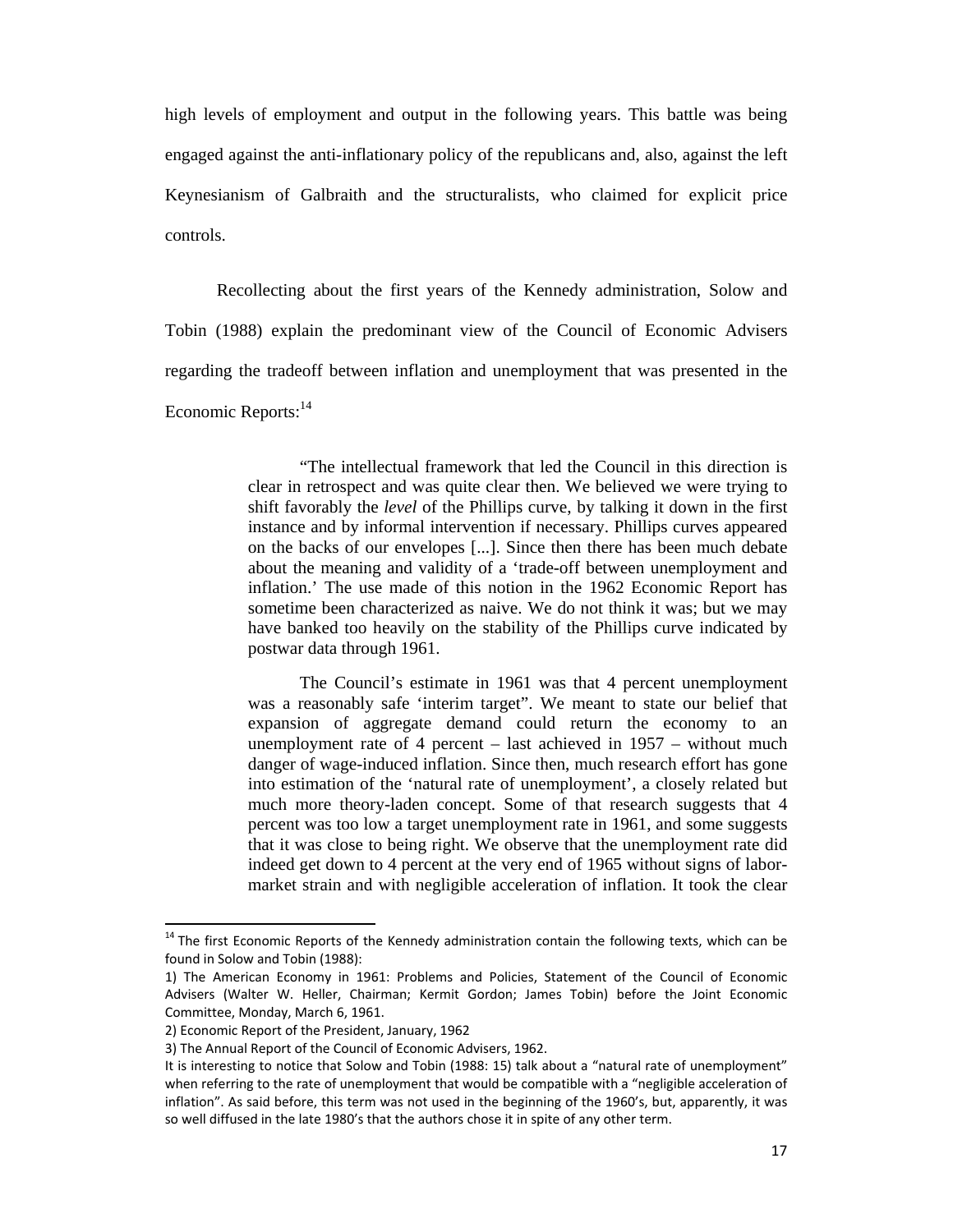wartime excess demand of 1966-68 to set off a wage-price-wage spiral" [Solow and Tobin, 1988: 15].

 In another recollection of his days at the Council of Economic Advisers during the Kennedy administration, made in the spring of 1972, through lectures in the Princeton University, James Tobin makes clear, one more time, the opinion of the Council regarding the tradeoff between inflation and unemployment.<sup>15</sup> To refresh his memory, Tobin had some help from Walter Heller, who was the president of the Council in those days:

> "The inflationary consequences of low unemployment were an even more serious blow to the reputation of the New Economics…The facts of life pictured in the Phillips curve came as a shock. Had we economists failed to come clean? Perhaps, although the steepness of the Phillips curve below 4% unemployment was an unpleasant surprise to us as well. The 1962 Economic Report, in the course of explaining the 4% unemployment target, contains an extended discussion of the Phillips problem…Maybe it would be healthy for the country to have an explicit public debate about which point on the Phillips trade-off we should aim for" [Tobin, 1974: 37-9].

 Despite the awareness of the tradeoff between inflation and unemployment by the Kennedy economic staff, in the beginning of the 1960's, and being clear the identification of this tradeoff with the Phillips curve, we cannot say that the economic policy of that period was based on estimations of Phillips curves for the American economy. Forder (2010: 338-9), for instance, argues that the Council did not use the Phillips curve, in that period, in the Economic Reports, despite its expansionary policy and its concern about unemployment and inflation. In fact, the words "Phillips curve"

 $15$  The lectures were given in 1972 but they were edited e revised by Tobin, being published only in 1974.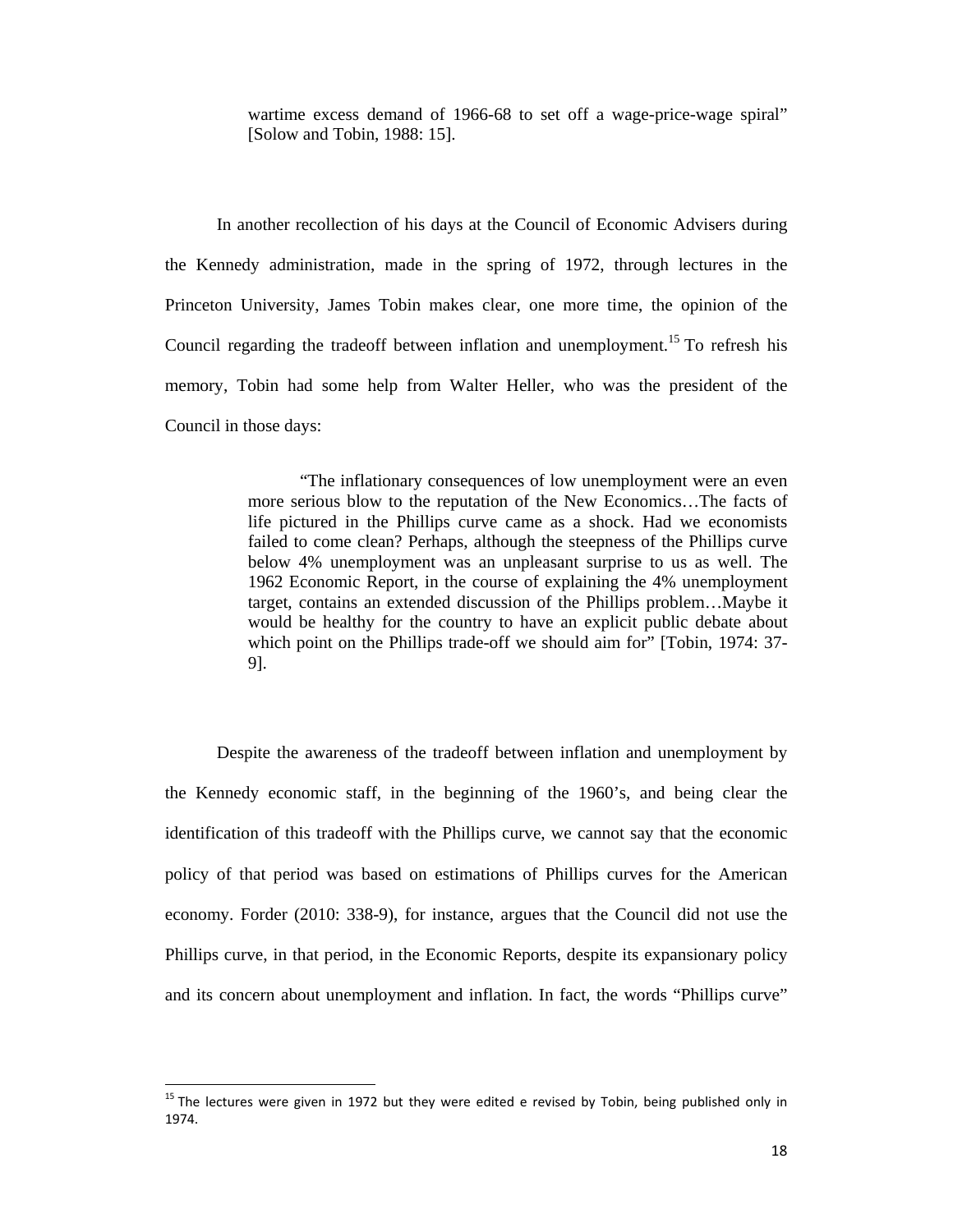cannot be found in the Economic Reports of 1961 and 1962, not even a graph similar to Phillips's (1958).

 The fact is that the American inflation was rising in the late 1960's, when economists really started to face it as a huge problem. The Vietnam War and the refusal to accept the tax increase proposed by the Council of Economic Advisers were considered by the American policy makers at the time as the great villain of the New Economics fine tuning,  $^{16}$  responsible for the acceleration of inflation from 1966 onwards, as we can see, again, from the recollections of two former members of the Council, James Tobin and Robert Solow:

> "Evidently the Pentagon did not tell the Council, Budget Bureau, and Treasury how rapidly it was letting contracts in 1965 and spending money in 1966. Evidently the Council nevertheless advised President Johnson to recommend a tax increase in the January 1966 budget and economic messages, and the advice was rejected" [Tobin, 1974: 35].

> "The point at which policy went wrong was with the financing of the Vietnam War about 1968. I regard the economic profession as blameless for that; records will show that Okun and Ackley, who were Johnson's economic advisors, warned him of the inflationary consequences of his policies" [Solow, 1984: 135].

 The following graph shows the evolution of the rate of inflation, in the U.S., in the 1960's:

  $<sup>16</sup>$  See Lesson (2000:7) for more details.</sup>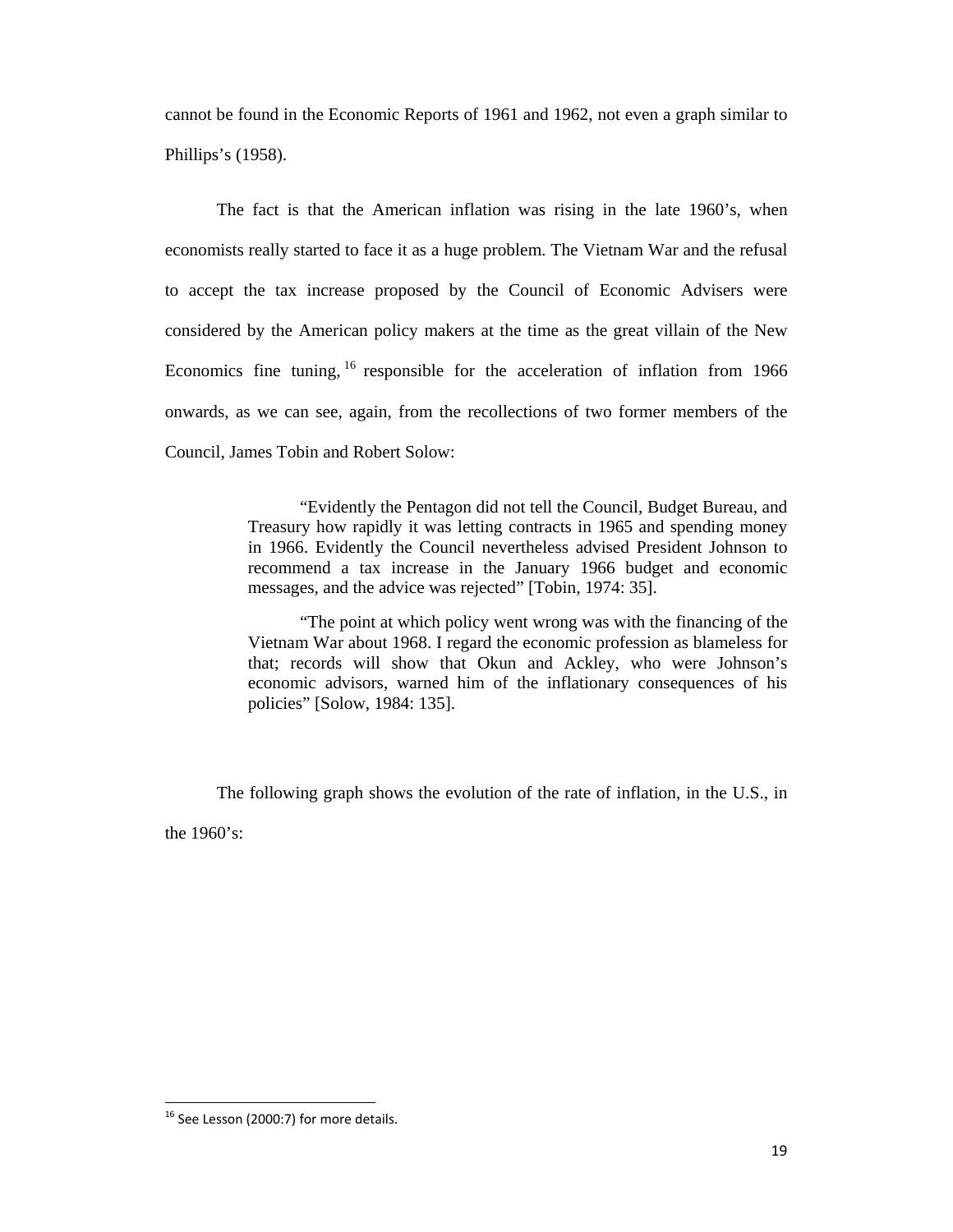

Source: U. S. Bureau of Labor Statistics

 This was the context in which Friedman and Phelps were developing their ideas about what became known as the natural rate of unemployment. The never ending debate over the right economic policy to deal with inflation and unemployment, which had been influenced by the Phillips curve in the 1960's, in the U.S., would gain a new concept - surely based on old ideas - that would enter the economic literature and make room for new approaches.

#### **5. Stabilizing the Natural Rate of Unemployment**

It is interesting to notice that although Milton Friedman and Edmund Phelps are considered the formulators of the natural rate of unemployment hypothesis, there are controversies about the actual formalization of this hypothesis in their seminal works (Friedman, 1968a; Phelps, 1967, 1968). Both authors are known for having introduced the inflationary expectation term into the original Phillips curve; however, the formation of this expectation through an adaptive mechanism would not imply the existence of a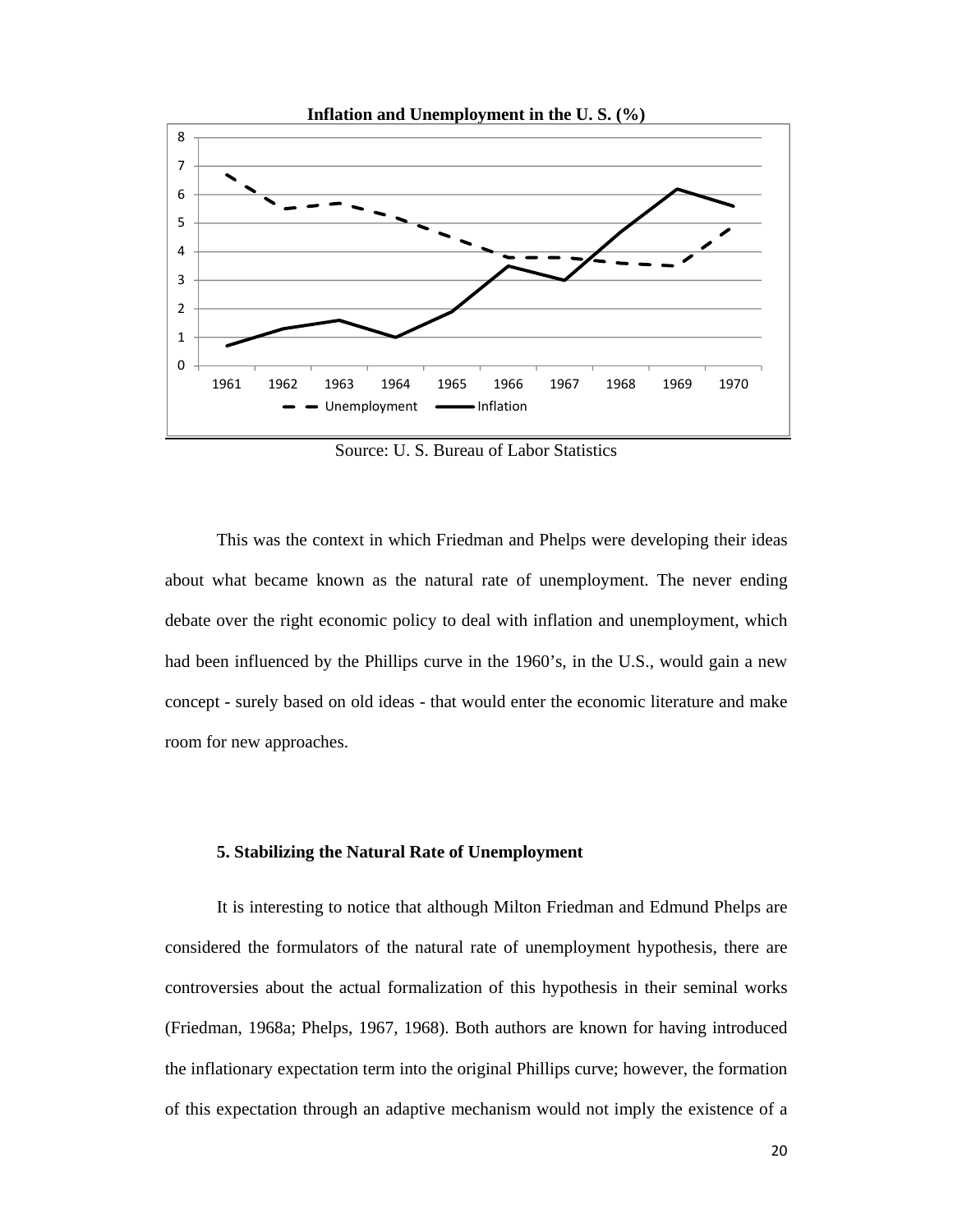natural rate of unemployment (or a vertical Phillips curve, in the long run). The natural rate of unemployment hypothesis would only be formalized, indeed, by Lucas (1972a, b), with the introduction of rational expectations regarding inflation (Hoover, 1988).

To understand how Lucas (1972a, b) reached the actual formalization of the natural rate of unemployment hypothesis it is necessary to investigate the evolution of his research that culminated in this result. De Vroey (2001: 127) argues that although both the monetarist approach embedded in Friedman (1968a) and the new classical approach embedded in Lucas (1972a) can be considered two stages of the same process of attack to the Keynesian paradigm, it does not imply that there is a line of continuity between them. There would be, instead, fundamental methodological differences between the two, not to mention the obvious substitution of Friedman's (1968a) adaptive expectations by Lucas's (1972a) rational expectations. According to De Vroey (2001: 143), these methodological differences would be the following: i) to Friedman (1968a), the effect of nominal shocks into real variables would be a Marshallian disequilibrium result, while to Lucas (1972a) it would be a Walrasian equilibrium result; ii) to Friedman (1968a), the concept of equilibrium (or disequilibrium) would be an aspect of the real world, while to Lucas (1972a) it would be just a way to model the world.

But, if on the one hand Lucas's research on the natural rate of unemployment deviates methodologically from Friedman's research, on the other hand it comes close to Phelps's research on the subject.<sup>17</sup> This section intends to reconstruct the relation between Lucas and Phelps, having the natural rate of unemployment as a conducting wire, showing that Lucas's research on the subject had a personal and theoretical

 $17$  De Vroey (2001: 128) says that his work is detained only to a comparison between Lucas's (1972a) and Friedman's (1968a) approaches, leaving aside, intentionally, the other parts involved in the debate, as Phelps (1967, 1968).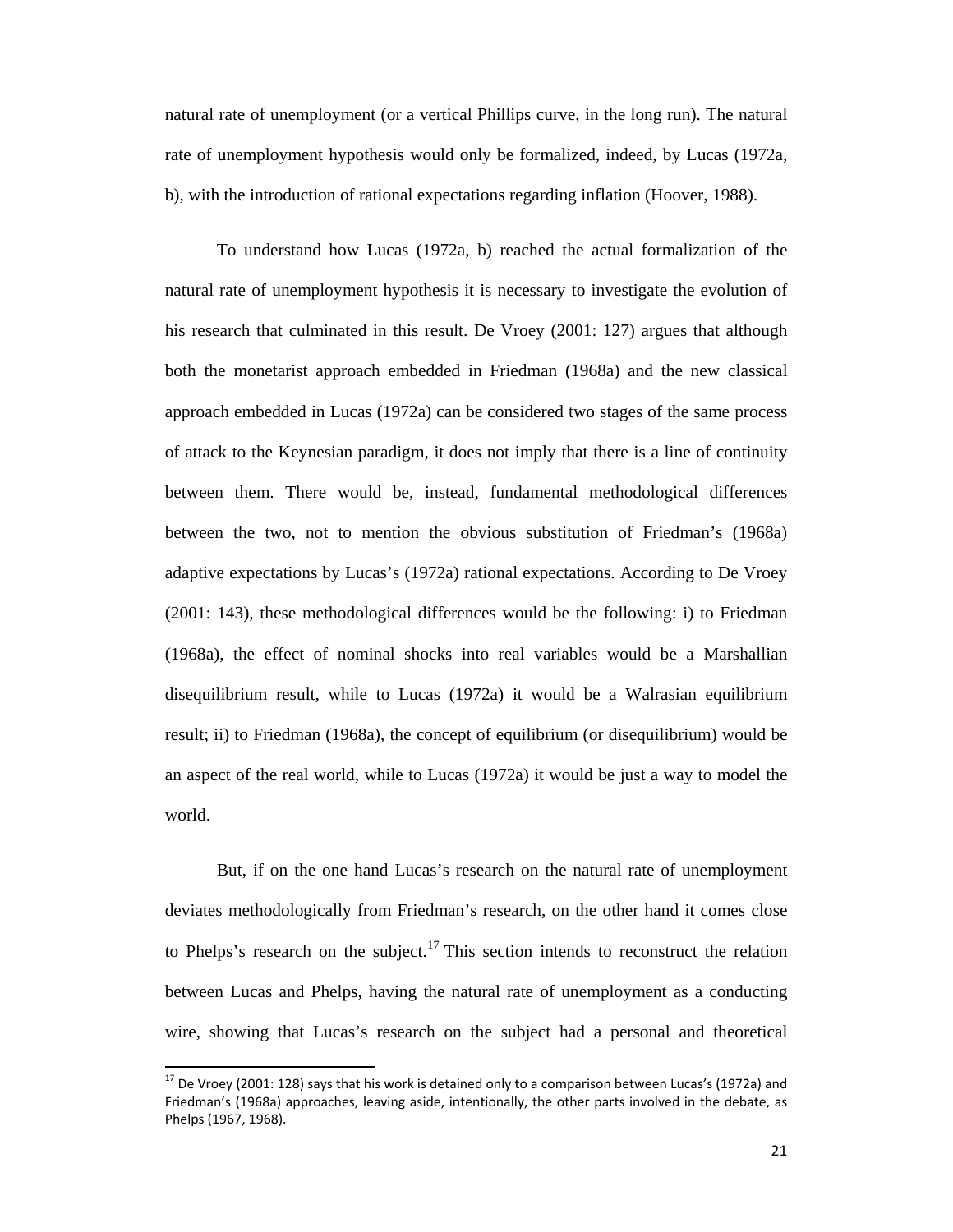connection to the research of Phelps, who was his true interlocutor, in spite of Lucas's recurring references to Friedman.

## **3.1. The Construction of Lucas's Natural Rate of Unemployment**

We can say that Lucas's first work related to the natural rate of unemployment – more precisely, to the tradeoff between inflation and unemployment - was his model with Rapping of the labor market tested for the U.S., for the period from 1929 to 1965, which appeared in the September/October of 1969 edition of the Journal of Political Economy (Lucas and Rapping, 1969a). In this paper, the authors cite the works of Friedman (1968a) and Phelps (1968) and show their personal gratitude to Phelps's comments in early versions.

 The first written contact between Lucas and Phelps that can be found in the Lucas's archives<sup>18</sup> was a letter from the first to the second, dated from December 6th,  $1967<sup>19</sup>$  in which Lucas sends a preliminary copy of his paper with Rapping to Phelps. In Phelps's answer, dated from December  $12<sup>th</sup>$ , 1967<sup>20</sup>, Lucas is invited to give a talk about his research with Rapping in a seminar in the University of Pennsylvania, on February 9th of the next year. The title of the talk would be "An Aggregative Model of the U.S. Labor Market, 1929-65", according to a letter from Lucas to Phelps dated from January  $18<sup>th</sup>$ , 1968.<sup>21</sup> Apparently, no written version of the paper was distributed to the audience or even to Phelps during the talk. Only on April  $4<sup>th</sup>$ , 1968, two months after the talk, Lucas sent an updated written version of his paper with Rapping to Phelps. The

<sup>&</sup>lt;sup>18</sup> Inventory of the Robert E. Lucas Jr. Papers, 1960-2004 and undated. Rare Book, Manuscript, and Special Collections Library, Duke University, Durham, North Carolina, USA.<br><sup>19</sup> Lucas Papers, Box 1, file folder "1967".<br><sup>20</sup> Lucas Papers, Box 1, file folder "1968".<br><sup>21</sup> Lucas Papers, Box 1, file folder "1968".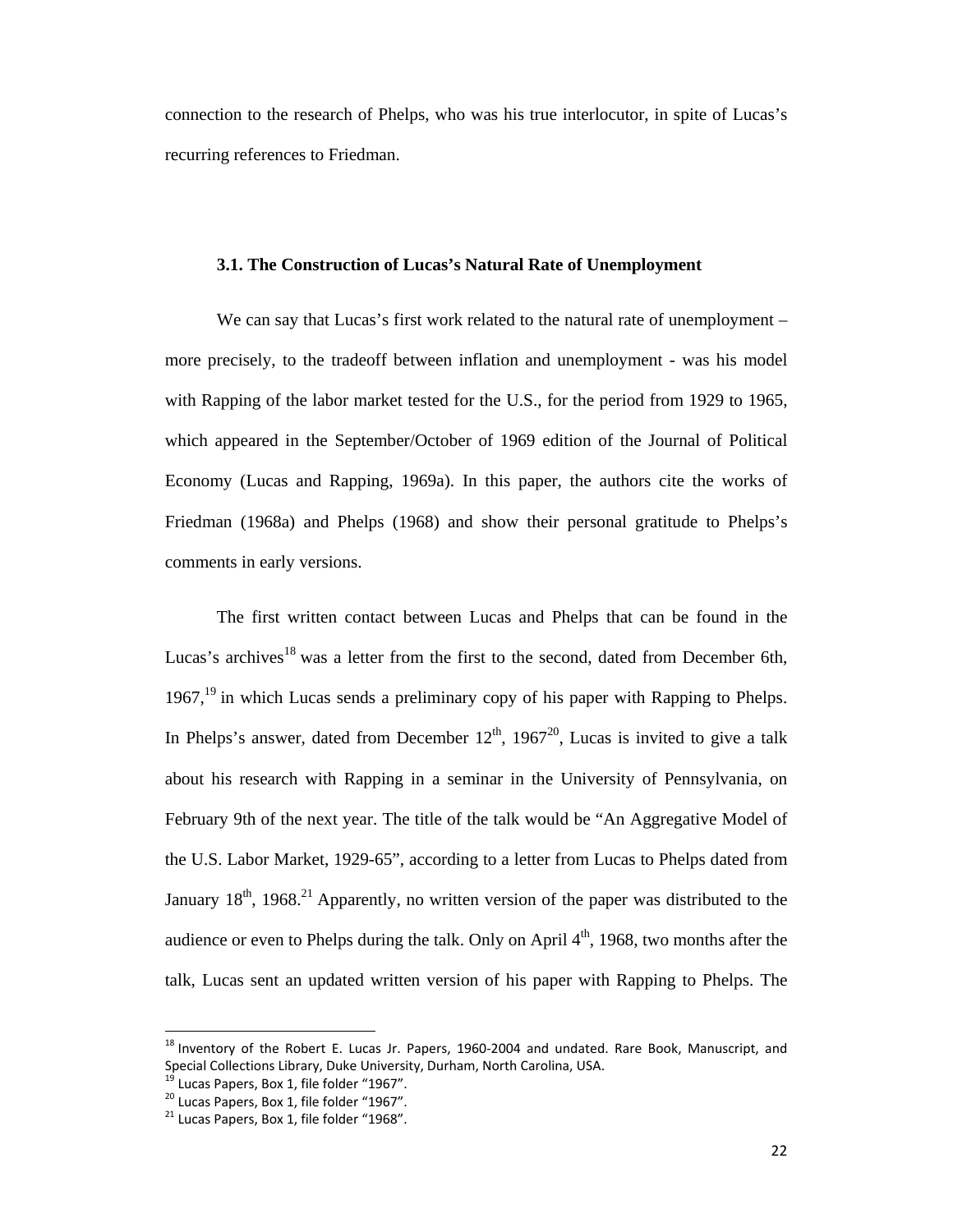letter also contains some lines of thankfulness for the Phelps's comments and for his qualification of their model as "fascinating".<sup>22</sup> This was the last correspondence with Phelps found in Lucas's archives before the publication of his paper with Rapping in the JPE, in the September/October of 1969 edition. However, we should remember that, in the meantime, in January of 1969, the famous conference coordinated by Phelps, which gave origin to the "Phelps volume" (Phelps, 1970), was held at the University of Pennsylvania, and Lucas had the opportunity to present the final version of his paper with Rapping, while Phelps also presented his paper about labor market (Phelps, 1968).

 In the published paper, Lucas and Rapping (1969a) reconcile the apparent contradiction between an elastic labor supply in the short run with an inelastic labor supply in the long run by building a model that describes the dynamics from short run equilibrium to long run equilibrium in the labor market. Besides this, the authors make an effort to understand the empirical negative correlation between inflation and unemployment – the Phillips curve – in a purely supply-demand framework, leaving aside other possible explanations to this correlation, such as collective bargaining. Lucas (1984) explains how he came up with this idea and how he developed it with Rapping's assistance:

> "The labor part of macroeconomic models, in those days, was pretty disgraceful […] Rapping and I knew some labor economics, and it's hard to get up in front of a class and talk nonsense deliberately. So we were trying to cook up simple supply and demand models which would fit what you see happening over business cycles. We got interested enough in that so that we thought we'd pursue it as a research topic […] In the tradition of Friedmand and Lewis it is hard to think about labor markets without supply and demand. You have to tell how wages and employment arise from shifts in

<sup>22</sup> "Dear Ned:

Enclosed is Leonard's and my labor market paper. We appreciate your plug, although the adjective "fascinating" which you apply to our model is an obvious hedge. Still, I guess I prefer it to 'ludicrous' or 'bizarre'.

I doubt if any of your objections will be withdrawn on seeing the written version, but some of the material is more carefully developed than was possible orally. We would appreciate any further comments" [Lucas Papers, Box 1, file folder "1968"].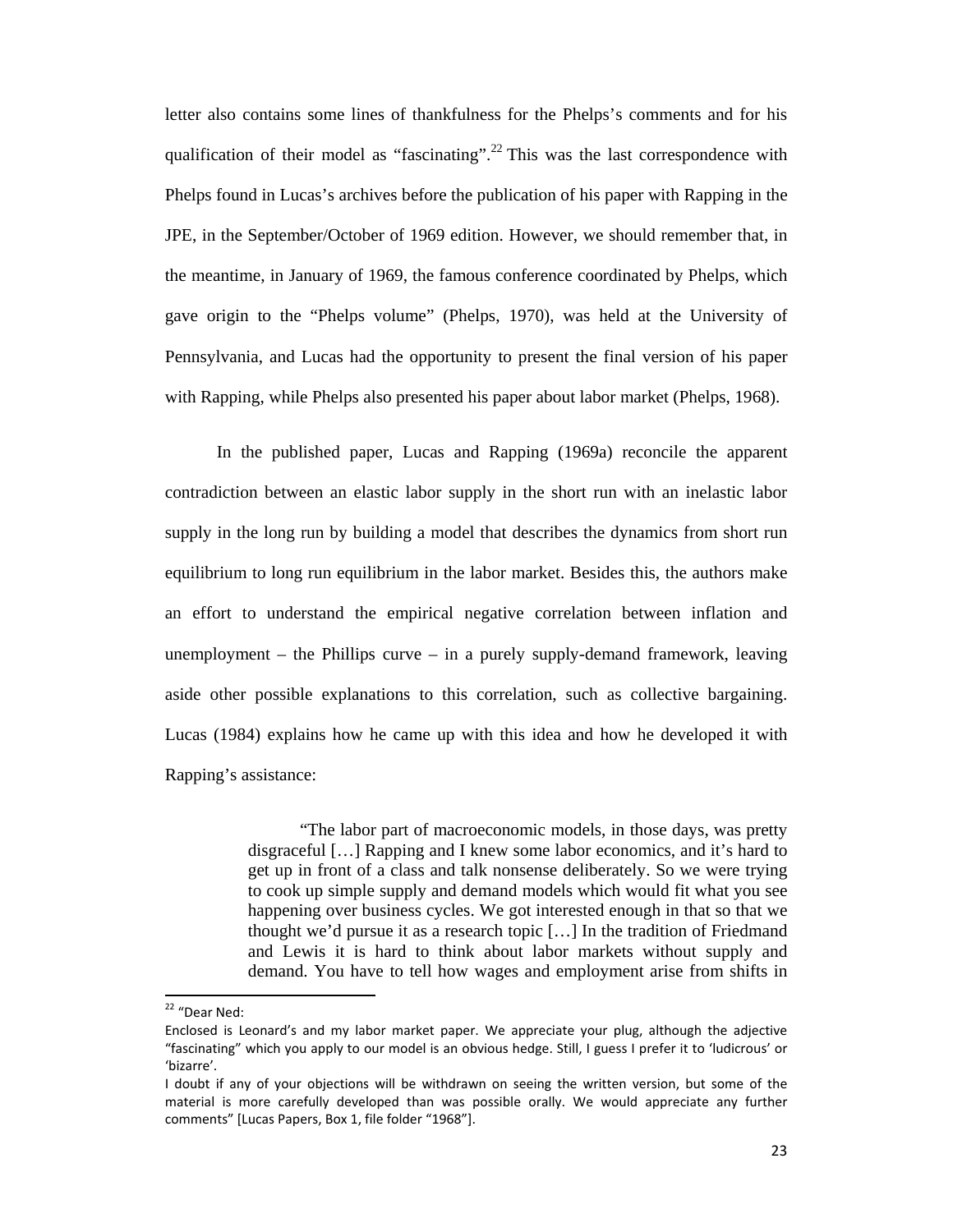supply and demand curves […] We were really developing a supply and demand model for employment and wages. Unemployment gets tacked on a side story. We introduced a Phillips curve to make contact with macroeconomic stuff. We wanted to make sure that the labor supply piece didn't assume away business fluctuations" [Lucas, 1984: 35-36].

 The reach this intent, the model proposed by the authors assumes that the labor market is always in short run equilibrium (there is no involuntary unemployment), as a result of individual's utility maximization (that determines the labor supply) and firm's marginal productivity (that determines the demand for labor). The agents form their expectations about future prices through a weighed mean of the expectation of future prices made in the previous period and the prices of the current period (adaptive expectations). Bearing in mind that the prices tend to some long run normal level, the agents incorporate these expectations into their labor supply function. Thus, it becomes rational for the agents to raise their labor supply during inflationary periods, when the current price level is higher than the normal, because they think that the price level will be lower in the future – go back to its normal level. This kind of behavior by the agents creates a positive correlation between inflation and employment in the short run. Only in the long run, when future prices' expectations are equal to current prices, agents do not raise their labor supply, short run equilibrium is the same as long run equilibrium and there is no tradeoff between inflation and unemployment at all. It is no surprise that Lucas and Rapping's (1969a) conclusion is very similar to the ones of Friedman (1968a) and Phelps (1967, 1968), namely, that the negative correlation between inflation and unemployment - the Phillips curve – is just a short run phenomenon and that, when inflation is correctly anticipated, the rate of unemployment reaches its long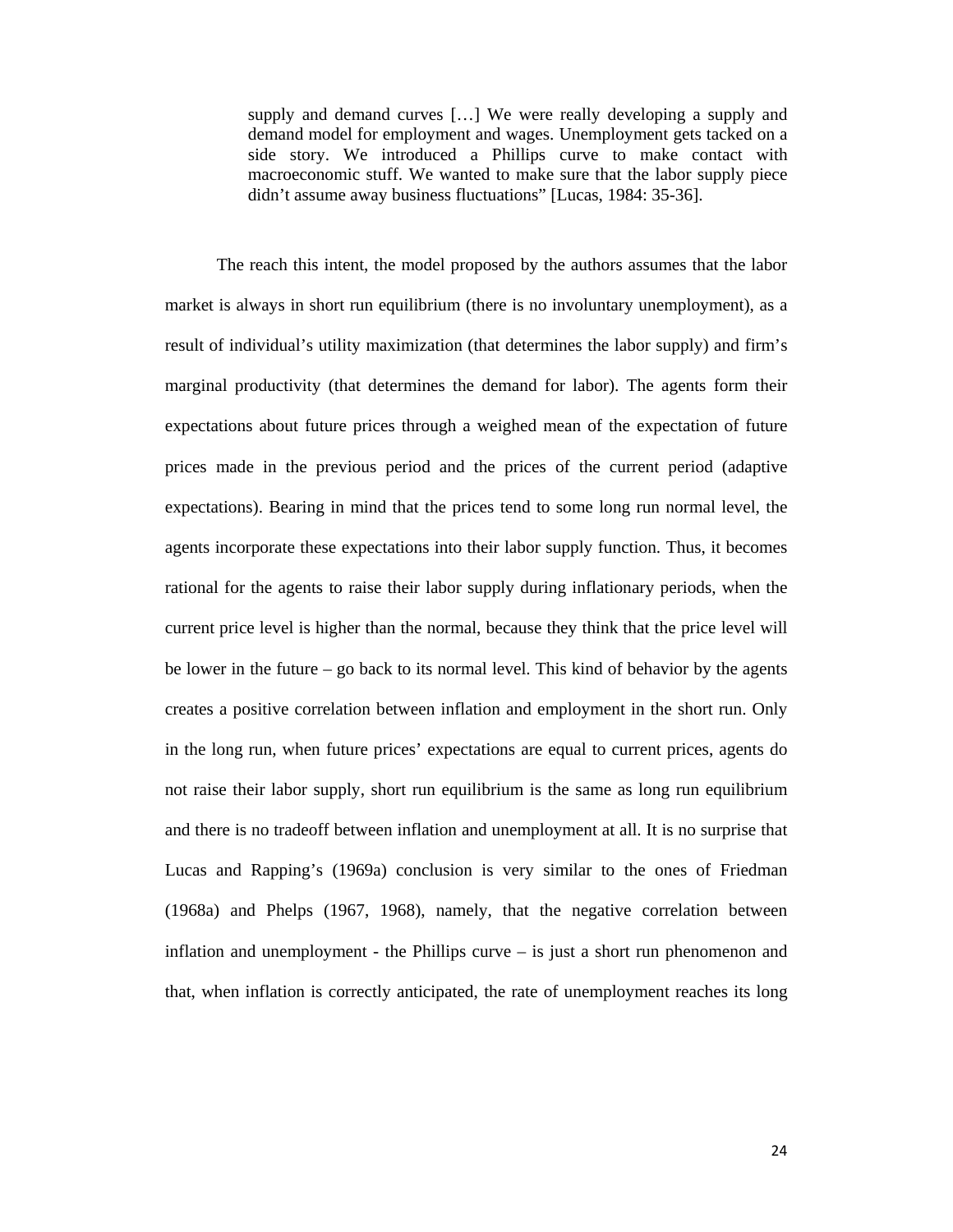run equilibrium value, in a way that a prudent monetary policy becomes ineffective in determining it. $^{23}$ 

 Before finishing the paper, however, Lucas and Rapping (1969a) call attention to two fundamental questions to be taken in account in order to better understand the labor market behavior – that were not contemplated in the paper – and that would become the subject of Lucas's research in the future: i) the analysis of the labor market in a general equilibrium framework (involving all the economic sectors) and ii) the expectations' formation process. In the following passage, we can realize how general equilibrium analysis was becoming an important matter to Lucas's research: $^{24}$ 

> "We conclude with a brief mention of two problems which we regard as central to an understanding of labor markets and which our study cannot be used to answer. One is tempted to use our estimated structural equations to study the dynamics of the labor-market response to changes in prices and output. As we have stressed at several points above, however, this question is illegitimate: movements over time in labor-market variables will be determined simultaneously with changes in other sectors. Thus, while we know that our model is consistent with a gradual approach to full employment equilibrium, we cannot say whether or not the speed of approach is consistent with the observed business cycle. Second, our model emphasizes the crucial role of expectations formation, while testing only the very crudest expectations model. We have used an adaptive scheme which will clearly hold only under reasonably stable rates of price increase. To define what is meant by reasonable stability, and to discover how expectations are revised when such stability ceases to obtain, seem to us to be a crucial, unresolved problem" [Lucas and Rapping, 1969a: 748].

These two questions would become the centerpiece of Lucas's (1972a, b) actual

formalization of the natural rate of unemployment hypothesis. The issue about the

<sup>23 &</sup>quot;It appears that a policy designed to sustain an inflation can temporarily reduce unemployment, but unless the higher rate of increase in prices can be permanently maintained a subsequent attempt to return to the original rate of inflation will result in an offset to the initial employment gains" [Lucas and Rapping, 1969a: 739].

 $A<sup>24</sup>$  The movement towards general equilibrium analysis in postwar economics comes from the neoclassical synthesis, through models that try to incorporate aspects such as unemployment, money and time into the general equilibrium framework (Weintraub, 1985). We can say that Lucas's and Phelps's research were following this movement.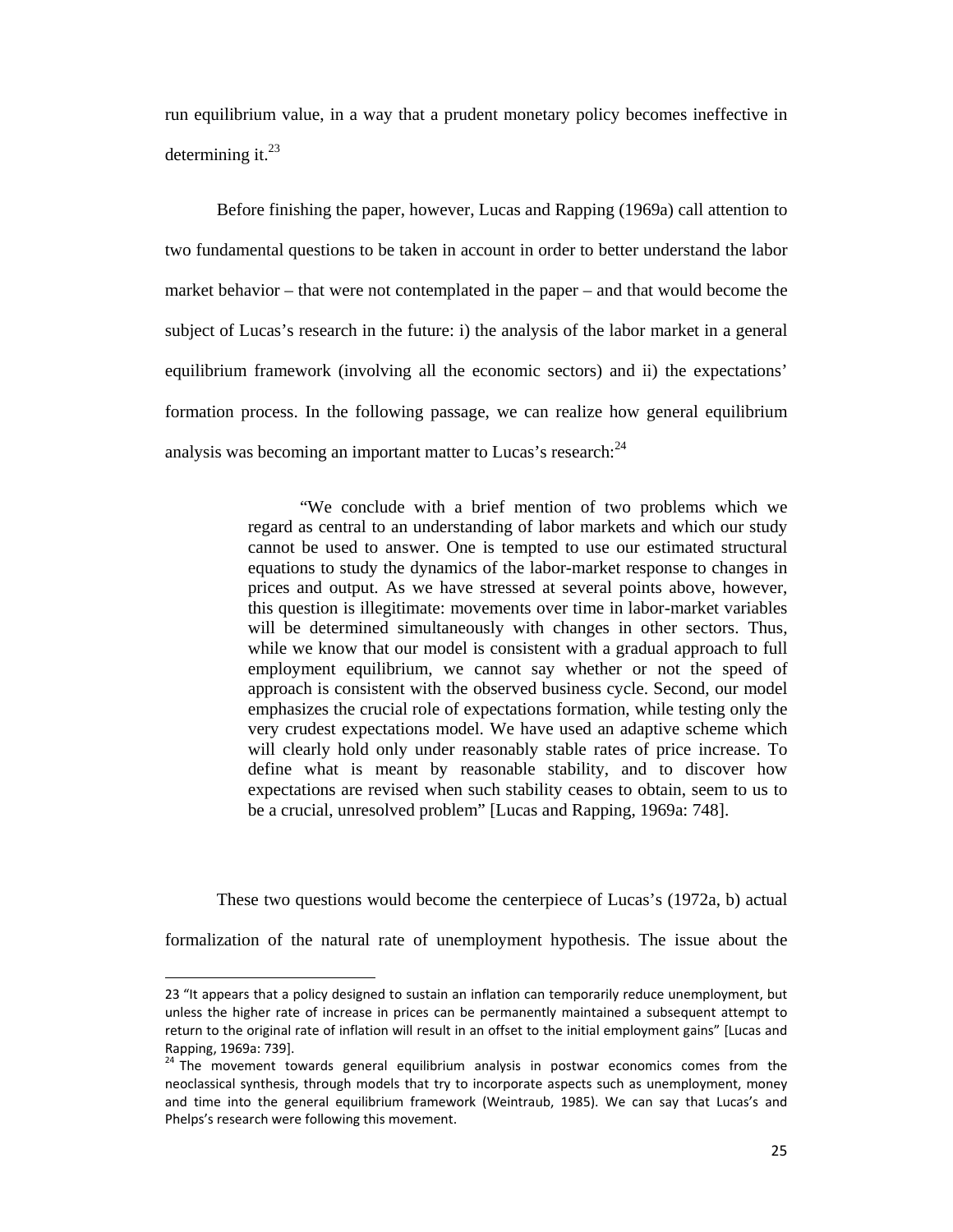expectations' formation process would only be solved with the introduction of rational expectations, an idea that Lucas was developing in a parallel branch of his research agenda. The general equilibrium approach to the tradeoff between inflation and unemployment would be strongly stimulated by Phelps's comments on Lucas and Rapping (1969a). This kind of approach was specifically suggested to Lucas by Phelps himself:

> "[Lucas:] My most influential paper on 'Expectations and the neutrality of money' [Lucas, 1972a] came out of a conference that Phelps organized where Rapping and I were invited to talk about our Phillips curve work. Phelps convinced us that we needed some kind of general equilibrium setting. Rapping and I were just focusing on labor supply decisions. Phelps kept on insisting that these labor suppliers are situated in some economy, and that you have to consider the whole general equilibrium looks like, not just what the labor supply decision looks like. That's what motivated me" [Snowdon and Vane 1998: 126].

> "In the introduction to the Phelps volume, Phelps had written that "…perhaps Lucas and Rapping are 180 degrees to the truth," by which he meant that perhaps we should have emphasized income effects in our theory of employment fluctuations rather than the substitution effects we did emphasize" [Lucas, 2001: 19]. $^{25}$

However, both questions would have to wait a little bit to be tackled by Lucas. In a paper developed immediately after Lucas and Rapping (1969a), but published before it, in June of 1969, in the American Economic Review, Lucas and Rapping (1969b) still test their Phillips curve with adaptive expectations, to the period between 1904 and 1965, in the U.S.. In the paper, there are also references to Friedman (1968a) and Phelps (1968), with special thanks to Phelps's comments on early versions of it.

<sup>&</sup>lt;sup>25</sup> Actually, the exact quote "...perhaps Lucas and Rapping are 180 degrees to the truth," cannot be found in the introduction of the Phelps volume (Phelps et al., 1970), but, interestingly, Lucas refers to the same quote in a letter to Phelps, on November  $7<sup>th</sup>$ , 1969 (Lucas Papers, Box 1, file folder "1969").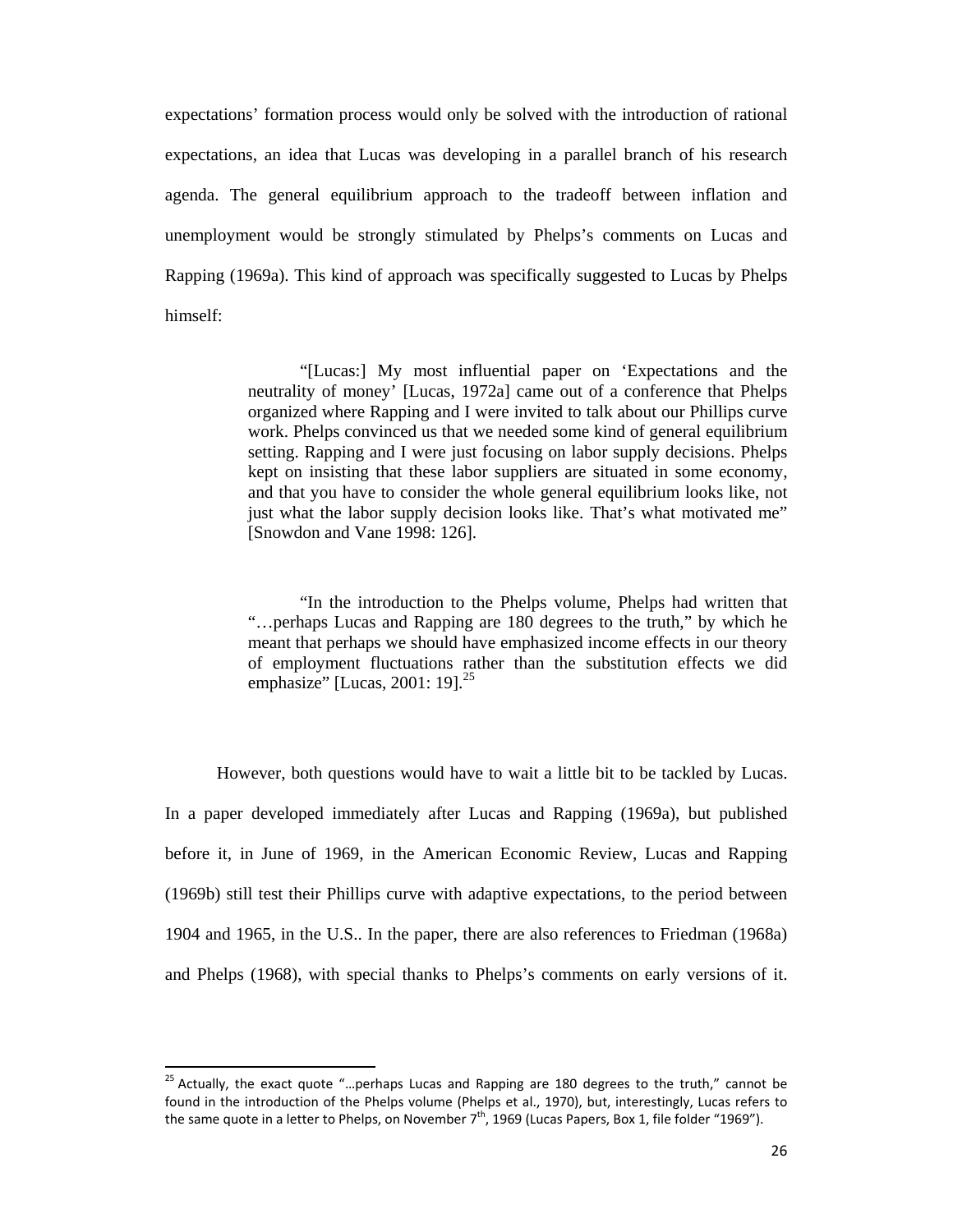Before the publication of the paper, in an answer letter<sup>26</sup> addressed to Rapping, on July  $8<sup>th</sup>$ , 1968<sup>27</sup>, Lucas shows his unbearable dissatisfaction with the results obtained from the Phillips curve estimation with adaptive expectations – that implies persistence of expectations:

> "I guess I am now convinced that our original results (with lagged prices and unemployment) don't mean anything – except possibly as part of a general argument to the effect that estimating Phillips curve is more complex than is generally recognized. The newest results indicate that trying to account for effects on unemployment other than expectations simply by postulating serial correlation doesn't mean much either. This would seem to me to add urgency to the search for a model which incorporates sources of persistence in unemployment other than the persistence of expectations".

 Despite Lucas's frustration with the results - "I never liked the paper. It doesn't have any results in it" (Lucas, 1984: 37) -, the authors are still emphatic about the ineffectiveness of the Phillips curve as a monetary policy weapon.28 However, Lucas and Rapping's (1969b) strongest criticism is really about the use of adaptive expectations, to which the authors attribute the existence of the long (and short) run tradeoff between inflation and unemployment in the model, and that they claim to be a theoretical deficiency:

> "As with the other empirical Phillips curves, (8) [Phillips curve with adaptive expectations] implies a long run as well as a short run inflationunemployment trade-off, with the consequent promise of a permanent

 $26$  Rapping had written to Lucas, previously, saying that he thought to be "...possible, as you suggested, to rationalize the presence of a lagged unemployment in our Phillips curve in terms of the search process" (Lucas Papers, Box 1, file folder "1968").<br><sup>27</sup> Lucas Papers, Box 1, file folder "1968".

<sup>28 &</sup>quot;First, it is clear that the existence of a short-run Phillips curve is consistent (in practice as well as in principle) with the absence of a long-run inflation-unemployment trade-off. Second, the expectations view as we have developed it appears to have promise in the sense that the additional explanatory variables it suggests are frequently (though by no means uniformly) significant. Third, and most important, statistical Phillips curves are highly unstable over time, and this instability is far too serious to be dismissed by a vacuous reference to structural change in either 1929 or 1946. Until the variables which are shifting these curves can be identified, and verified as important by testing over the entire period, we see no alternative to the conclusion that empirical Phillips curves (ours included) are a weak foundation on which to base policy decision" [Lucas and Rapping, 1969b: 349].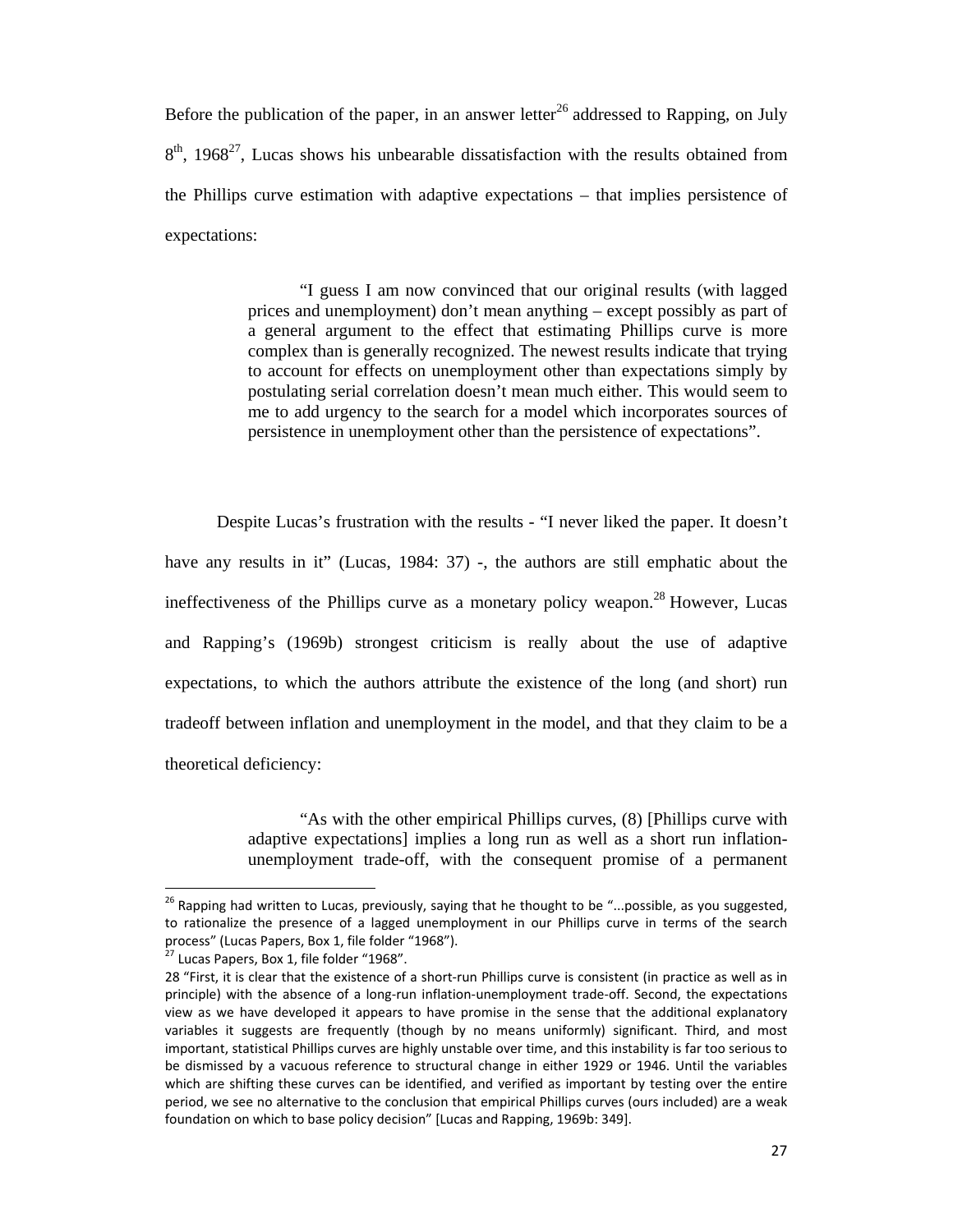decrease in unemployment if the economy is willing to tolerate a sustained inflation. This long run trade-off is, however, built into (8) in a transparent way by the expectations hypotheses (6) [adaptive expectations for real wages] and (7) [adaptive expectations for the price level]. Thus the reason (8) offers a long run trade-off lies in the assumption of an unreasonable stubbornness on the part of households: if a sustained inflation policy is pursued by the government, households following (7) will continue forever to underpredict future prices.

There is no entirely satisfactory way to remedy this deficiency in the theory within the framework of adaptive expectations. Any forecaster predicting future prices as a fixed function, however complicated, of past prices can be systematically fooled by a clever opponent manipulating the actual series at will. But since there is little reason to believe that the government systematically manipulates prices, it may be worthwhile to examine adaptive schemes which, unlike (6) and (7), permit a short run Phillips curve without deciding the question of the existence of a long run curve a priori" [Lucas and Rapping, 1969b: 344].

 So, we know that Lucas was not happy with the adaptive expectations used in his papers with Rapping because they led to systematic errors in worker's expectations about future prices - what would generate a never ending disequilibrium path in the labor market, opposing to the idea of a natural rate of unemployment (Hoover, 1988: 28). Nevertheless, it is important to notice that the rational expectations hypothesis was already known by Lucas long before the publication of his two papers with Rapping. It was only after the frustration with the Phillips curve estimation using adaptive expectations that he realized the impact that the adoption of rational expectations would have in the econometric tests and in the estimations (Lucas, 1984: 38). The first Lucas's published paper in which he refers to the rational expectations hypothesis is his "Adjustment Costs and the Theory of Supply", in the Journal of Political Economy, in August of 1967. Lucas (1967: 323, footnote 4) presents – without actually using it in his model - Muth's (1961) rational expectations as an alternative to the hypothesis that the actual price level would be maintained constant in the future – what he calls "static expectations". With the introduction of rational expectations, the future price level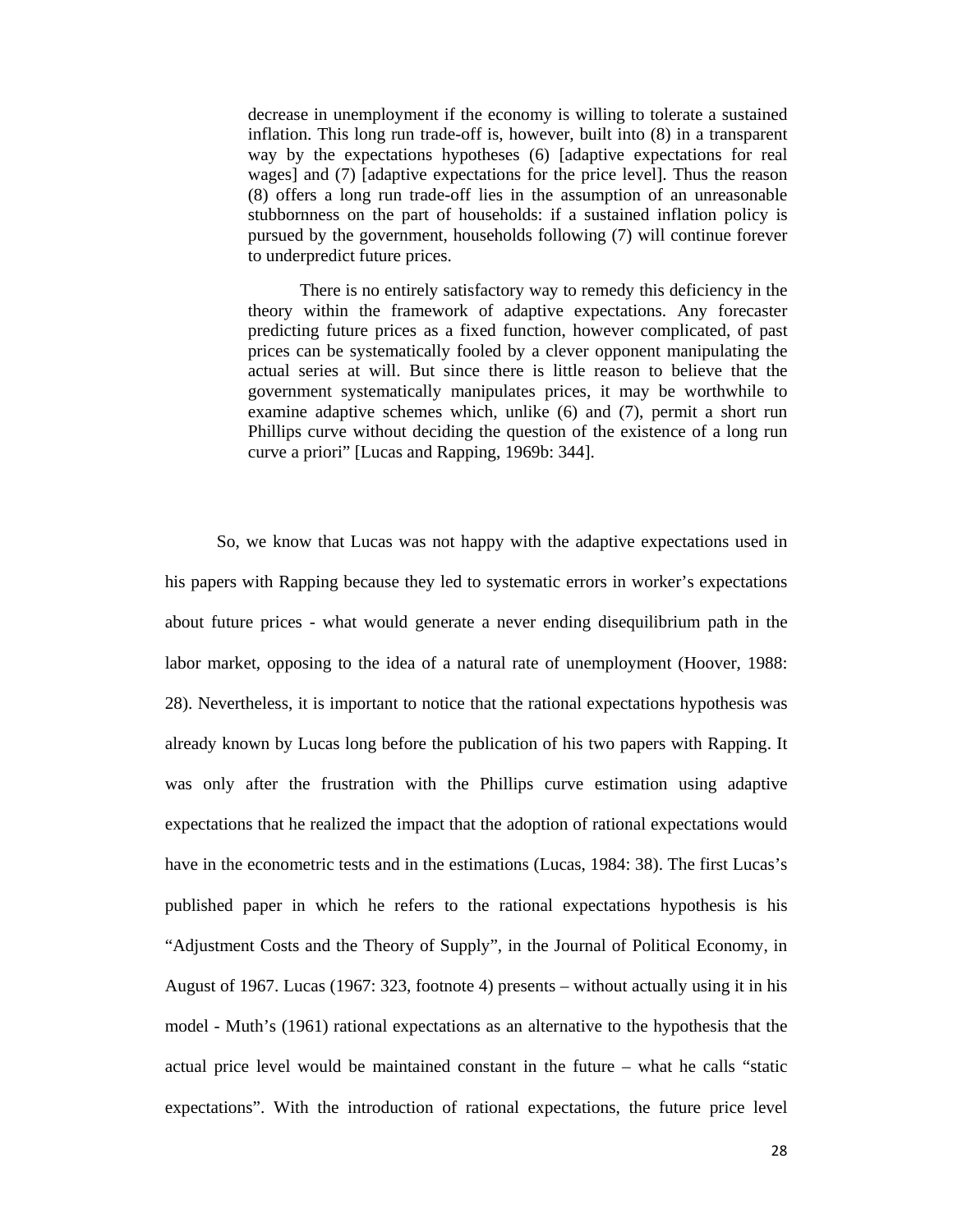would be correctly anticipated by firms, instead of just being constant. Lucas refers to his unpublished paper "Optimal Investment with Rational Expectations" (Lucas, 1966) to further appraisal on the adoption of this alternative hypothesis. Besides these two papers, Lucas also worked in another paper, in 1966, developed in a symposium organized by Hirofumi Uzawa, in Chicago, in which the rational expectations hypothesis is already present. In a letter<sup>29</sup> to Uzawa, on October  $28<sup>th</sup>$ , 1966, Lucas says:

## "Dear Hiro:

Enclosed is a paper developed from the first two sections of the paper I gave at your symposium in August. As you had suggested, I developed the treatment of the competitive industry in somewhat more detail. In the new version, the competitive industry is also analyzed under rational rather than static expectations".

The discussion about this last paper that Lucas established with Edward Prescott during the following years would give origin<sup>30</sup> to the first published paper in which Lucas – with Prescott – uses, indeed, the rational expectations hypothesis in a model: "Investment under Uncertainty", of Econometrica, from September of 1971 (Lucas and Prescott, 1971). In this paper, the authors determine the behavior, through time, of investment, output and prices in a competitive industry with a stochastic demand. The rational expectations hypothesis implies that actual and anticipated prices have the same probability distribution. This way of modeling expectations must be interpreted as a technical device employed by the authors to deal with time series data and to allow for unrestrictive forecasts, putting aside the discussion about the process by which firms translate their current information into prices forecast. $31$ 

<sup>&</sup>lt;sup>29</sup> Lucas Papers, Box 1, file folder "1966".<br><sup>30</sup> See Lucas (2001: 15).

<sup>&</sup>lt;sup>31</sup> "Typically the forecasting rule postulated takes the form of anticipated prices being a fixed function of past prices-"adaptive expectations." But it is clear that if the underlying disturbance (in our case, the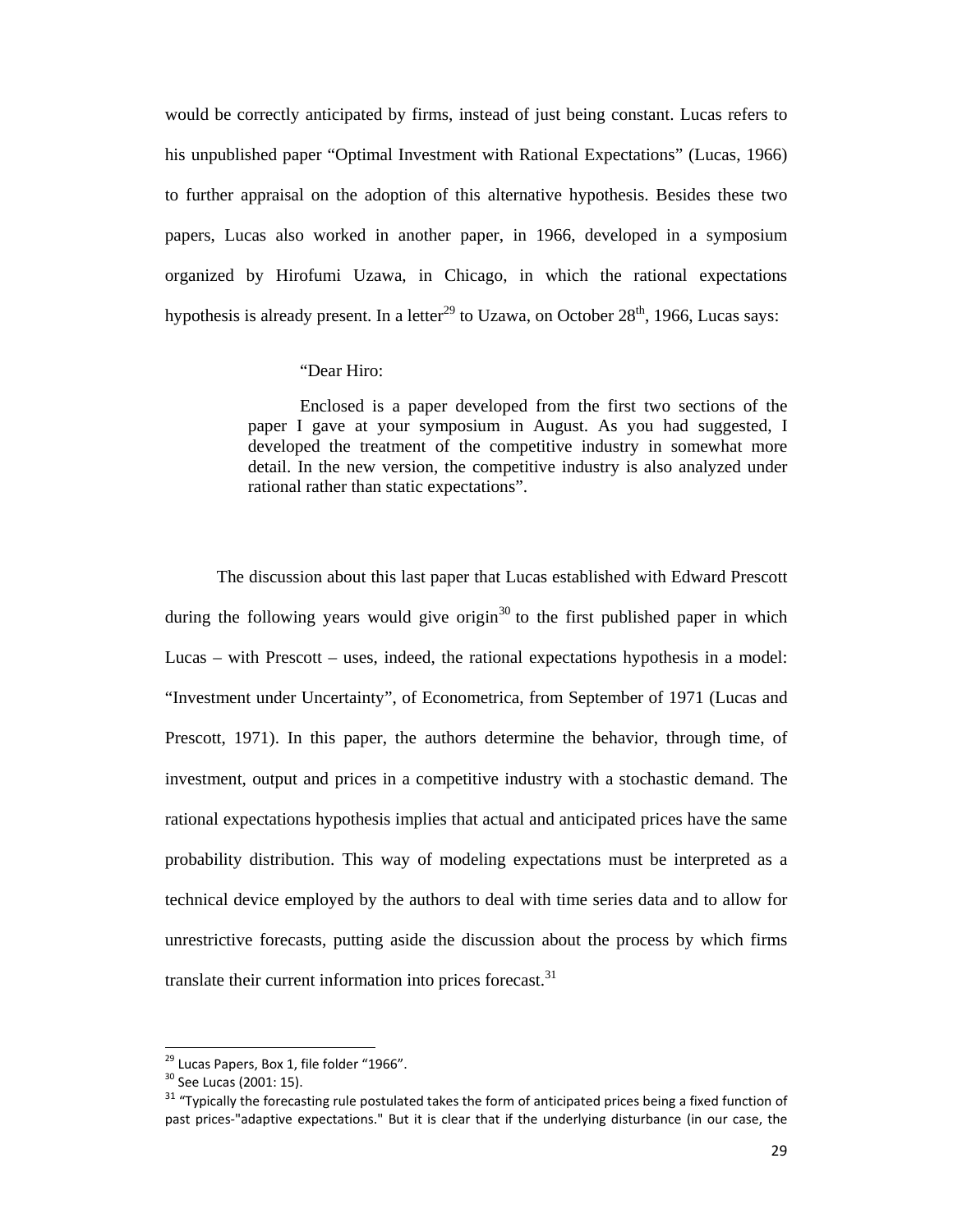In a letter<sup>32</sup> addressed to Lucas, dated from August  $22<sup>nd</sup>$ , 1968, Prescott refers to this paper, saying that it was welcomed in a seminar presented by him. However, the rational expectations hypothesis would have been motive of conflict among the participants, because of the strong assumption of perfect foresight in prices distribution:

> "The question of expectations came up. Some felt it was an extremely strong requirement to assume perfect forecast of the distribution of prices. We could use Muth's definition of rational expectation though I am not sure if it is possible. Alternatively we might point out in a footnote that the process has continued for a sufficiently long time that people have learned about the true distribution. If it can be done, I think the Muth approach is superior".

In a letter<sup>33</sup> addressed to Prescott, dated from December  $2<sup>nd</sup>$ , 1968, Lucas mentions the impact caused by the presentation of the same paper in a symposium on uncertainty and capital theory, in Yale, in the end of November of that year. Once again, the adoption of the rational expectations hypothesis would had been motive of protest by the participants of the seminar:

> "The rest of the time was spent on the assumption of rational expectations: what does it mean, is it reasonable and so on. On the whole, I think I won very few converts to our view on this: most people felt it was an unreasonable assumption – and that we somehow 'cheated' in postulating equilibrium at each point in time. One difficulty was the problem of how firms obtain information. This could have been solved by initiating the discussion with the last session of the paper, but by the time I realized this all hell had broken loose"

demand shift) has a regular stochastic character (such as a Markov process), forecasting in this manner is adaptive only in a restrictive and not very interesting sense. Except for an unlikely coincidence, price forecasts and actual prices will have different probabilities distributions, and this difference will be persistent, costly to forecasters, and readily correctable. To avoid this difficulty, we shall, in this paper, go to the opposite extreme, assuming that the actual and anticipated prices have the same probability distribution, or that price expectations are rational Thus we surrender, in advance, any hope of shedding light on the process by which firms translate current information into price forecasts. In return, we obtain an operational investment theory linking current investment to observable current and past explanatory variables, rather than to "expected" future variables which must, in practice, be replaced by various "proxy variables."" (Lucas and Prescott, 1971: 660).<br><sup>32</sup> Lucas Papers, Box 1, file folder "1968".<br><sup>33</sup> Lucas Papers, Box 1, file folder "1968".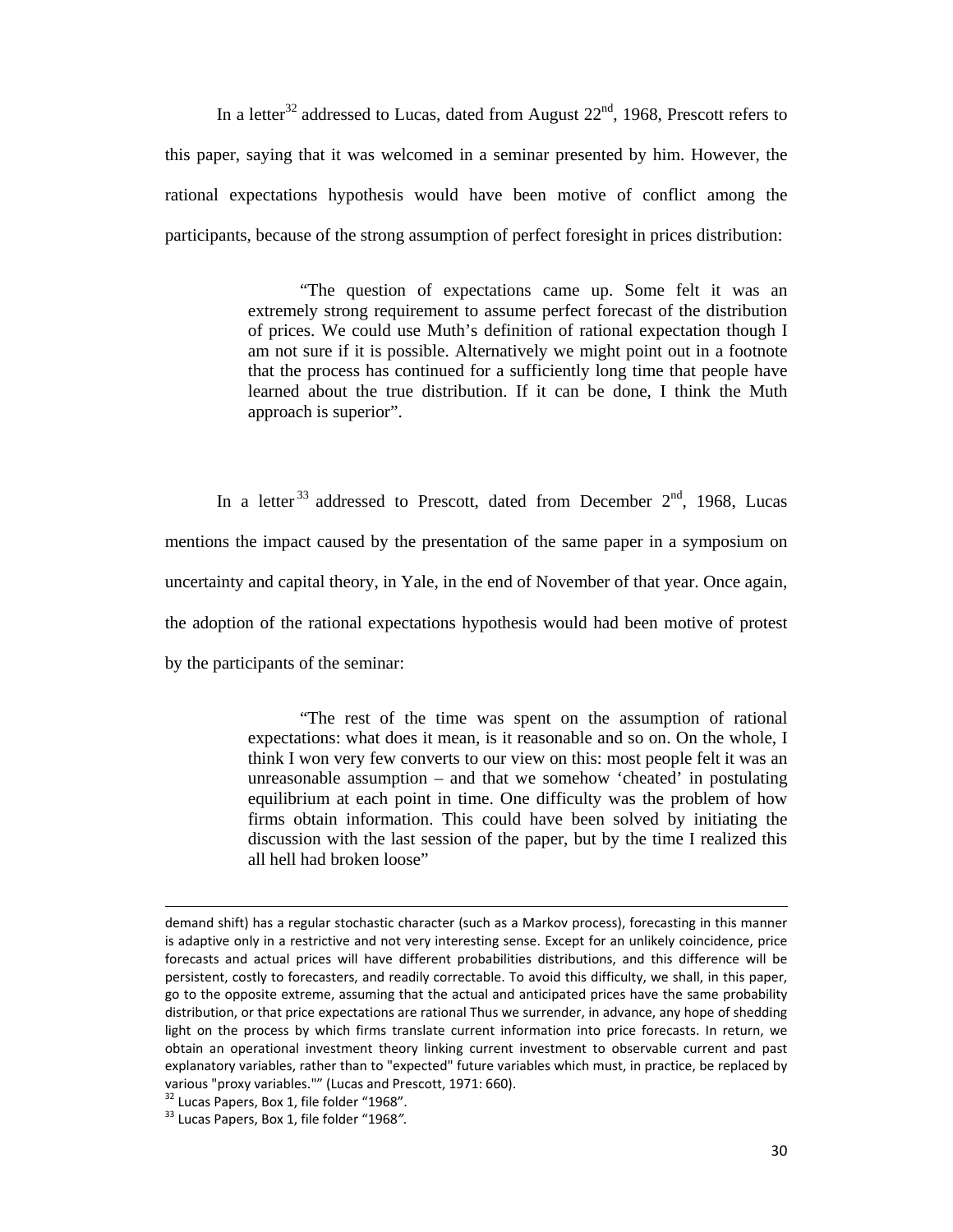The fact is that in the end of 1969, Lucas had already overcome his dissatisfaction with the adaptive expectations hypothesis in dealing with the tradeoff between inflation and unemployment by replacing it by the rational expectations hypothesis. Not only he had done that, but he had also moved his analysis of the tradeoff between inflation and unemployment from a partial equilibrium labor market framework to a general equilibrium framework, as suggested by Phelps. Proceeding this way, Lucas had just tackled the two issues raised in his first paper with Rapping (Lucas and Rapping, 1969a: 748). On November  $7<sup>th</sup>$ , 1969, in a letter<sup>34</sup> addressed to Phelps, Lucas already refers to his paper "Expectations and the Neutrality of Money" (Lucas, 1972a) – attached to the letter - and discusses both the adoptions of the rational expectations hypothesis and the general equilibrium approach with him. Lucas refers to the suggestion made by Phelps - the "180 to the truth" remark - and emphasizes, again, that the adoption of the rational expectations hypothesis was a technical device to deal with forecasting problems and that it should not be judged by its reasonability:

#### "Dear Ned:

The two enclosed papers are in a sense 'spin offs' from the conference in January. I would appreciate any comments you may have on either.

The paper 'Expectations…' is, in part, an attempt to get at your '180 degrees to the truth' remark on Leonard`s and my first paper [Lucas and Rapping, 1969a]. It didn`t seem to me possible to get at the question at the level of trying to decide which expectations hypothesis is most `reasonable`. So I tried to push the question back to assumptions on the nature of the underlying disturbances which create the forecasting problem in the first place.

The problem seems to be that of getting monetary expansion systematically linked, in fact or in people's minds, with real demand changes. In a first attempt, I assumed that money entered only to finance real government expenditures (e.g. wars). To get a plausible positive

 $34$  Lucas Papers, Box 1, file folder "1969".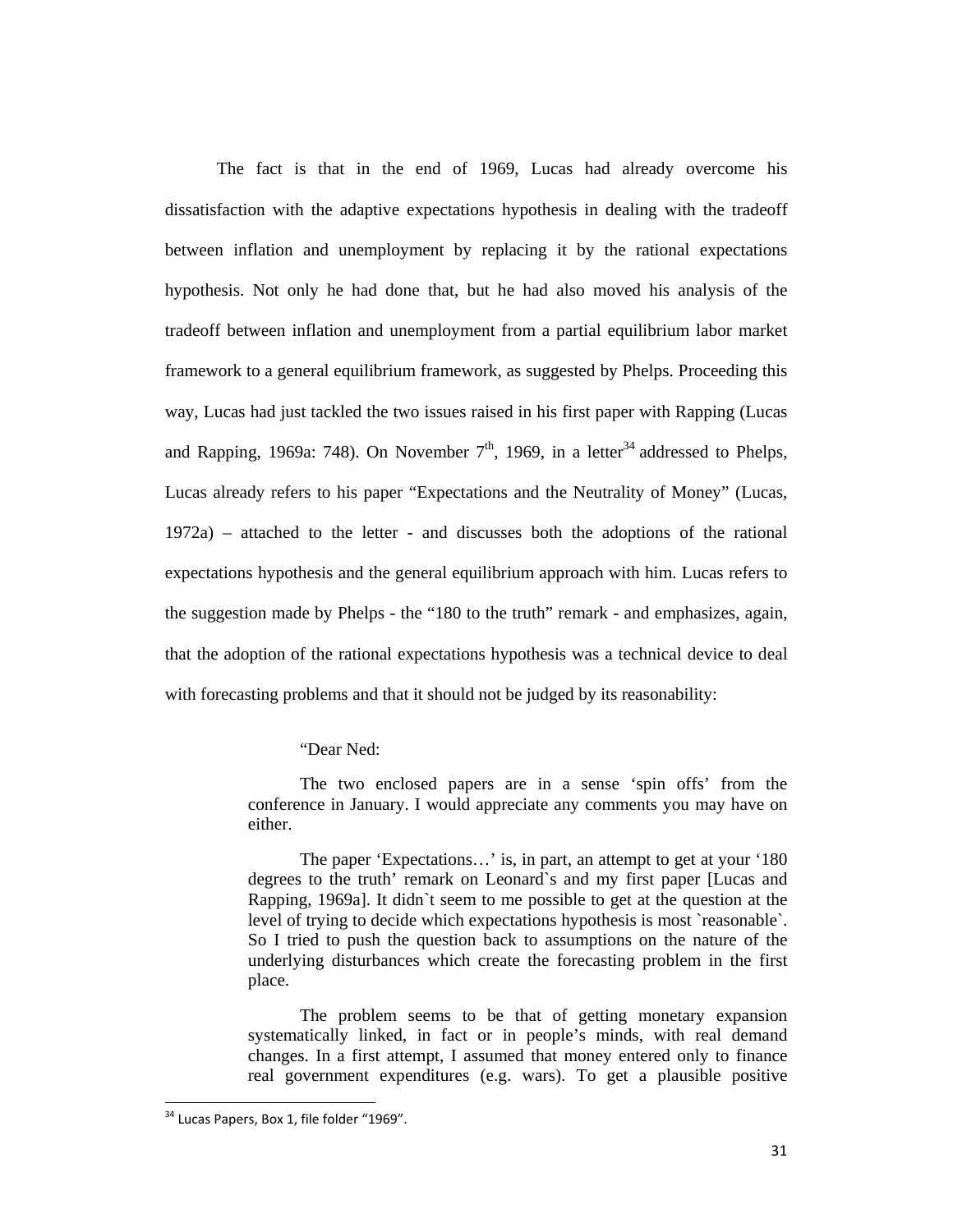inflation-real output relationship out of such a scheme, it is necessary to let income effects dominate – as you proposed – and to let expectations be sort of extrapolative. That is, the story goes: 'inflation' implies 'high government demand' implies (due to autocorrelation) 'high future government demand' implies 'capital loss to labor suppliers and money holders' implies (due to income effect) 'increased labor supply'. The difficulty with this scheme is psychological: people perceive expansionary periods as bad, depressions as good. A second problem is the fact that most observed cycles occurred when government demand was too small a piece of the total to be a plausible triggering force.

So this formulation was scrapped in favor of the one described in the enclosed paper.

Sincerely,

Robert E. Lucas, Jr.".

We can see that Lucas says, explicitly, that the paper (Lucas, 1972a) is a result of the discussion established in the conference organized by Phelps, in January of 1969, at the University of Pennsylvania. As mentioned before, the paper was an attempt to make the 180 degrees move to the truth – proposed by Phelps – in his paper with Rapping (Lucas and Rapping 1969a). This move would be a change in the explanation given to the empirical evidence of the positive correlation between inflation and employment: from a labor market model in which labor supply increases with inflation because agents have the wrong impression – the "monetary illusion" type – that their work is better paid today than tomorrow, to a general equilibrium model in which labor supply increases in inflationary periods because agents cannot identify the source of the rise in the price of their goods, due to information problems, so they cannot distinguish between a favorable change in relative prices and a rise in the general price level.

 It is a clear symptom of Lucas's relationship with Phelps and Friedman that a letter<sup>35</sup> was sent to the last with, apparently, the same paper (Lucas, 1972a) attached, in

<sup>&</sup>lt;sup>35</sup> "Lucas Papers, Box 1, file folder "1969".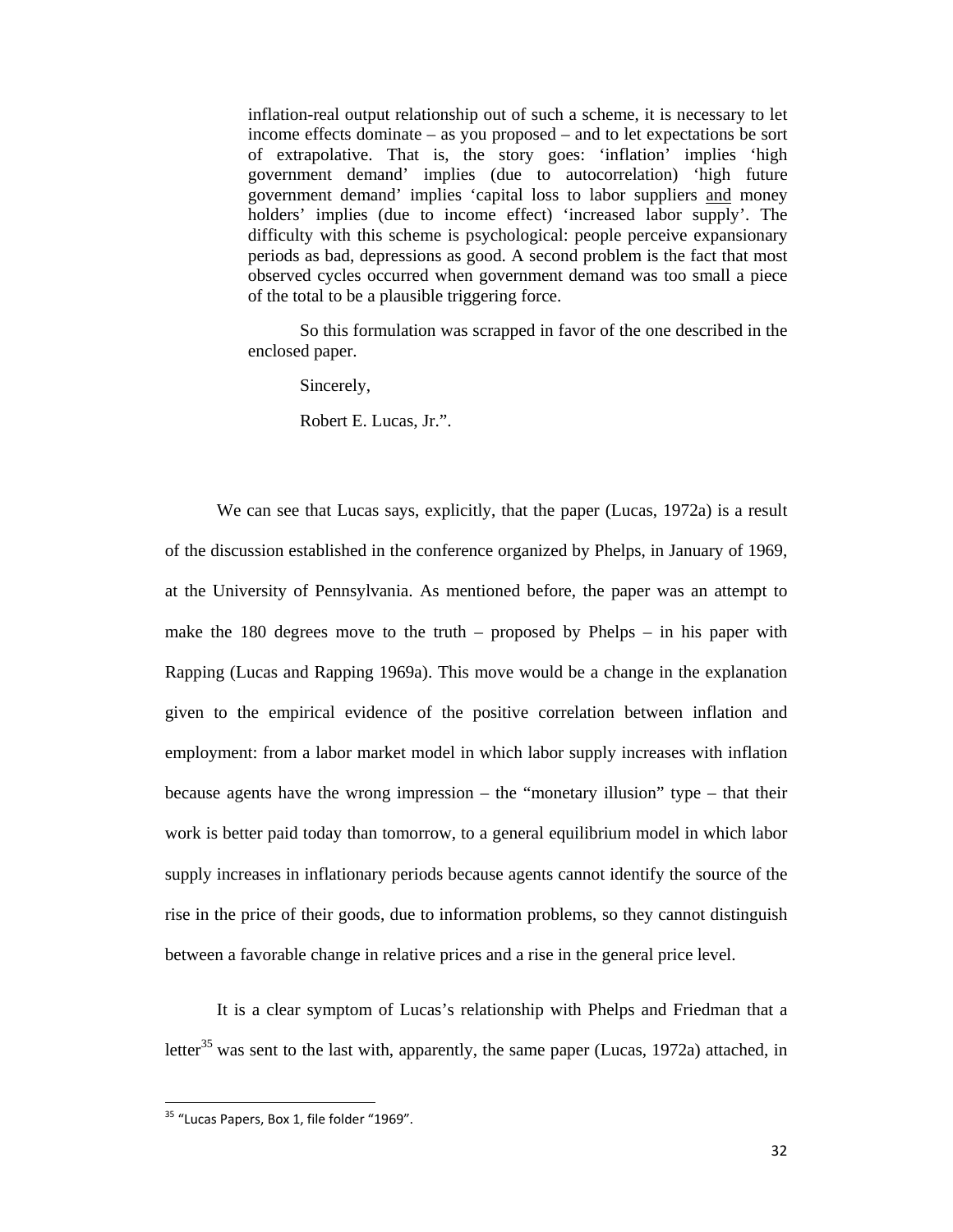the same day of the letter sent to Phelps. It seems that Lucas considers both of them as his interlocutors in the Phillips curve, neutrality of money and natural rate of unemployment issues. But, if on the one hand, Lucas discusses technical aspects of the paper with Phelps through a whole page, on the other hand, he uses just a line and a half to ask for Friedman's comments:

"Dear Professor Friedman,

I would be grateful for any comments you may have on the enclosed paper.

Sincerely,

Robert E. Lucas, Jr."

It shows how Lucas's research was, indeed, being shared with Phelps but not with Friedman. There is no answer from any of them in Lucas's archive. There is no reference to any kind of Lucas's correspondence in the electronic finding aid of Milton Friedman Papers at Hoover Institution.

 "Expectations and the Neutrality of Money" was first submitted to the American Economic Review in 1970, suffering a "withering rejection" (Lucas, 1981: 10). This is an indication of how innovative and restricted to the knowledge of a small group of economists was the technical approach present in the paper.<sup>36</sup> It was, finally, submitted and accepted by the Journal of Economic Theory, in the same year, and published in the April of 1972 issue of the journal (Lucas, 1972a). In the paper, Lucas explains the positive correlation between nominal prices and real output without claiming any monetary illusion from the agents. The monetary shocks have real effects, in the short run, because agents have information problems; they cannot distinguish whether the

<sup>&</sup>lt;sup>36</sup> See Gans and Shepherd (1994: 172) for more details.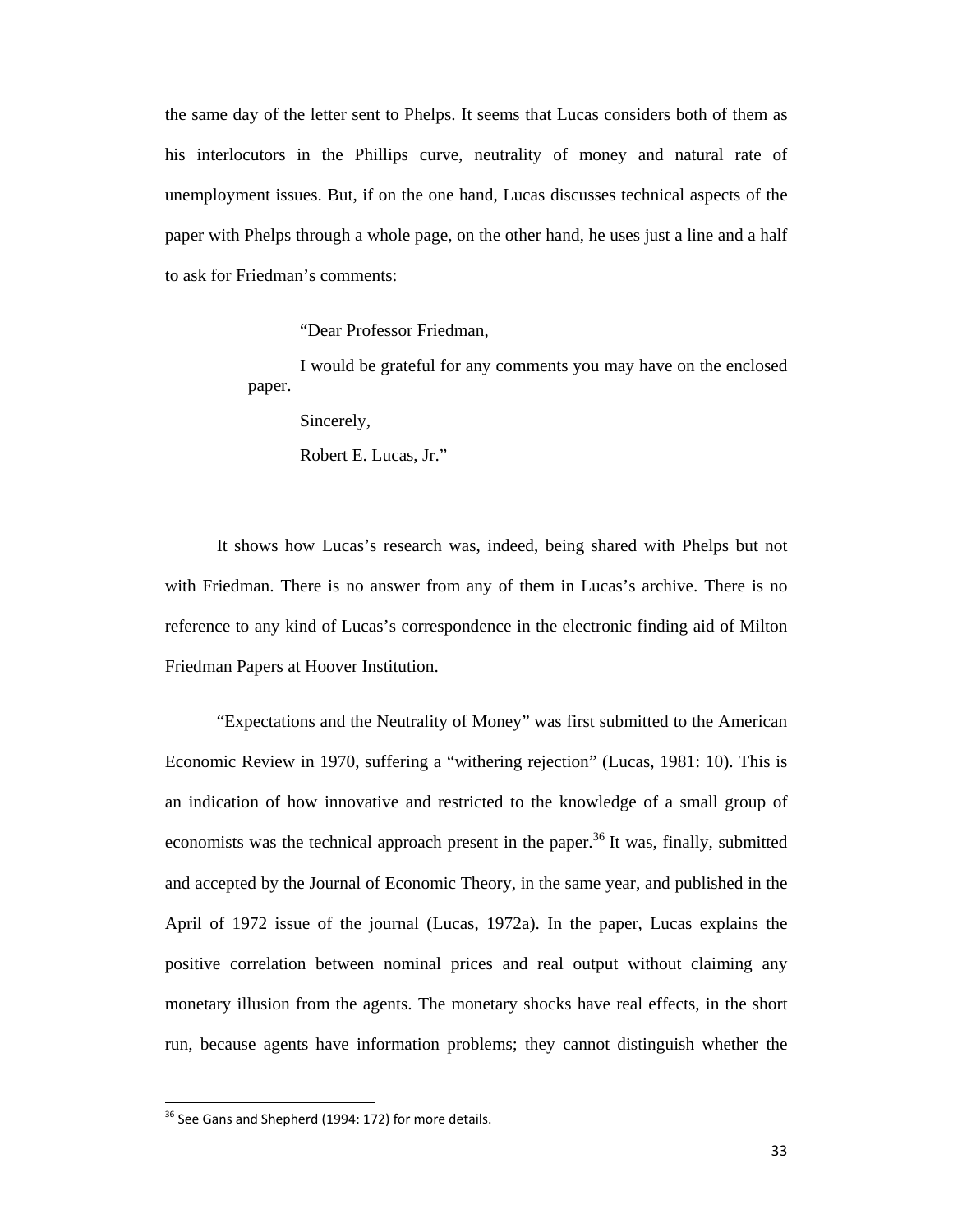price change is relative or absolute. In the long lung, however, the neutrality of money applies. Lucas (1972a: 103-4) says that his work is similar to Friedman (1968a) and that it presents some of Friedman's (1968a) propositions about the American economy in a *rigorous* way. We can say that it presents Friedman's (1968a) proposition of the natural rate of unemployment in a different methodological way (De Vroey, 2001) and using a new mathematical formalization that was not familiar to Friedman.

 It is also said in the paper that another precursor of his work is Phelps (1968, 1970), because he shows, just like Lucas (1972a), the existence of the Phillips curve in a framework in which all the neoclassical postulates are assumed, except the perfect information one. Lucas (1972a: 104) argues that his concept of equilibrium is new, although it resembles the dynamic program one – the one used by Phelps (1967, 1968, 1970). His equilibrium prices and quantities are functions of the possible states of the economy, what allows relating the information available to the agents with rational expectations in a better way than with adaptive expectations.

 In a deliberated effort to make "Expectations and the Neutrality of Money" accessible to a larger audience, Lucas prepared, during the summer of 1970 (Lucas, 2001: 21), a paper called "Econometric Testing of the Natural Rate Hypothesis" (Lucas, 1972b), which would be presented at the Fed conference "The Econometrics of Price Determination", in Washington, D.C., in October of the same year. In the paper, Lucas shows why econometric tests of long run effects of monetary policy in real output are not the proper tests to be made to the Friedman's and Phelps's natural rate of unemployment hypothesis. Lucas (1972b: 90) admits that there is, indeed, a negative correlation, in the U.S. data, between inflation and unemployment rates. Hence, two questions should be posed to the natural rate of unemployment advocates: i) if this correlation does not proof the existence of an exploitable tradeoff between inflation and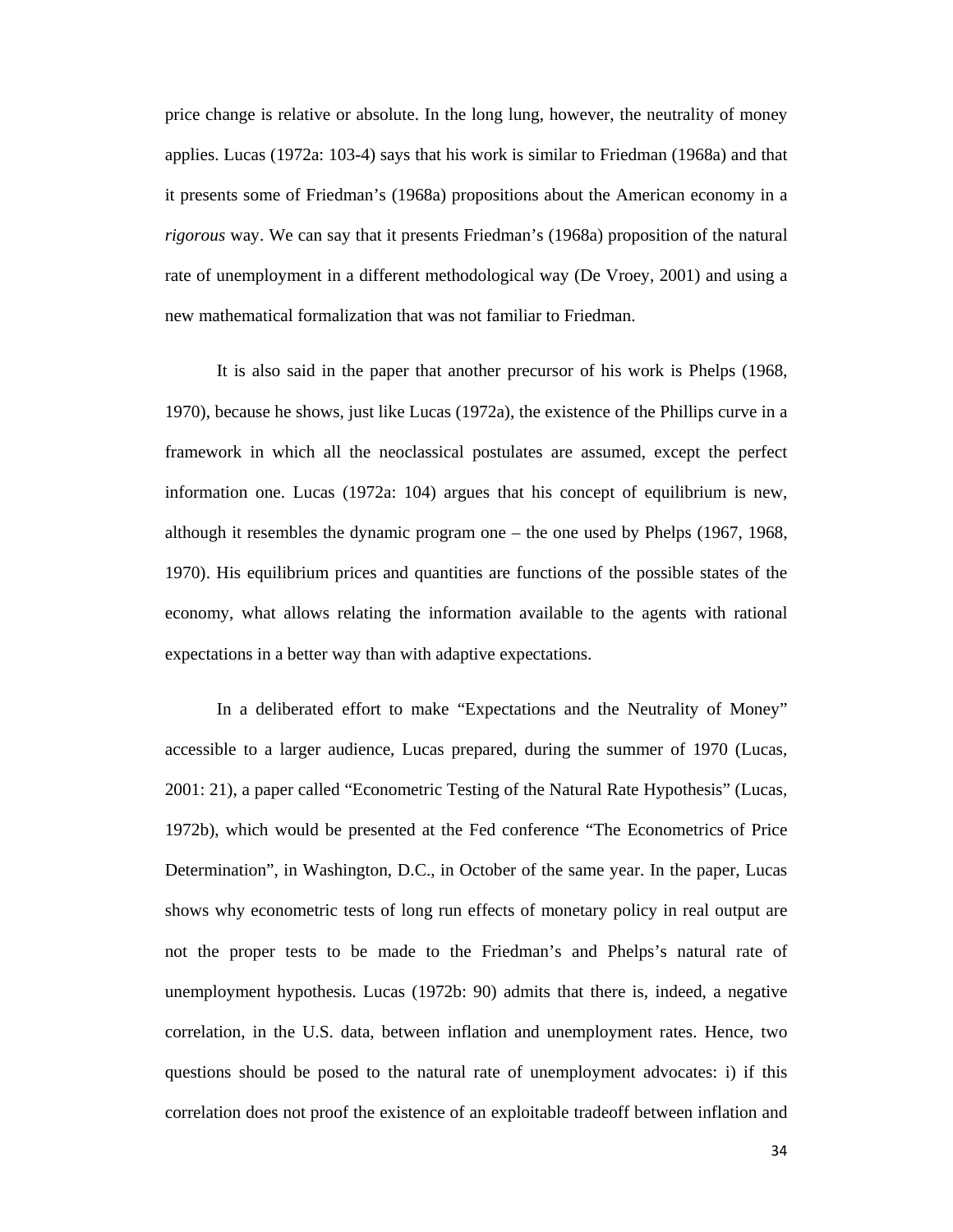unemployment, should the natural rate of unemployment be judged only on theoretical grounds? ii) If monetary policy cannot be evaluated by extrapolating this negative correlation, should quantitative policy evaluation be abandoned? According to Lucas (1972b: 91), the answers to these questions depend on how one translates the natural rate of unemployment hypothesis into theory.

 The first device that Lucas (1972b: 91 footnote 2) uses to translate the natural rate of unemployment hypothesis into theory is to treat observed prices and quantities as the result of market clearing equilibrium. According to the author, the discussion whether observed prices and quantities are, indeed, market clearing outcomes creates more heat than light. So, one should simply assume that they are market-clearing outcomes because: i) the alternative hypothesis brings logical difficulties to the analysis and ii) because it allows dealing with intertemporal substitution and expectations questions, eliminating the standard dynamical prices and quantities adjustment (*tâtonnement* process).

 The second device used by Lucas (1972b: 95-6) is the adoption of the rational expectations hypothesis – instead of the adaptive expectations hypothesis – to determine expected prices. With this kind of expectation, a relation between actual and expected prices is established in a way that the expectation of the difference between actual and expected prices equals zero. If, on the one hand, adaptive expectations imply that inflationary policy leads to real output unlimited growth – and the existence of a exploitable short run and long run Phillips curve trade-off -, on the other hand, the adoption of rational expectations is equivalent to natural rate of unemployment hypothesis itself, by construction, and leads to the a model in which quantitative monetary policy evaluation can, indeed, be made.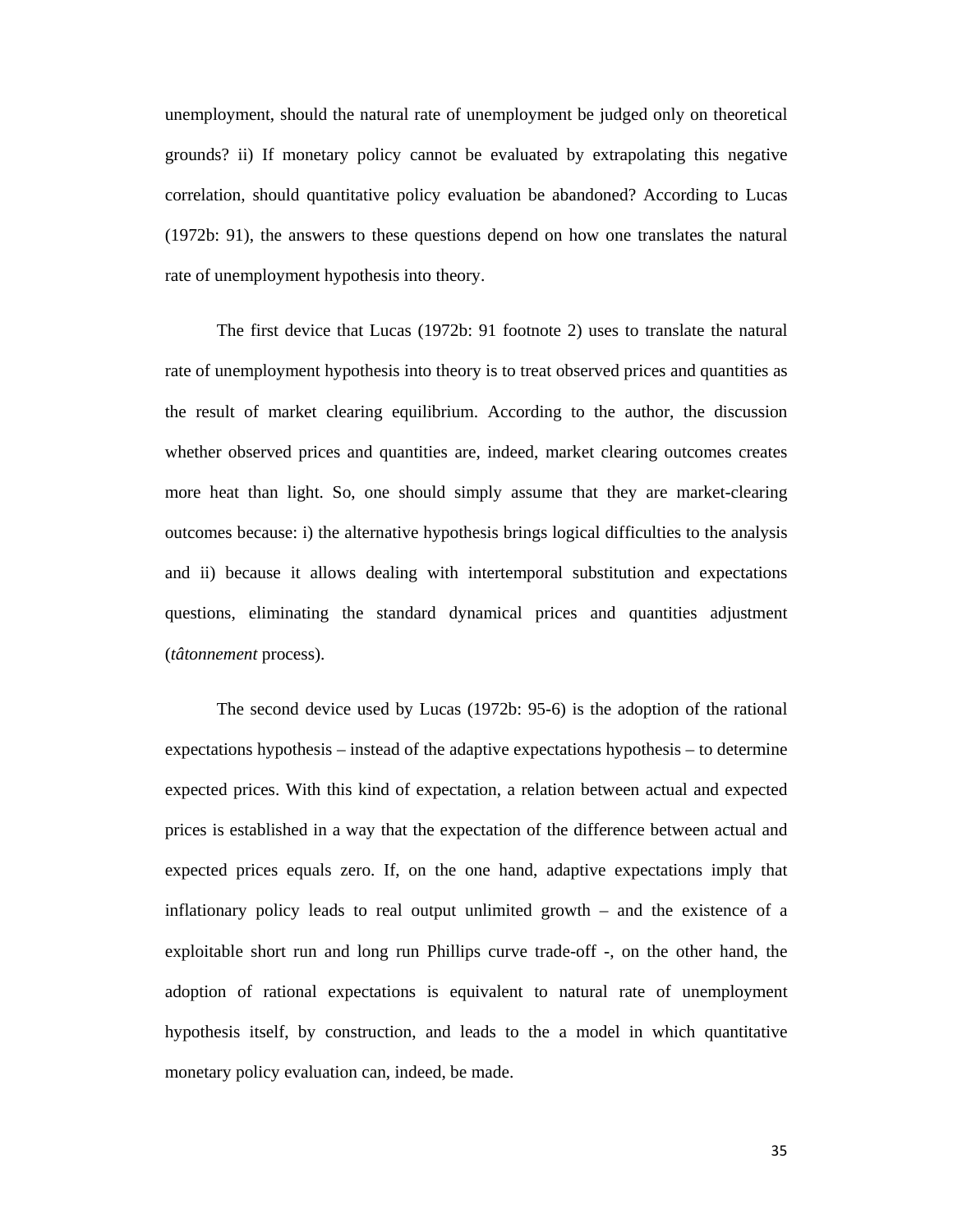Based in a model that contains these two devices, policy parameters can be tested: if monetary policy is able to alter real output or it affects only the price level. The test on the Phillips curve parameters – as made in Lucas and Rapping (1969b), for example - would not be the right way to test the natural rate of unemployment hypothesis (Lucas, 1972b: 99). The natural rate hypothesis restricts the relation between behavior (Phillips curve) and policy parameters. So, the correct test of the natural rate of unemployment is on the policy parameters. To Lucas (1972b), the natural rate of unemployment is an *a priori* assumption of his model, but its test can only be made under the restrictions it imposes to policy parameters. It is a test on the effectiveness of the policy, not on the Phillips curve parameters itself.

 So, the first question regarding the natural rate of unemployment, namely, whether the economy is or is not in equilibrium is answered by Lucas (1972b), by assumption: observed prices and quantities are always market-clearing outcomes and, thus, the market-clearing equilibrium hypothesis is not subject to tests. The second question, namely, whether economic policy can lead the economy to this marketclearing equilibrium is, hence, false, and must be replaced by the question whether monetary policy has impact in real output. It should be answered through the test on the parameters of the model with rational expectations.

## **6. Conclusion**

 Lucas (1972a, b) changed the way in which the natural rate of unemployment was originally elaborated by Friedman (1968a) and Phelps (1967, 1968). But, if, on the one hand, Lucas's research diverges methodologically and theoretically from Friedman's, on the other hand, it is connected more closely to Phelp's research. In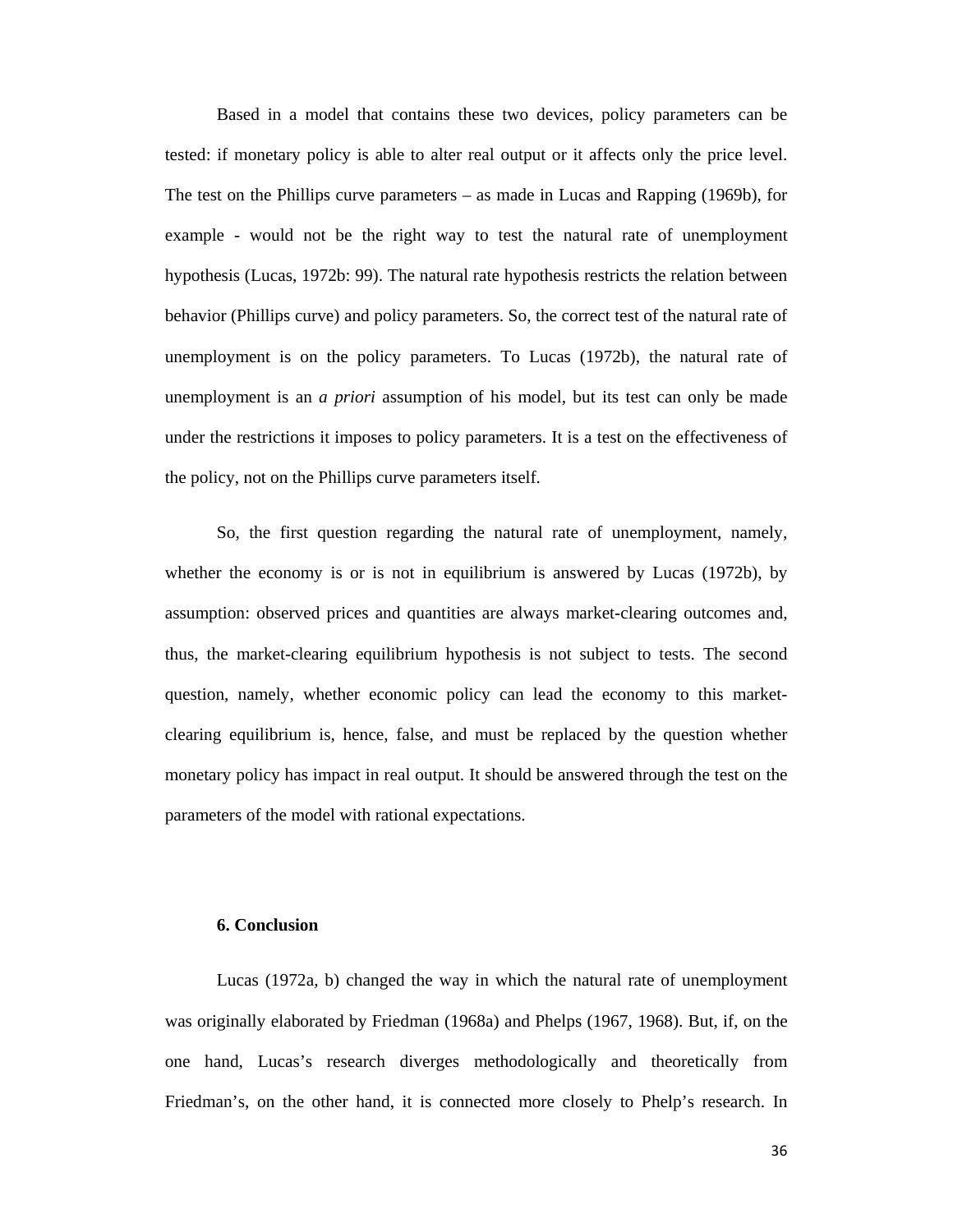addition to sharing methodological and theoretical understanding, Lucas and Phelps had close personal interactions. The methodological and theoretical connection with Phelps was established through the dynamical general equilibrium approach to the tradeoff between inflation and unemployment, while their personal interaction can be verified through their vivid correspondence. Lucas (1972a, b) used a new technique, namely, a general equilibrium framework with rational expectations to actually model the natural rate of unemployment hypothesis and to demonstrate the neutrality of money. Not only it was a new modeling technique, but it would, also, exert great influence on the developments of macroeconomics afterwards.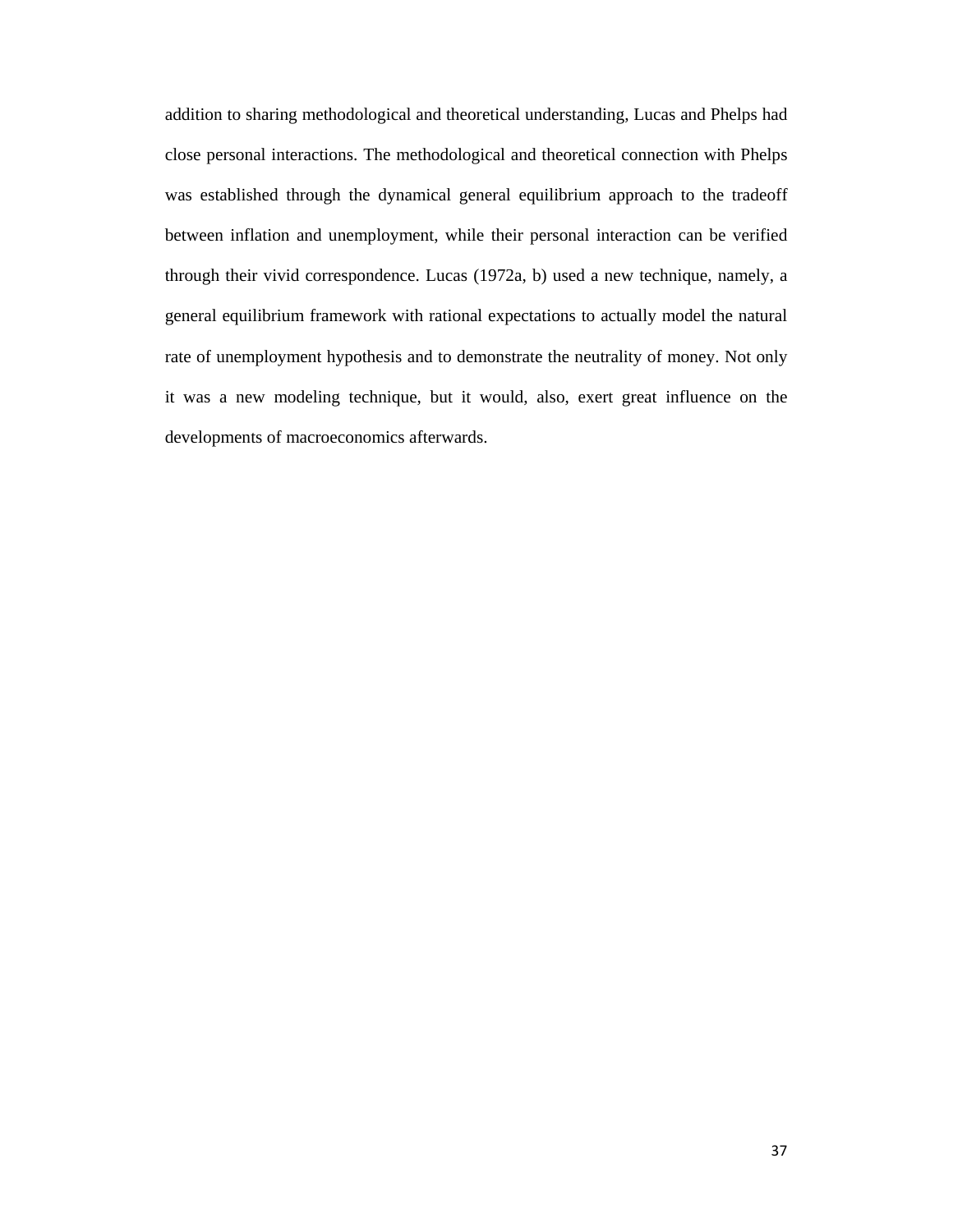## **References**

Cochrane, J. L. (1975). The Johnson Administration: Moral Suasion Goes to War, in C. D. Goodwin (ed.) *Exhortation and Controls: The Search for a Wage-Price Policy 1945- 1971.* Washington, D. C.: The Brookings Institution.

De Vroey, M. (2001). Friedman and Lucas on the Phillips Curve: from disequilibrium to equilibrium approach. *Eastern Economic Journal* 27 (2): 127-148.

De Vroey, M. (2004). The History of Macroeconomics Viewed Against the Background of the Marshall–Walras Divide, in M. De Vroey and K. Hoover (eds.), The IS-LM Model. Its Rise, Fall and Strange Persistence, *History of Political Economy,* Annual Supplement, Durham, NC: Duke University Press, pp. 57–91.

Desai, M. (1975). The Phillips curve: a revisionist interpretation. *Economica* NS 42 (1): 1-19.

Duarte, P. G. (2009). The Growing of Ramsey's Growth Model. *History of Political Economy* 41 (Supplement 1) 161-181.

Fellner, W. J. (1959). Demand Inflation, Cost Inflation, and Collective Bargaining, in P. D. Bradley (ed.) *The Public Stake in Union Power,* Charlottesville: University of Virginia Press.

Forder, J. (2010). Friedman's Nobel Lecture and Phillips Curve Myth. *Journal of the History of Economic Thought* 32 (3): 329-48.

Friedman, M. (1966a). What Price Guideposts?, in G. P. Schultz and R. Z. Aliber (eds.), *Guidelines, Informal Controls, and the Market Place.* Chicago: The University of Chicago Press.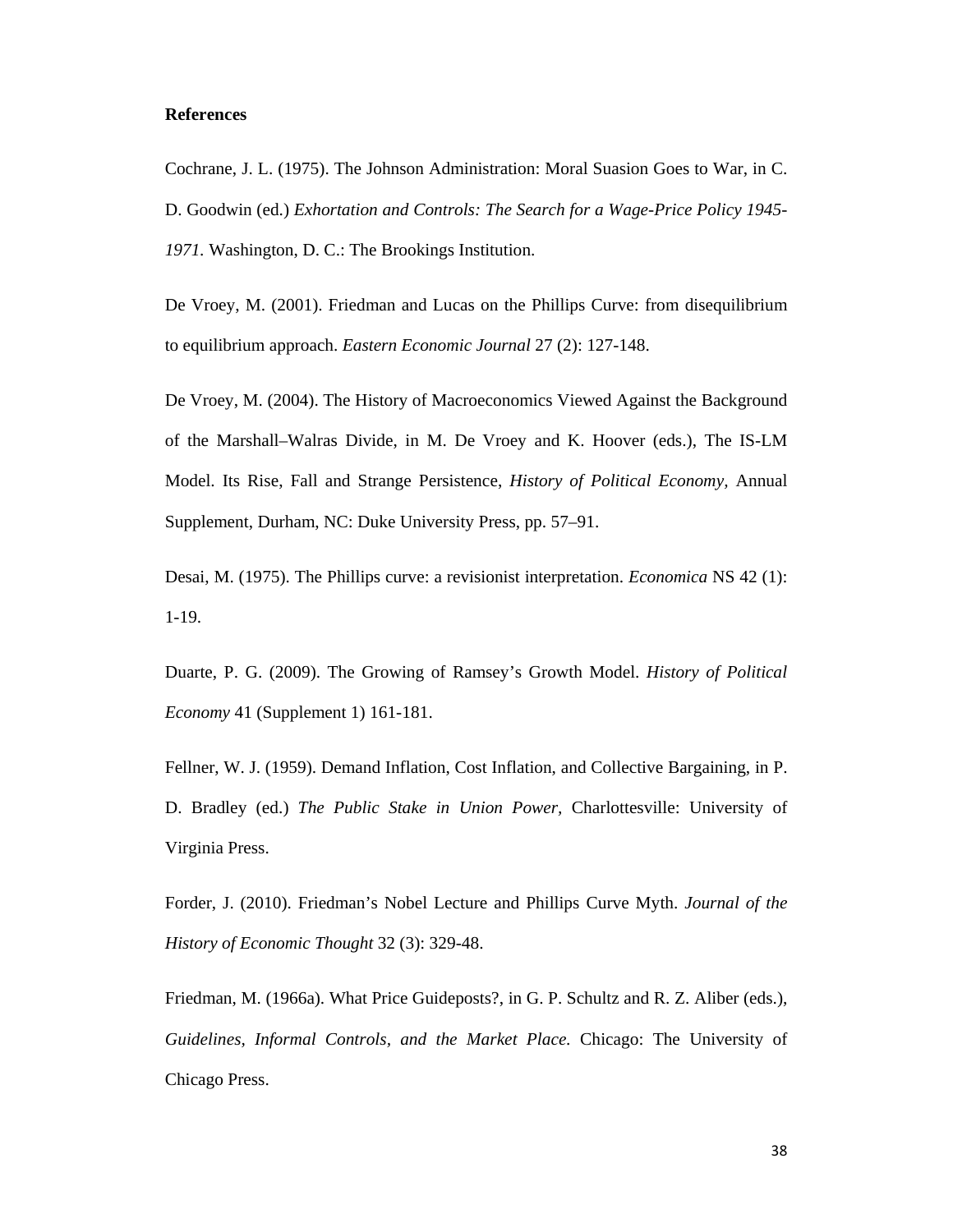Friedman, M. (1966b). Comments, in G. P. Schultz and R. Z. Aliber (eds.), *Guidelines, Informal Controls, and the Market Place.* Chicago: The University of Chicago Press.

Friedman, M. (1966c/1975). *There is no Such Thing as a Free Lunch.* LaSalle: Open Court Publishing Company.

Friedman, M. (1968a). The Role of Monetary Policy. *American Economic Review* 58 (1): 1-17.

Friedman, M. (1968b). *Dollars and Deficits. Living with America's Economic Problems.* Englewood Cliffs: Prentice-Hall.

Friedman, M. (1977). Nobel Lecture: Inflation and Unemployment. *Journal of Political Economy* 85 (3): 451–472.

Galbraith, J. K. (1997). Time to Ditch the NAIRU. *The Journal of Economic Perspectives* 11 (1): 93-108.

Gans, J. S., Shepherd, G. B. (1994). How Are the Mighty Fallen: Rejected Classic Articles by Leading Economists. *The Journal of Economic Perspectives* 8 (1): 165-179.

Hoover, K. D. (1988). *The New Classical Macroeconomics.* Oxford: Blackwell.

Hoover, K. D. (2003). "A History of Postwar Monetary Economics and Macroeconomics." A Companion to the History of Economic Thought. Samuels, Warren J., Jeff E. Biddle and John B. Davis (eds). Blackwell Publishing, Blackwell. Reference Online. 15 September2010 <http://www.blackwellreference.com/subscriber/tocnode?id=g9780631225737\_chunk\_ g978063122573727>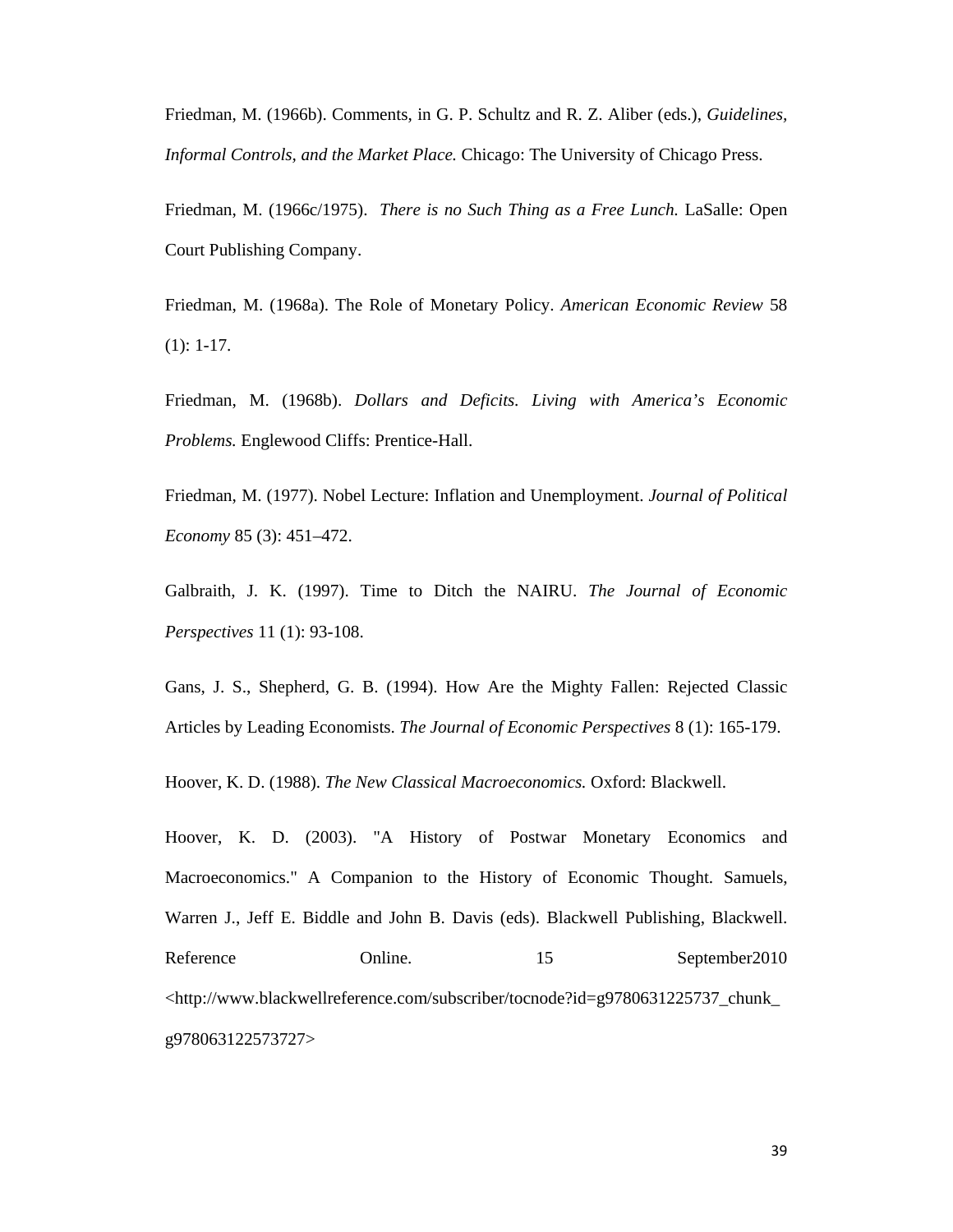Laidler, D. (1997). The Emergence of the Phillips Curve as a Policy Menu, in B. C. Eaton and R. G. Harris (eds.) *Trade, Technology and Economics: Essays in Honour of Richard G. Lipsey.* Brookfield, US: Edward Elgar.

Laidler, D. (2001). "Phillips in Retrospect," UWO Department of Economics Working Papers 20013, University of Western Ontario, Department of Economics

Leeson, R. (1997). The Political Economy of the Inflation-Unemployment Trade-Off. *History of Political Economy* 29 (1): 117-156.

Leeson, R. (2000). *The Eclipse of Keynesianism: The Political Economy of the Chicago Counter Revolution.* New York: Palgrave Macmillan.

Lerner, A. P. (1949). The Inflationary Process – Some Theoretical Aspects. *Review of Economics and Statistics* 31 (3): 193-200.

Lipsey, R. G. (1960). The Relation between Unemployment and the Rate of Change of Money Wage Rates in the United Kingdom, 1862-1957: a Further Analysis. *Economica*  27 (105): 1-31.

Lucas Jr., R. E. (1966). Optimal Investment with Rational Expectations. *Unpublished,*  Carnegie Tech.

Lucas Jr., R. E. (1967). Adjustment Costs and the Theory of Supply. *The Journal of Political Economy* 75 (4): 321-334.

Lucas Jr., R. E. (1972a). Expectations and the Neutrality of Money. *Journal of Economic Theory* 4 (2): 103-124.

Lucas Jr., R. E. (1972b). Econometric Testing of the Natural Rate Hypothesis, in R. E. Lucas Jr. (ed.), *Studies in Business-Cycle Theory*. Oxford: Basil Blackwell, 1981, pp.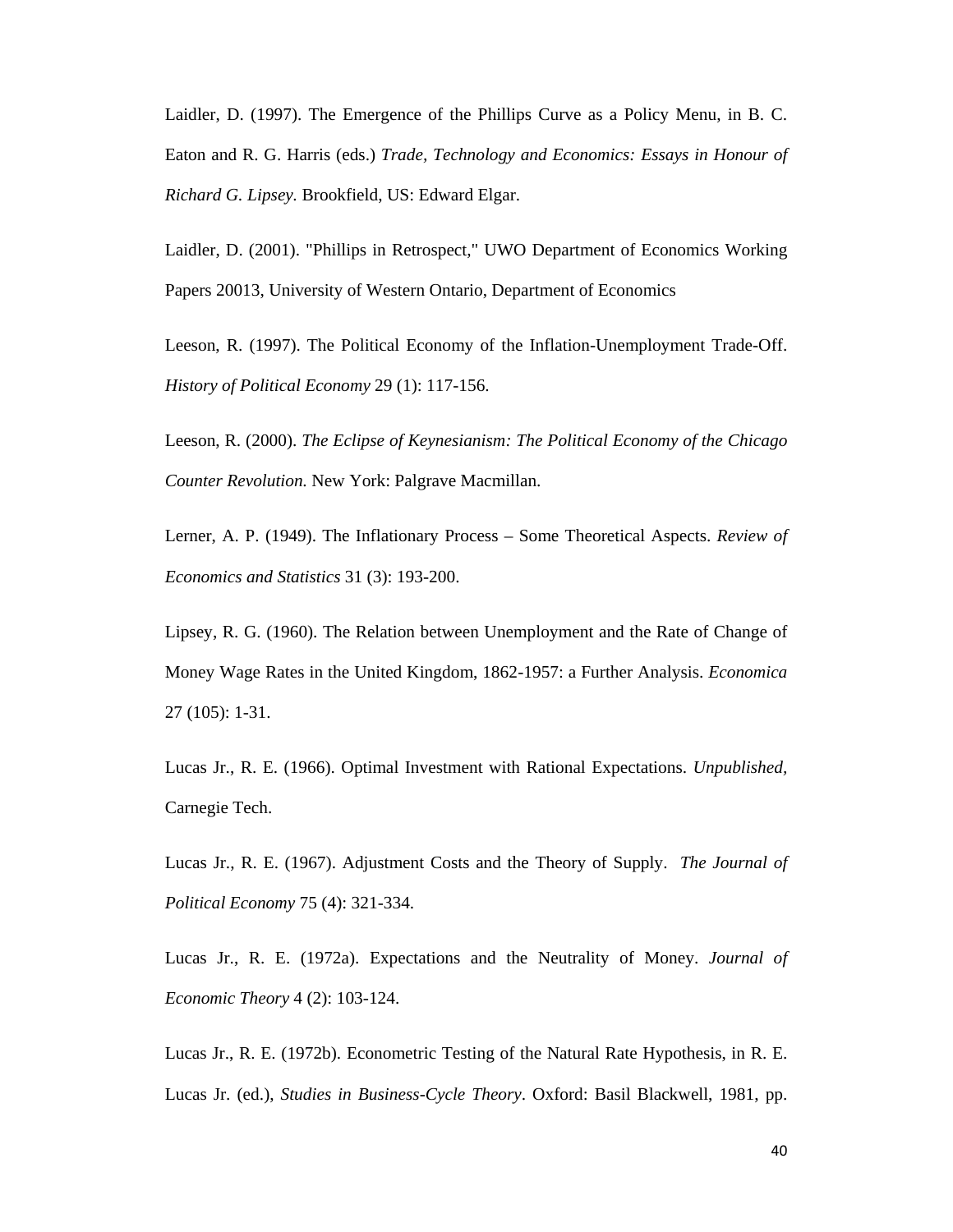90-103. Reprinted from Otto Eckstein (ed.) *The Econometrics of Price Determination Conference*. Washington D. C. Board of Governors of the Federal Reserve System, 50- 9.

Lucas Jr., R. E. (1981). Introduction, in R. E. Lucas Jr. (ed.), *Studies in Business-Cycle Theory*. Oxford: Basil Blackwell, 1981, pp. 1-18.

Lucas Jr., R. E. (1984). Robert E. Lucas Jr., in A. Klamer (ed.), *Conversations with Economists.* USA: Rowmand & Allanheld.

Lucas, R. E. Jr., (2001), Professional Memoir, mimeo, (http://home.uchicago.edu/~sogrodow/homepage/papers.html).

Lucas Jr., R. E., Prescott, E. C. (1971). Investment Under Uncertainty. *Econometrica* 39 (5): 659-81.

Lucas Jr., R. E., Rapping, L. A. (1969a). Real Wages, Employment and Inflation. *Journal of Political Economy* 77 (5): 721-754.

Lucas Jr., R. E., Rapping, L. A. (1969b). Price Expectations and the Phillips Curve. *American Economic Review* 59 (3): 342-350.

Morgan, M., and M. Rutherford, (eds.). (1998). *From Interwar Pluralism to Postwar Neoclassicism.* Supplemental issue of vol. 30 of HOPE. Durham, N.C.: Duke University Press.

Muth, J. F. (1961). Rational Expectations and the Theory of Price Movements. *Econometrica* 29.

Pearce, K. A., Hoover, K. D. (1995). After the Revolution: Paul Samuelson and the Textbook Keynesian Model. *History of Political Economy* 27, Supplement: 183-216.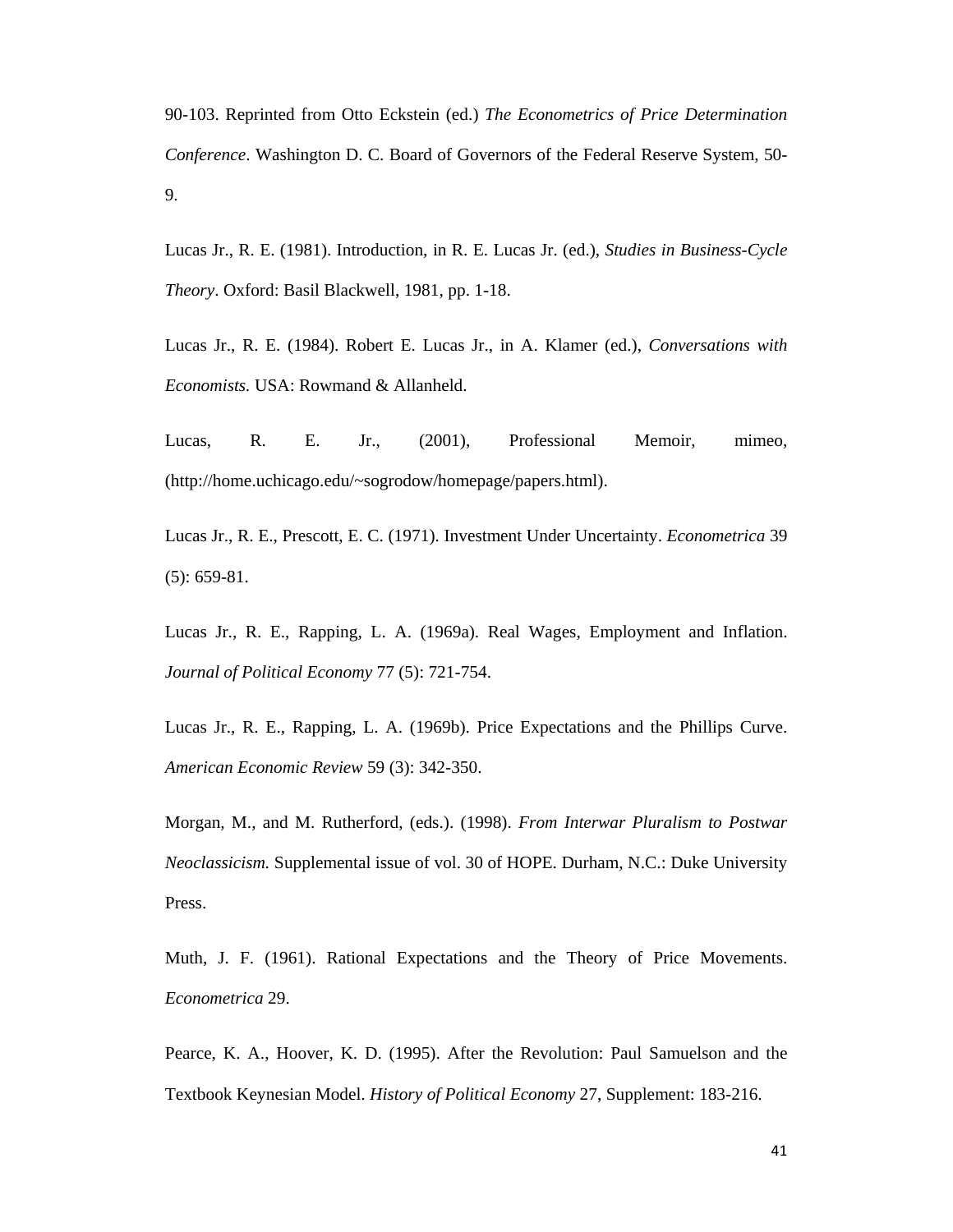Phelps, E. S. (1961). The Golden Rule of Accumulation: A Fable for Growthmen. *American Economic Review,* 51 (4): 638-643.

Phelps, E. S. (1965). *Fiscal Neutrality toward Economic Growth.* USA: McGraw-Hill, Inc.

Phelps, E. S. (1967). Phillips Curves, Expectations of Inflation and Optimal Unemployment over Time. *Economica* 34 (135): 254-281.

Phelps, E. S. (1968). Money-Wage Dynamics and Labor-Market Equilibrium. *Journal of Political Economy* 76 (4): 678-711.

Phelps, E. S., et al. (1970). *Microeconomic Foundations of Employment and Inflation Theory.* New York: Norton, 1970.

Phelps, E. S. (1995). The Origins and Further Development of the Natural Rate of Unemployment, in R. Cross (ed.), *The Natural Rate of Unemployment: Reflections on 25 years of the Hypothesis.* Cambridge: Cambridge University Press.

Phelps, E. S. (2005). "Recollections of my Past Research in Economics". Speech on the Occasion of an Honorary Professorship, Beijing Technology and Business University, Beijing. http://www.columbia.edu/~esp2/BeijingTechAndBusUniversity2005D4.pdf. Accessed on: October, 8th, 2010.

Phillips, A. W. (1958). The Relation between Unemployment and the Rate of Change of Money Wage Rates in the United Kingdom, 1861-1957. *Economica* 25 (100): 283-299.

Ramsey, F. P. (1928). A Mathematical Theory of Saving. *Economic Journal* 38 (152): 543-559.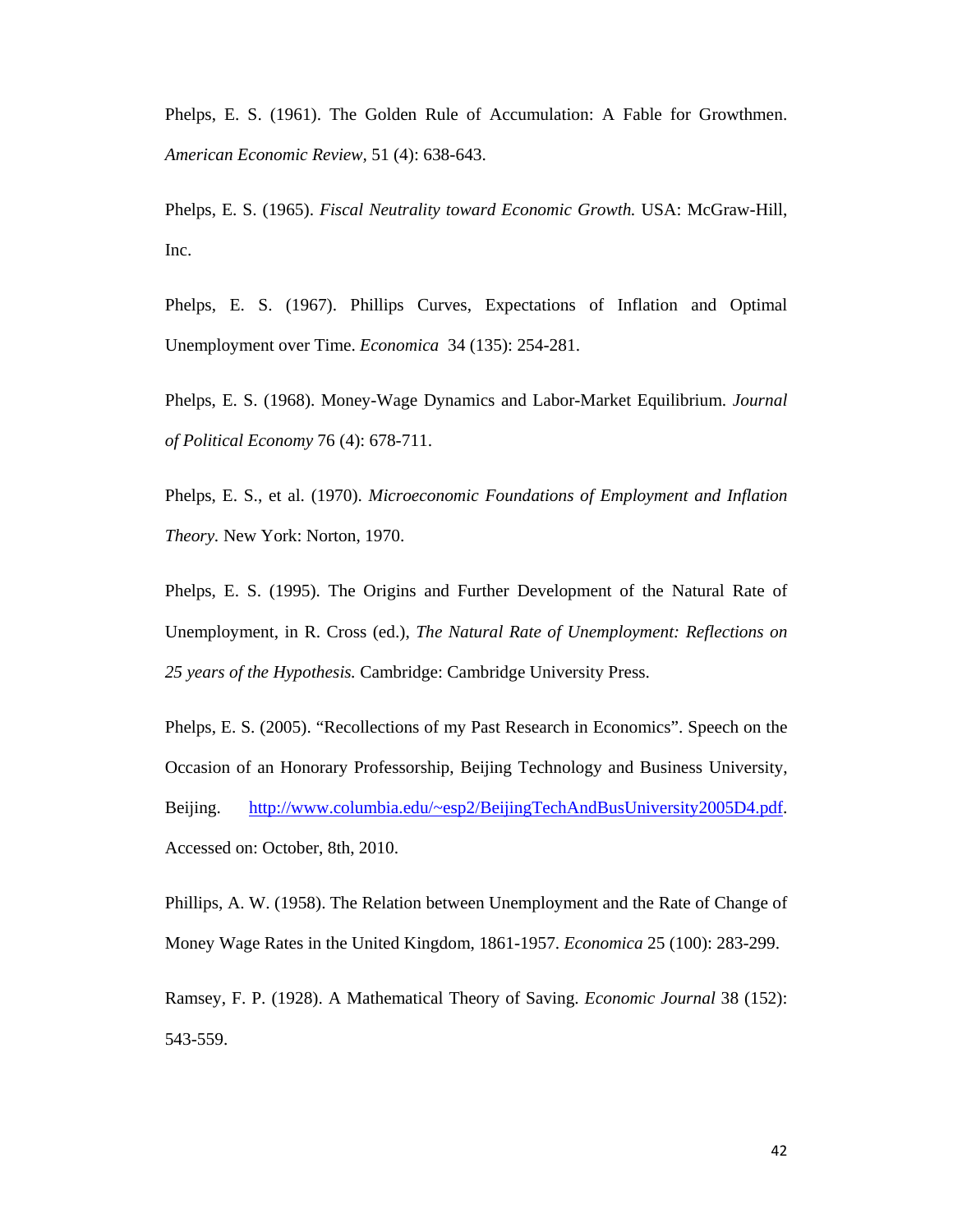Samuelson, P. A., Solow, R. M. (1960). Analytical Aspects of Anti-Inflation Policy. *American Economic Review* 50 (2): 177-194.

Samuelson, P. A. (1967) *Full Employment, Guideposts, and Economic Stability. A Debate between Paul Samuelson and Arthur Burns.* Washington DC: American Enterprise Institute.

Simons, H. C. (1936). Rules versus Authorities in Monetary Policy. *Journal of Political Economy* 44(1): 1-30.

Sloan, J. W. (1985). President Johnson, The Council of Economic Advisers, and the Failure to Raise Taxes in 1966 and 1967. *Presidential Studies Quarterly* 15 (1): 89-98.

Snowdon, B., Vane, H. R. (1998). Transforming macroeconomics: an interview with Robert E. Lucas, Jr.. *Journal of Economic Methodology,* 5 (1): 115-46.

Solow, R. M. (1984). Robert M. Solow, in A. Klamer (ed.), *Conversations with Economists.* USA: Rowmand & Allanheld.

Solow, R. M. (1986). Unemployment: Getting the Question Right. *Economica* 53 (210), Supplement Unemployment: S23-S34.

Solow, R. M., Tobin, J. (1988). Introduction, in J. Tobin and M. Weidenbaum (eds.), *Two Revolutions in Economic Policy.* Cambridge, MA: The MIT Press.

Tobin, J. (1974). *The New Economics One Decade Older.* Princeton, NJ: Princeton University Press.

Tobin, J. (1997). Supply Constraints on Employment and Output: NAIRU versus Natural Rate. *Cowles Foundation Discussion Papers* 1150.